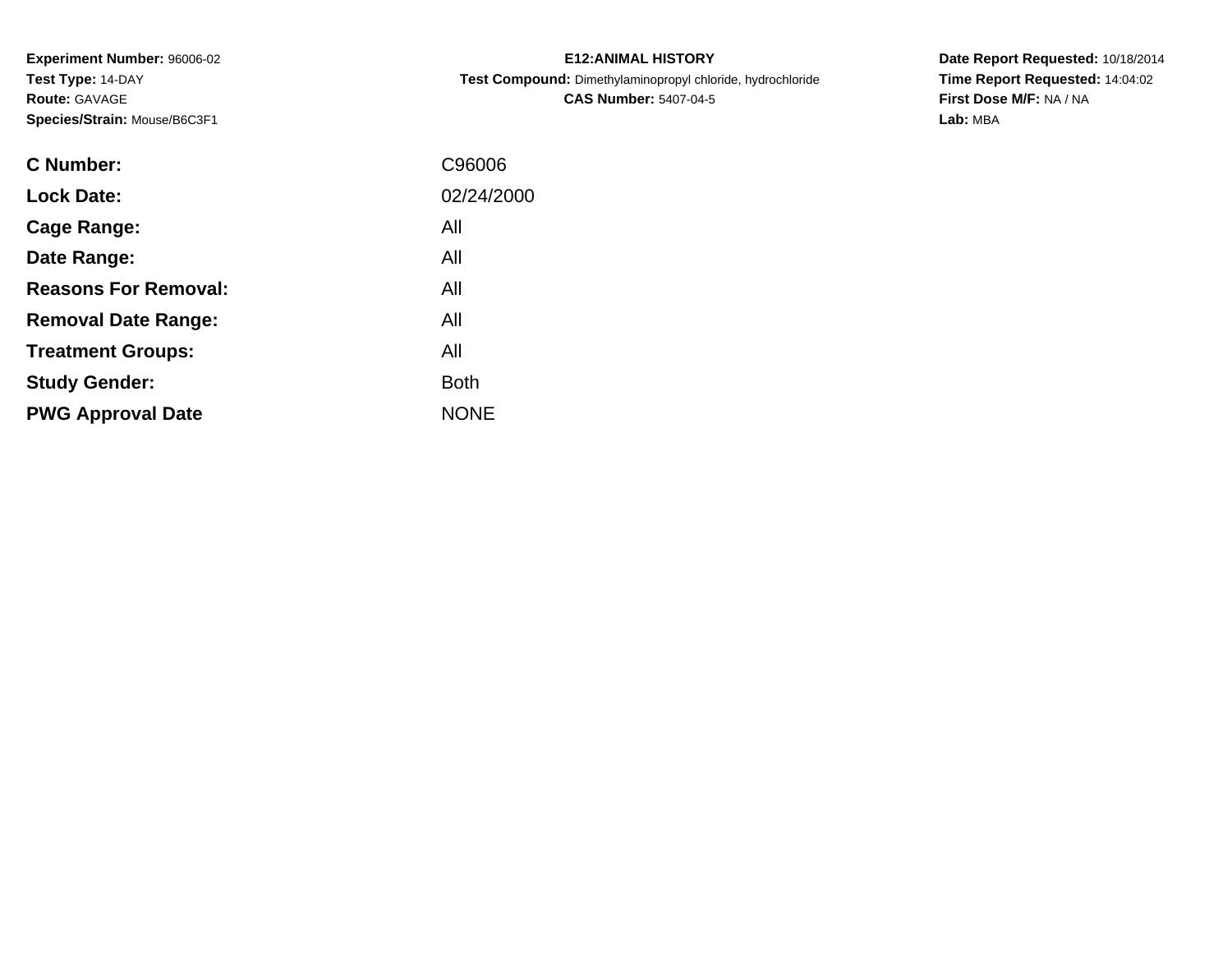**Test Type:** 14-DAY

**Route:** GAVAGE

14

15

16

17

17

**Species/Strain:** Mouse/B6C3F1

REMOVED \*\* REASON - TERMINAL SACRIFICE

#### **E12:ANIMAL HISTORY**

**Test Compound:** Dimethylaminopropyl chloride, hydrochloride

**CAS Number:** 5407-04-5

**Date Report Requested:** 10/18/2014**Time Report Requested:** 14:04:02**First Dose M/F:** NA / NA**Lab:** MBA

#### **CAGE:** 1 **SEX:** Male **TRT#:** <sup>1</sup> **TRT:** VEHICLE CONTROL **ANIMAL ID:** 1**DAY DATE OP ID DOSE TIME WEIGHT TIME WT (g) WEIGHT STATUSOBS TIME OBSERVATIONS** 11 09/01/99 11 1 06:41:18 24.7 06:41:18 06:41:18 06:41:18 11 09/01/99 11 1 06:41:18 24.7 10:39:44 Unremarkable 22 09:16:34 Unremarkable 11 2010 11 2010 12:00 12:00 12:00 13:00 14:00 15:00 16:34 Unremarkable 33 09:36:26 Unremarkable 11 2011 19:36:27 09:36:26 Unremarkable 4 09/04/99 <sup>50</sup> 09:43:14 Unremarkable 55 09:01:50 Unremarkable 50 50 09:01:50 09:01:50 Dhremarkable 6 09/06/99 <sup>11</sup> 09:05:04 Unremarkable 77 09/07/99 11 12 12:03 08:42:16 Unremarkable 88 09/08/99 11 1 07:40:12 25.3 10:22:32 Unremarkable 99 09/09/99 11 12 12 13 13 13 14 15 16 17 18 19 19 19 19 19 19 19 19 19 19 19 19 1 10 09/10/99 <sup>11</sup> 09:05:40 Unremarkable 111 09/11/99 4 9 06:46:50 Unremarkable 12 09/12/99 <sup>4</sup> 07:33:32 Unremarkable 1309/13/99 <sup>11</sup> 09:02:02 Unremarkable

4 09/14/99 11 12:49:24 Unremarkable

09/15/99 <sup>11</sup> 08:30:52 Unremarkable

6 09/16/99 11 1

09/17/99 <sup>11</sup> 06:31:20 26.5 06:31:20 Unremarkable

7 09/17/99 50 50 09:36:40 26.5 09:36:40 09:36:40 Dhremarkable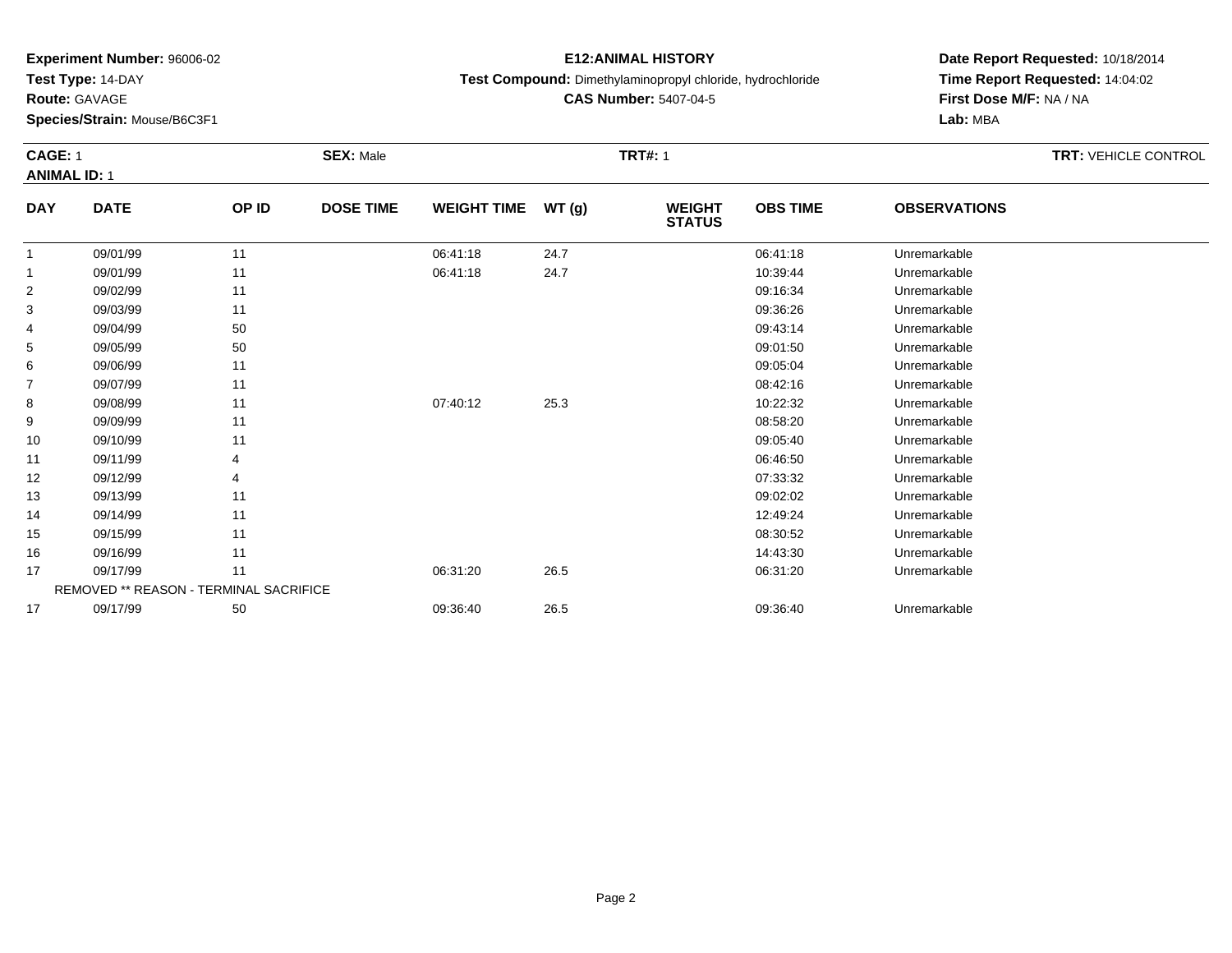**Test Type:** 14-DAY

**Route:** GAVAGE

16

17

17

**Species/Strain:** Mouse/B6C3F1

REMOVED \*\* REASON - TERMINAL SACRIFICE

### **E12:ANIMAL HISTORY**

**Test Compound:** Dimethylaminopropyl chloride, hydrochloride

**CAS Number:** 5407-04-5

**Date Report Requested:** 10/18/2014**Time Report Requested:** 14:04:02**First Dose M/F:** NA / NA**Lab:** MBA

#### **CAGE:** 2 **SEX:** Male **TRT#:** <sup>1</sup> **TRT:** VEHICLE CONTROL **ANIMAL ID:** 2**DAY DATE OP ID DOSE TIME WEIGHT TIME WT (g) WEIGHT STATUSOBS TIME OBSERVATIONS** 11 09/01/99 11 1 06:42:08 21.7 06:42:08 06:42:08 Unremarkable 11 09/01/99 11 1 06:42:08 21.7 10:39:58 Unremarkable 22 09:16:50 Unremarkable 11 2011 11 2012 12:00 09:16:50 Dhremarkable 11 09:16:50 Dhremarkable 33 09:36:42 Unremarkable 11 2010 11 2010 12:00 13:00 13:00 14:00 14:00 15:00 16:00 17:00 17:00 17:00 17:00 17:0 4 09/04/99 <sup>50</sup> 09:44:02 Unremarkable 55 09:02:02 Unremarkable 50 50 09:02:02 Unremarkable 5 09:02:02 Unremarkable 6 09/06/99 <sup>11</sup> 09:05:20 Unremarkable 77 09/07/99 11 12 12:34 Dhremarkable 88 09/08/99 11 1 07:40:54 23.9 10:23:16 Unremarkable 99 09/09/99 11 12 12 13 13 13 14 15 16 17 18 19 19 19 19 19 19 19 19 19 19 19 19 1 10 09/10/99 <sup>11</sup> 09:05:58 Unremarkable 11 09/11/99 <sup>4</sup> 06:47:12 Unremarkable 122 09/12/99 4 9 07:33:44 Unremarkable 13 09/13/99 <sup>11</sup> 09:02:22 Unremarkable 144 09/14/99 11 12:49:38 Unremarkable 1509/15/99 <sup>11</sup> 08:31:06 Unremarkable

6 09/16/99 11 1

09/17/99 <sup>11</sup> 06:32:04 27.0 06:32:04 Unremarkable

09/17/99 <sup>50</sup> 09:46:00 27.0 09:46:00 Unremarkable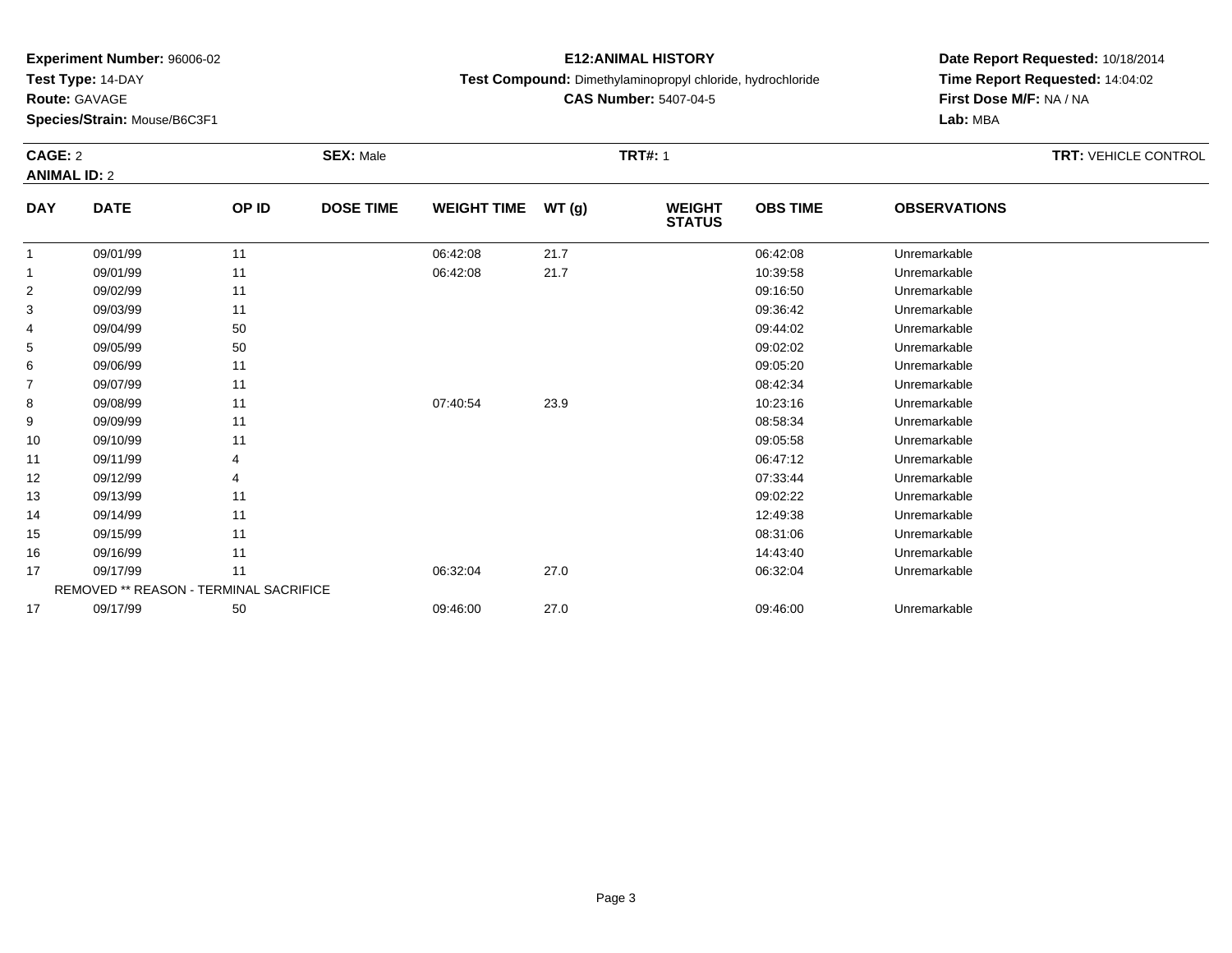**Test Type:** 14-DAY

**Route:** GAVAGE

17

17

**Species/Strain:** Mouse/B6C3F1

#### **E12:ANIMAL HISTORY**

**Test Compound:** Dimethylaminopropyl chloride, hydrochloride

**CAS Number:** 5407-04-5

**Date Report Requested:** 10/18/2014**Time Report Requested:** 14:04:02**First Dose M/F:** NA / NA**Lab:** MBA

#### **CAGE:** 3 **SEX:** Male **TRT#:** <sup>1</sup> **TRT:** VEHICLE CONTROL **ANIMAL ID:** 3**DAY DATE OP ID DOSE TIME WEIGHT TIME WT (g) WEIGHT STATUSOBS TIME OBSERVATIONS** 11 09/01/99 11 1 06:42:40 17.3 06:42:40 06:42:40 Unremarkable 11 09/01/99 11 1 06:42:40 17.3 10:40:16 10:40:16 Unremarkable 22 09:17:02 09/02/99 11 1 33 09:36:56 Unremarkable 11 2011 19:00 09:36:56 Unremarkable Unremarkable Decision of the Unremarkable Decision o 4 09/04/99 <sup>50</sup> 09:44:14 Unremarkable 55 09:02:12 Unremarkable 50 50 09:02:12 Unremarkable 5 09:02:12 Unremarkable 6 09/06/99 <sup>11</sup> 09:05:34 Unremarkable 77 09/07/99 11 12 12 12 13 13 14 15 16 17 18 19 19 19 19 19 19 19 19 19 19 19 19 1 88 09/08/99 11 1 07:41:22 20.8 10:23:34 Unremarkable 99 09/09/99 11 12 12 13 13 13 14 15 16 17 18 19 19 19 19 19 19 19 19 19 19 19 19 1 10 09/10/99 <sup>11</sup> 09:06:08 Unremarkable 11 09/11/99 <sup>4</sup> 06:47:26 Unremarkable 122 09/12/99 4 9 07:33:54 Unremarkable 13 09/13/99 <sup>11</sup> 09:02:36 Unremarkable 144 09/14/99 11 1 12:49:46 Unremarkable 15 09/15/99 <sup>11</sup> 08:31:16 Unremarkable 166 09/16/99 11 1

09/17/99 <sup>11</sup> 06:32:40 23.6 06:32:40 Unremarkable

09/17/99 <sup>50</sup> 09:46:02 23.6 09:46:02 Unremarkable

REMOVED \*\* REASON - TERMINAL SACRIFICE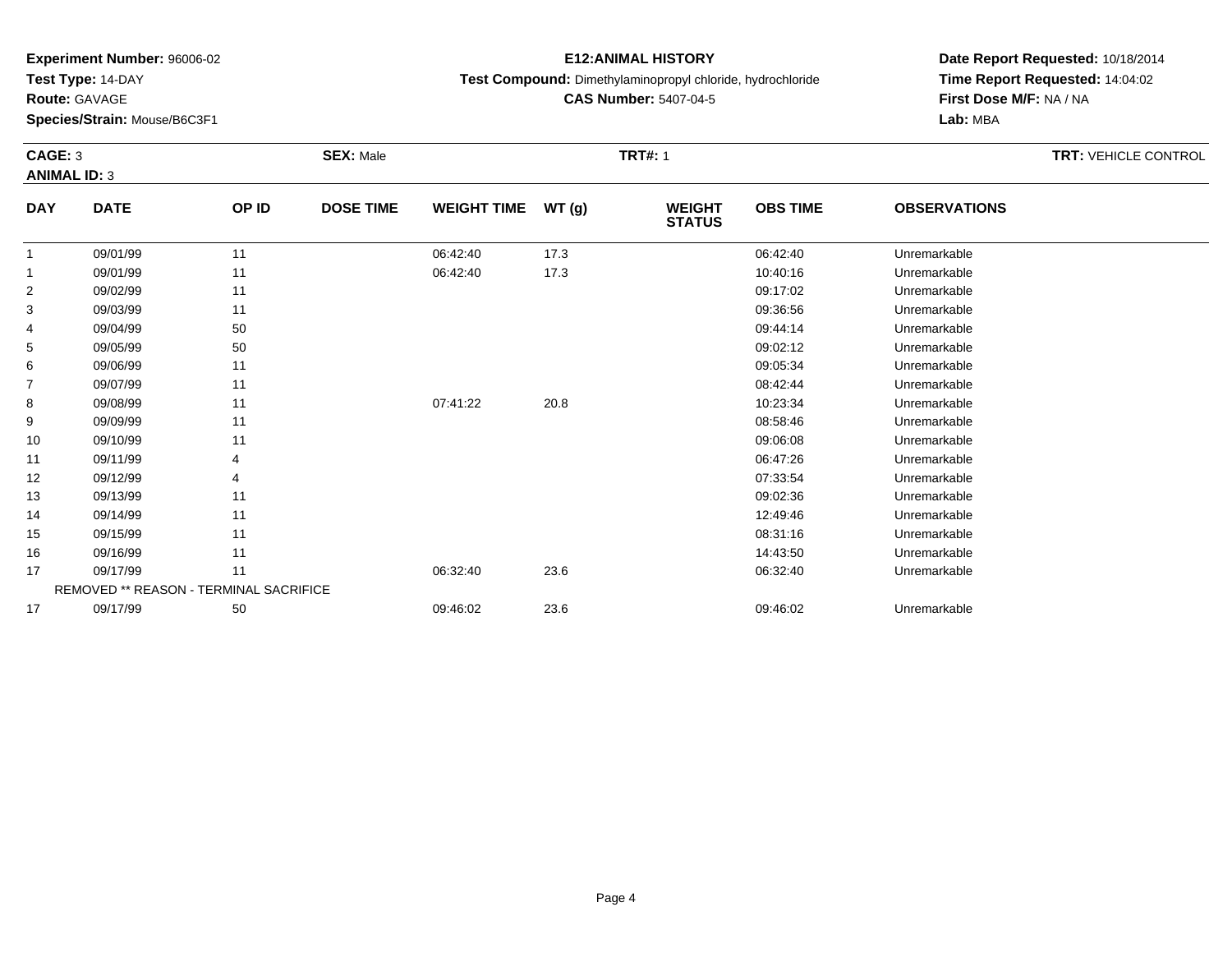**Test Type:** 14-DAY

**Route:** GAVAGE

17

**Species/Strain:** Mouse/B6C3F1

REMOVED \*\* REASON - TERMINAL SACRIFICE

### **E12:ANIMAL HISTORY**

**Test Compound:** Dimethylaminopropyl chloride, hydrochloride

**CAS Number:** 5407-04-5

**Date Report Requested:** 10/18/2014**Time Report Requested:** 14:04:02**First Dose M/F:** NA / NA**Lab:** MBA

#### **CAGE:** 4 **SEX:** Male **TRT#:** <sup>1</sup> **TRT:** VEHICLE CONTROL **ANIMAL ID:** 4**DAY DATE OP ID DOSE TIME WEIGHT TIME WT (g) WEIGHT STATUSOBS TIME OBSERVATIONS** 11 09/01/99 11 1 06:43:14 20.0 06:43:14 06:43:14 Dhremarkable 11 09/01/99 11 1 06:43:14 20.0 10:40:32 Unremarkable 22 09:17:14 Unremarkable 11 09:17:14 Unremarkable 33 09:37:08 Unremarkable 11 2010 11 2010 12:08 09:37:08 Unremarkable 4 09/04/99 <sup>50</sup> 09:44:24 Unremarkable 55 09:02:22 Unremarkable 50 50 09:02:22 Unremarkable 5 09:02:22 Unremarkable 6 09/06/99 <sup>11</sup> 09:05:48 Unremarkable 77 09/07/99 11 12 12 12 13:00 08:43:00 Unremarkable 88 09/08/99 11 1 07:41:54 22.9 10:23:48 Unremarkable 99 09/09/99 11 12 12 13 13 13 14 15 16 17 18 19 19 19 19 19 19 19 19 19 19 19 19 1 10 09/10/99 <sup>11</sup> 09:06:20 Unremarkable 11 09/11/99 <sup>4</sup> 06:48:02 Unremarkable 12 09/12/99 <sup>4</sup> 07:34:04 Unremarkable 13 09/13/99 <sup>11</sup> 09:02:52 Unremarkable 144 09/14/99 11 12:49:58 Unremarkable 15 09/15/99 <sup>11</sup> 08:31:26 Unremarkable 166 09/16/99 11 1 1709/17/99 <sup>11</sup> 06:33:10 25.4 06:33:10 Unremarkable

09/17/99 <sup>50</sup> 09:47:00 25.4 09:47:00 Unremarkable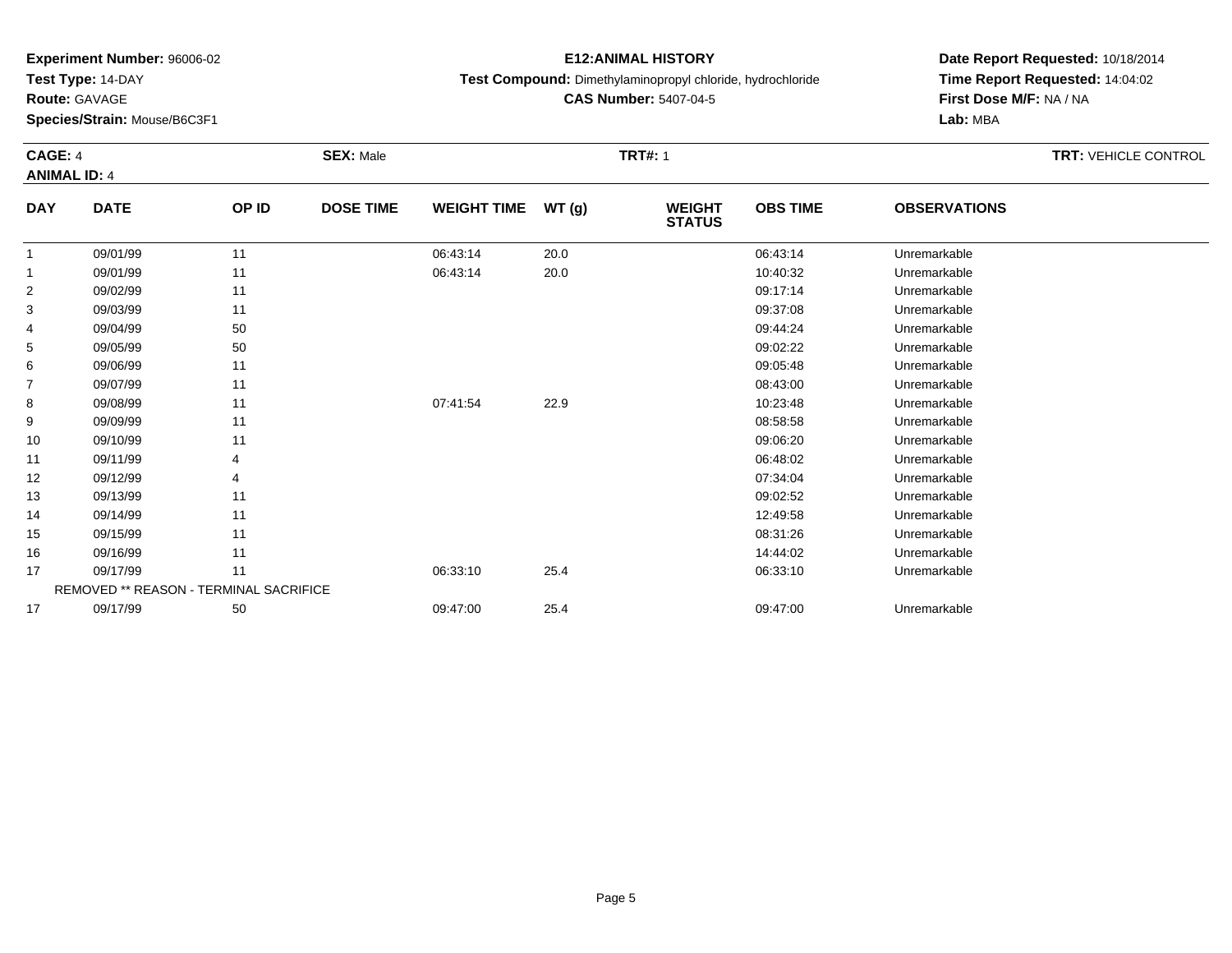**Test Type:** 14-DAY

**Route:** GAVAGE

17

**Species/Strain:** Mouse/B6C3F1

#### **E12:ANIMAL HISTORY**

**Test Compound:** Dimethylaminopropyl chloride, hydrochloride

**CAS Number:** 5407-04-5

**Date Report Requested:** 10/18/2014**Time Report Requested:** 14:04:02**First Dose M/F:** NA / NA**Lab:** MBA

#### **CAGE:** 5 **SEX:** Male **TRT#:** <sup>1</sup> **TRT:** VEHICLE CONTROL **ANIMAL ID:** 5**DAY DATE OP ID DOSE TIME WEIGHT TIME WT (g) WEIGHT STATUSOBS TIME OBSERVATIONS** 11 09/01/99 11 1 06:43:48 19.3 06:43:48 06:43:48 Unremarkable 11 09/01/99 11 1 06:43:48 19.3 10:40:50 10:40:50 Unremarkable 22 09:17:26 Unremarkable 11 2010 11 2010 12:38 09:17:26 Unremarkable 33 09:37:20 Unremarkable 11 1990 11 1990 12:30 09:37:20 Unremarkable Unremarkable 4 09/04/99 <sup>50</sup> 09:44:38 Unremarkable 55 09:02:32 Unremarkable 50 50 09:02:32 Unremarkable 5 09:02:32 Unremarkable 66 09:06:02 Unremarkable 11 09:06:02 Unremarkable 77 09/07/99 11 12 12 13:3:10 09/07/99 11 12 13:3:10 08:43:10 Dhremarkable 88 09/08/99 11 1 07:42:24 23.8 10:24:02 10:24:02 Unremarkable 99 09/09/99 11 12 12 13 13 13 14 15 16 17 18 19 19 19 19 19 19 19 19 19 19 19 19 1 10 09/10/99 <sup>11</sup> 09:06:30 Unremarkable 111 09/11/99 4 4 5 06:48:16 Unremarkable 12 09/12/99 <sup>4</sup> 07:34:14 Unremarkable 13 09/13/99 <sup>11</sup> 09:03:04 Unremarkable 14 09/14/99 <sup>11</sup> 12:50:08 Unremarkable 15 09/15/99 <sup>11</sup> 08:31:36 Unremarkable 166 09/16/99 11 12 11 12 12 12 13 14:44:12 Unremarkable 17 09/17/99 <sup>11</sup> 06:33:50 25.4 06:33:50 Unremarkable REMOVED \*\* REASON - TERMINAL SACRIFICE

09/17/99 <sup>50</sup> 09:48:00 25.4 09:48:00 Unremarkable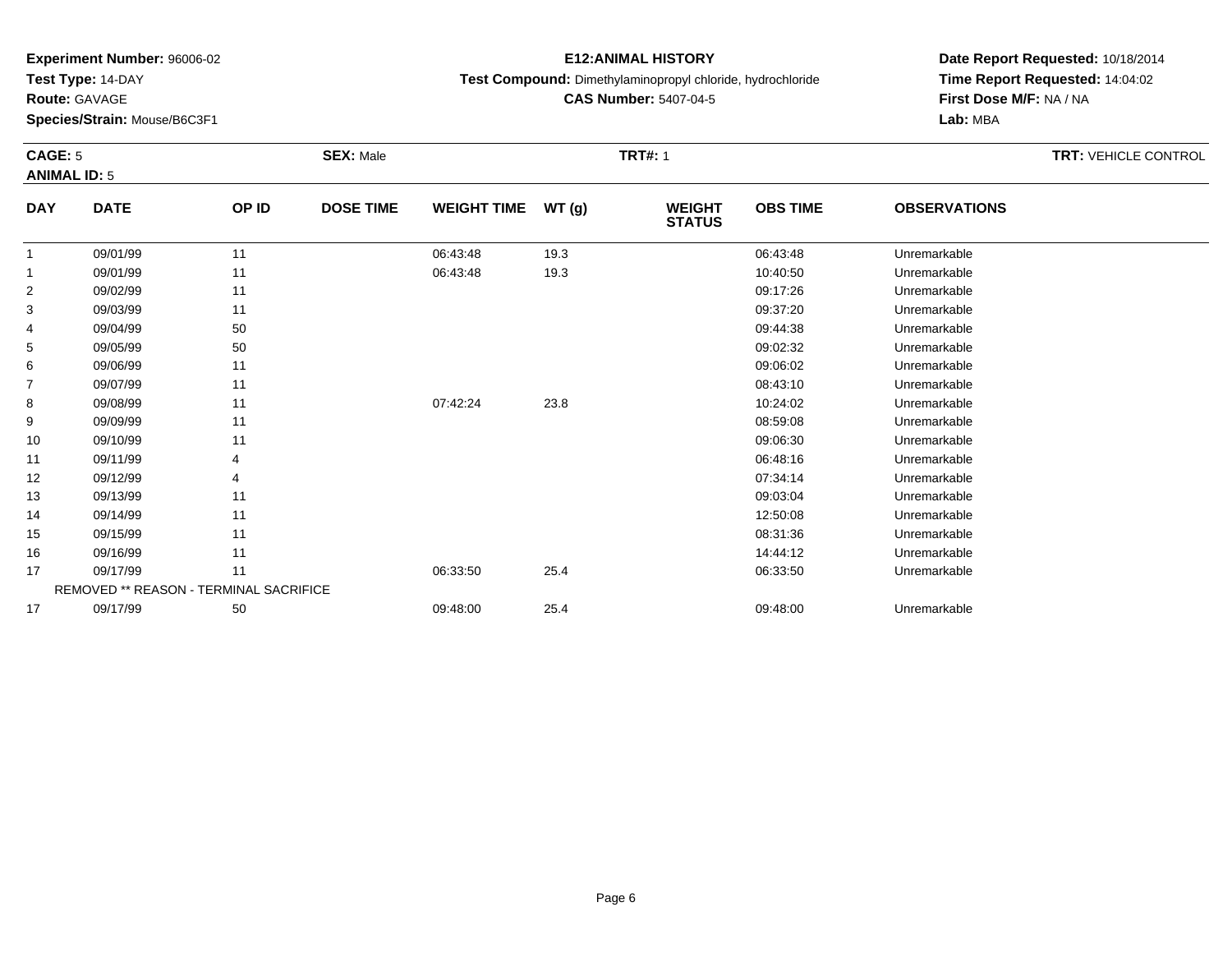**Test Type:** 14-DAY

**Route:** GAVAGE

17

17

**Species/Strain:** Mouse/B6C3F1

REMOVED \*\* REASON - TERMINAL SACRIFICE

### **E12:ANIMAL HISTORY**

**Test Compound:** Dimethylaminopropyl chloride, hydrochloride

**Date Report Requested:** 10/18/2014**Time Report Requested:** 14:04:02**First Dose M/F:** NA / NA**Lab:** MBA

#### **CAGE:** 6 **SEX:** Male **TRT#:** <sup>2</sup> **TRT:** 6.25 MG/KG**ANIMAL ID:** 6**DAY DATE OP ID DOSE TIME WEIGHT TIME WT (g) WEIGHT STATUSOBS TIME OBSERVATIONS** 11 09/01/99 11 1 06:44:24 25.8 06:44:24 06:44:24 Unremarkable 1 09/01/99 <sup>11</sup> 06:44:24 25.8 10:41:22 Unremarkable 22 09:17:36 Unremarkable 11 2011 11 2012 12:39 09:17:36 Unremarkable 33 09:37:30 Unremarkable 11 2010 11 2010 12:00 12:00 13:00 09:37:30 Unremarkable 4 09/04/99 <sup>50</sup> 09:44:54 Unremarkable 55 09:02:42 Unremarkable 50 50 09:02:42 Unremarkable 5 09:02:42 Unremarkable 6 09/06/99 <sup>11</sup> 09:06:16 Unremarkable 77 09/07/99 11 12 12 12 13:22 Dhremarkable 88 09/08/99 11 1 07:42:56 25.8 10:24:20 10:24:20 Unremarkable 9 09/09/99 <sup>11</sup> 08:59:18 Unremarkable 10 09/10/99 <sup>11</sup> 09:06:42 Unremarkable 111 09/11/99 4 9 06:48:52 Unremarkable 12 09/12/99 <sup>4</sup> 07:34:24 Unremarkable 13 09/13/99 <sup>11</sup> 09:03:18 Unremarkable 14 09/14/99 <sup>11</sup> 12:50:18 Unremarkable 15 09/15/99 <sup>11</sup> 08:31:48 Unremarkable 16

6 09/16/99 11 12 19 19 19:00 12:00 14:44:22 Unremarkable

09/17/99 <sup>11</sup> 06:34:34 27.3 06:34:34 Unremarkable

09/17/99 <sup>50</sup> 09:48:02 27.3 09:48:02 Unremarkable

**CAS Number:** 5407-04-5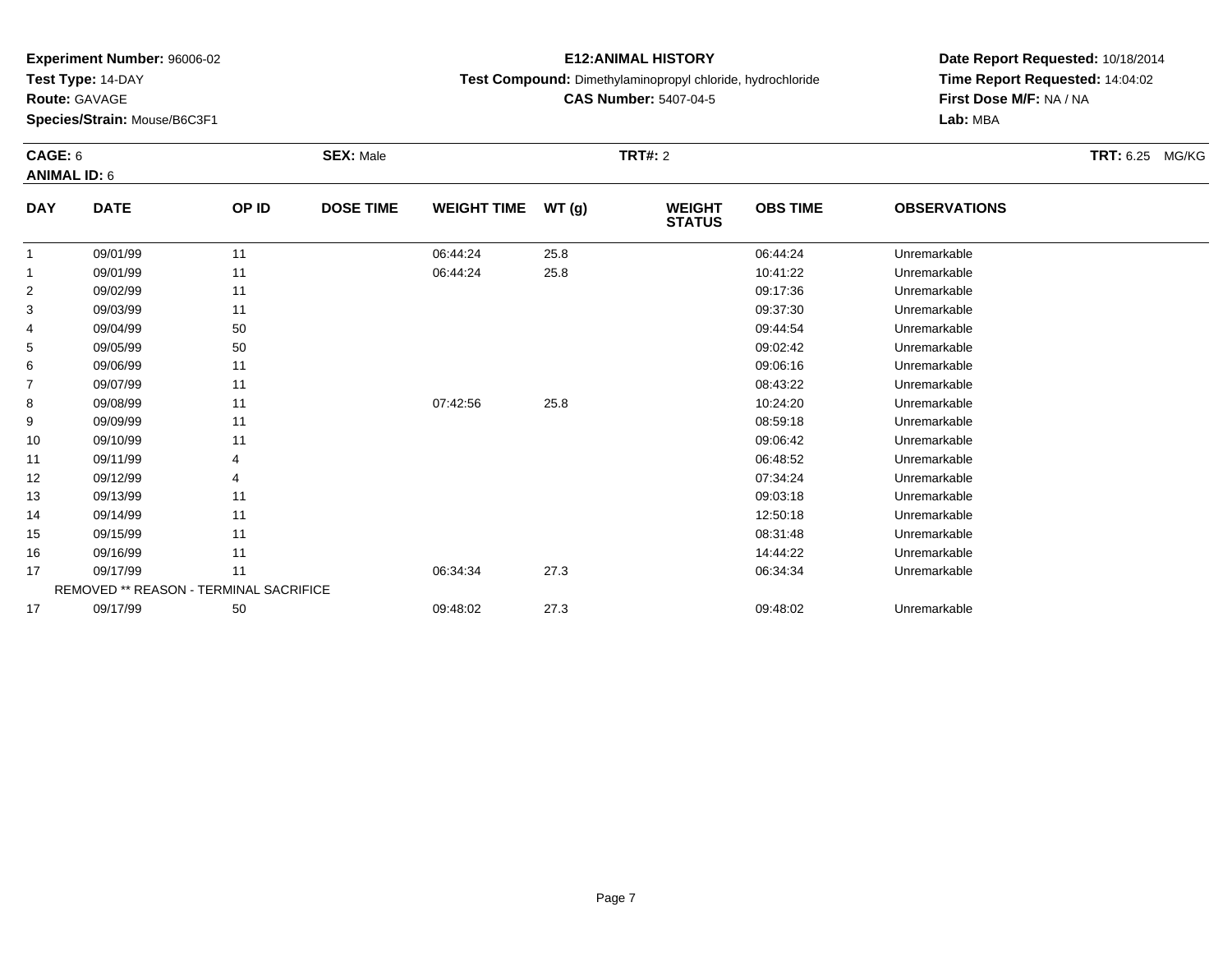**Test Type:** 14-DAY

**Route:** GAVAGE

15

16

17

17

**Species/Strain:** Mouse/B6C3F1

REMOVED \*\* REASON - TERMINAL SACRIFICE

#### **E12:ANIMAL HISTORY**

**Test Compound:** Dimethylaminopropyl chloride, hydrochloride

**CAS Number:** 5407-04-5

# **Date Report Requested:** 10/18/2014**Time Report Requested:** 14:04:02**First Dose M/F:** NA / NA**Lab:** MBA

#### **CAGE:** 7 **SEX:** Male **TRT#:** <sup>2</sup> **TRT:** 6.25 MG/KG**ANIMAL ID:** 7**DAY DATE OP ID DOSE TIME WEIGHT TIME WT (g) WEIGHT STATUSOBS TIME OBSERVATIONS** 11 09/01/99 11 1 06:45:06 21.2 06:45:06 06:45:06 Dhremarkable 11 09/01/99 11 1 06:45:06 21.2 10:41:36 Unremarkable 22 09:17:46 Unremarkable 11 2010 11 2010 12:30 12:46 09:17:46 Unremarkable 33 09:37:42 Unremarkable 11 11 11 12 13 13 14 15 16 17 18 19 19:37:42 Unremarkable 4 09/04/99 <sup>50</sup> 09:45:38 Unremarkable 55 09:02:52 Unremarkable 50 50 09:02:52 Unremarkable 5 09:02:52 Unremarkable 6 09/06/99 <sup>11</sup> 09:06:28 Unremarkable 77 09/07/99 11 12 12 13:32 Unremarkable 88 09/08/99 11 1 07:43:18 24.9 10:24:34 Unremarkable 99 09/09/99 11 12 12 13 13 13 14 15 16 17 18 19 19 19 19 19 19 19 19 19 19 19 19 1 10 09/10/99 <sup>11</sup> 09:06:52 Unremarkable 111 09/11/99 4 9 06:49:04 Unremarkable 12 09/12/99 <sup>4</sup> 07:34:32 Unremarkable 13 09/13/99 <sup>11</sup> 09:03:32 Unremarkable 14

09/14/99 <sup>11</sup> 12:50:28 Unremarkable

09/15/99 <sup>11</sup> 08:32:00 Unremarkable

6 09/16/99 11 12 19 19 19:00 12:00 14:44:34 Unremarkable

09/17/99 <sup>11</sup> 06:35:06 26.0 06:35:06 Unremarkable

09/17/99 <sup>50</sup> 09:49:00 26.0 09:49:00 Unremarkable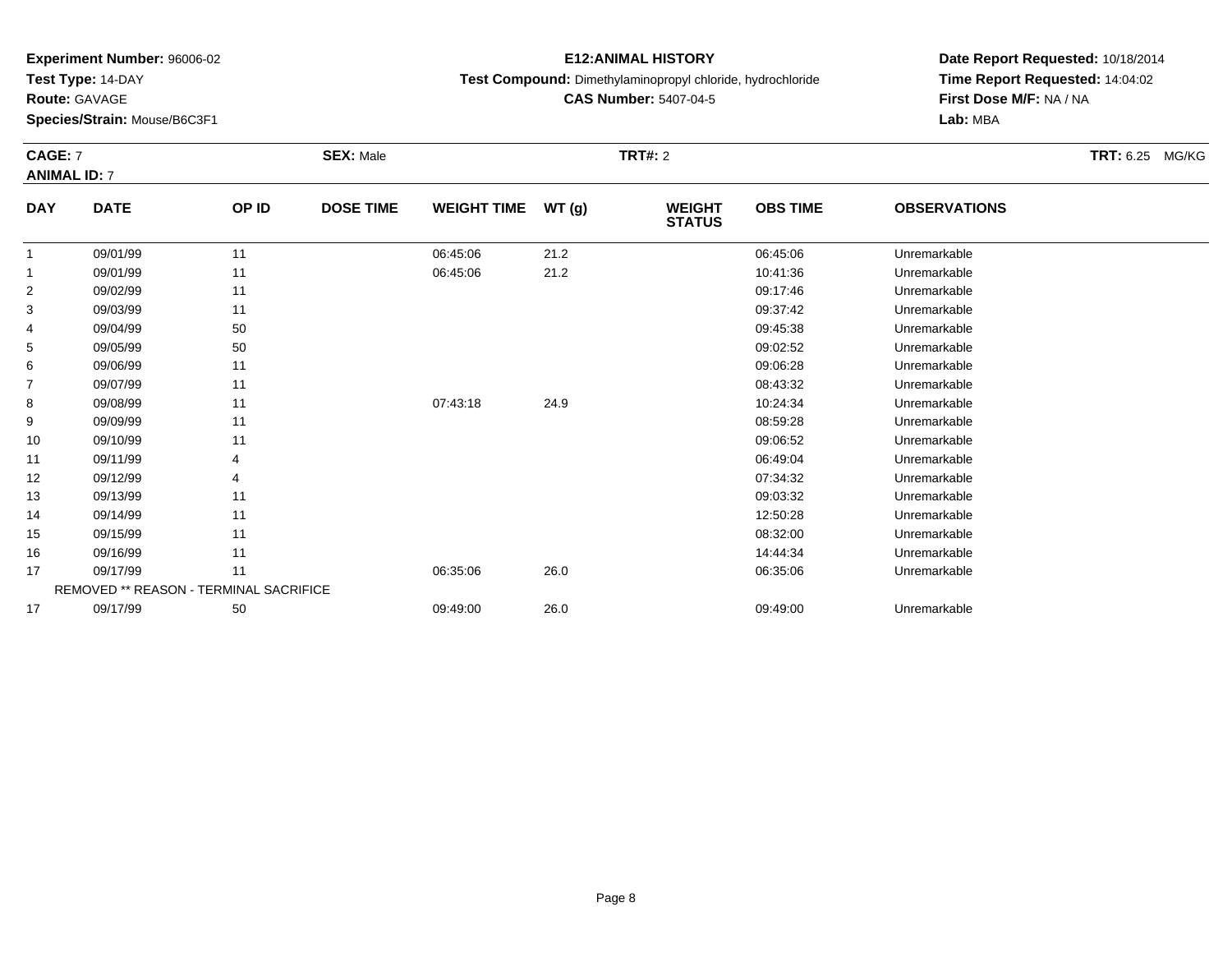**Test Type:** 14-DAY

**Route:** GAVAGE

**Species/Strain:** Mouse/B6C3F1

#### **E12:ANIMAL HISTORY**

**Test Compound:** Dimethylaminopropyl chloride, hydrochloride

**CAS Number:** 5407-04-5

|                | CAGE: 8<br><b>ANIMAL ID: 8</b>         |       | <b>SEX: Male</b> |                    |       | <b>TRT#: 2</b>                 | TRT: 6.25 MG/KG |                     |  |
|----------------|----------------------------------------|-------|------------------|--------------------|-------|--------------------------------|-----------------|---------------------|--|
| <b>DAY</b>     | <b>DATE</b>                            | OP ID | <b>DOSE TIME</b> | <b>WEIGHT TIME</b> | WT(g) | <b>WEIGHT</b><br><b>STATUS</b> | <b>OBS TIME</b> | <b>OBSERVATIONS</b> |  |
| $\mathbf{1}$   | 09/01/99                               | 11    |                  | 06:45:34           | 20.8  |                                | 06:45:34        | Unremarkable        |  |
| -1             | 09/01/99                               | 11    |                  | 06:45:34           | 20.8  |                                | 10:41:50        | Unremarkable        |  |
| $\overline{c}$ | 09/02/99                               | 11    |                  |                    |       |                                | 09:17:58        | Unremarkable        |  |
| 3              | 09/03/99                               | 11    |                  |                    |       |                                | 09:37:52        | Unremarkable        |  |
| 4              | 09/04/99                               | 50    |                  |                    |       |                                | 09:45:52        | Unremarkable        |  |
| 5              | 09/05/99                               | 50    |                  |                    |       |                                | 09:03:00        | Unremarkable        |  |
| 6              | 09/06/99                               | 11    |                  |                    |       |                                | 09:06:42        | Unremarkable        |  |
| 7              | 09/07/99                               | 11    |                  |                    |       |                                | 08:43:42        | Unremarkable        |  |
| 8              | 09/08/99                               | 11    |                  | 07:44:00           | 22.8  |                                | 10:24:48        | Unremarkable        |  |
| 9              | 09/09/99                               | 11    |                  |                    |       |                                | 08:59:40        | Unremarkable        |  |
| 10             | 09/10/99                               | 11    |                  |                    |       |                                | 09:07:02        | Unremarkable        |  |
| 11             | 09/11/99                               |       |                  |                    |       |                                | 06:49:14        | Unremarkable        |  |
| 12             | 09/12/99                               |       |                  |                    |       |                                | 07:34:42        | Unremarkable        |  |
| 13             | 09/13/99                               | 11    |                  |                    |       |                                | 09:03:50        | Unremarkable        |  |
| 14             | 09/14/99                               | 11    |                  |                    |       |                                | 12:50:38        | Unremarkable        |  |
| 15             | 09/15/99                               | 11    |                  |                    |       |                                | 08:32:10        | Unremarkable        |  |
| 16             | 09/16/99                               | 11    |                  |                    |       |                                | 14:44:44        | Unremarkable        |  |
| 17             | 09/17/99                               | 11    |                  | 06:35:34           | 25.2  |                                | 06:35:34        | Unremarkable        |  |
|                | REMOVED ** REASON - TERMINAL SACRIFICE |       |                  |                    |       |                                |                 |                     |  |
| 17             | 09/17/99                               | 50    |                  | 09:49:02           | 25.2  |                                | 09:49:02        | Unremarkable        |  |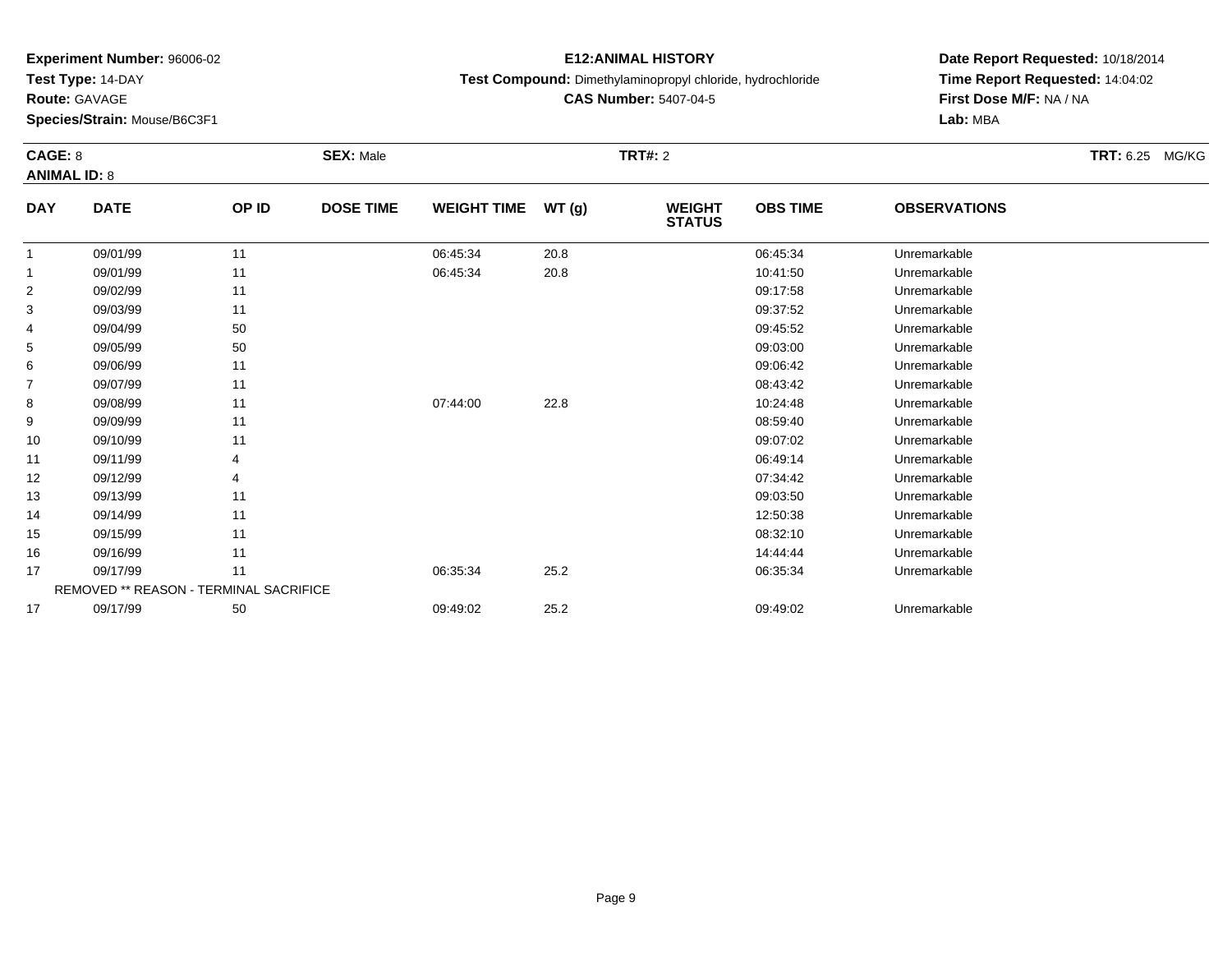**Test Type:** 14-DAY

**Route:** GAVAGE

**Species/Strain:** Mouse/B6C3F1

# **E12:ANIMAL HISTORY**

**Test Compound:** Dimethylaminopropyl chloride, hydrochloride

**CAS Number:** 5407-04-5

| <b>CAGE: 9</b> | <b>ANIMAL ID: 9</b>                    |       | <b>SEX: Male</b> |                    |        | <b>TRT#: 2</b>                 |                 |                     | <b>TRT: 6.25</b><br>MG/KG |
|----------------|----------------------------------------|-------|------------------|--------------------|--------|--------------------------------|-----------------|---------------------|---------------------------|
| <b>DAY</b>     | <b>DATE</b>                            | OP ID | <b>DOSE TIME</b> | <b>WEIGHT TIME</b> | WT (g) | <b>WEIGHT</b><br><b>STATUS</b> | <b>OBS TIME</b> | <b>OBSERVATIONS</b> |                           |
| $\mathbf{1}$   | 09/01/99                               | 11    |                  | 06:46:04           | 21.8   |                                | 06:46:04        | Unremarkable        |                           |
| 1              | 09/01/99                               | 11    |                  | 06:46:04           | 21.8   |                                | 10:42:04        | Unremarkable        |                           |
| 2              | 09/02/99                               | 11    |                  |                    |        |                                | 09:18:10        | Unremarkable        |                           |
| 3              | 09/03/99                               | 11    |                  |                    |        |                                | 09:38:04        | Unremarkable        |                           |
| 4              | 09/04/99                               | 50    |                  |                    |        |                                | 09:46:02        | Unremarkable        |                           |
| 5              | 09/05/99                               | 50    |                  |                    |        |                                | 09:03:10        | Unremarkable        |                           |
| 6              | 09/06/99                               | 11    |                  |                    |        |                                | 09:06:56        | Unremarkable        |                           |
| 7              | 09/07/99                               | 11    |                  |                    |        |                                | 08:43:54        | Unremarkable        |                           |
| 8              | 09/08/99                               | 11    |                  | 07:44:34           | 23.1   |                                | 10:25:00        | Unremarkable        |                           |
| 9              | 09/09/99                               | 11    |                  |                    |        |                                | 08:59:50        | Unremarkable        |                           |
| 10             | 09/10/99                               | 11    |                  |                    |        |                                | 09:07:12        | Unremarkable        |                           |
| 11             | 09/11/99                               |       |                  |                    |        |                                | 06:49:24        | Unremarkable        |                           |
| 12             | 09/12/99                               | 4     |                  |                    |        |                                | 07:34:52        | Unremarkable        |                           |
| 13             | 09/13/99                               | 11    |                  |                    |        |                                | 09:04:02        | Unremarkable        |                           |
| 14             | 09/14/99                               | 11    |                  |                    |        |                                | 12:50:48        | Unremarkable        |                           |
| 15             | 09/15/99                               | 11    |                  |                    |        |                                | 08:32:22        | Unremarkable        |                           |
| 16             | 09/16/99                               | 11    |                  |                    |        |                                | 14:44:54        | Unremarkable        |                           |
| 17             | 09/17/99                               | 11    |                  | 06:36:18           | 24.9   |                                | 06:36:18        | Unremarkable        |                           |
|                | REMOVED ** REASON - TERMINAL SACRIFICE |       |                  |                    |        |                                |                 |                     |                           |
| 17             | 09/17/99                               | 50    |                  | 09:50:00           | 24.9   |                                | 09:50:00        | Unremarkable        |                           |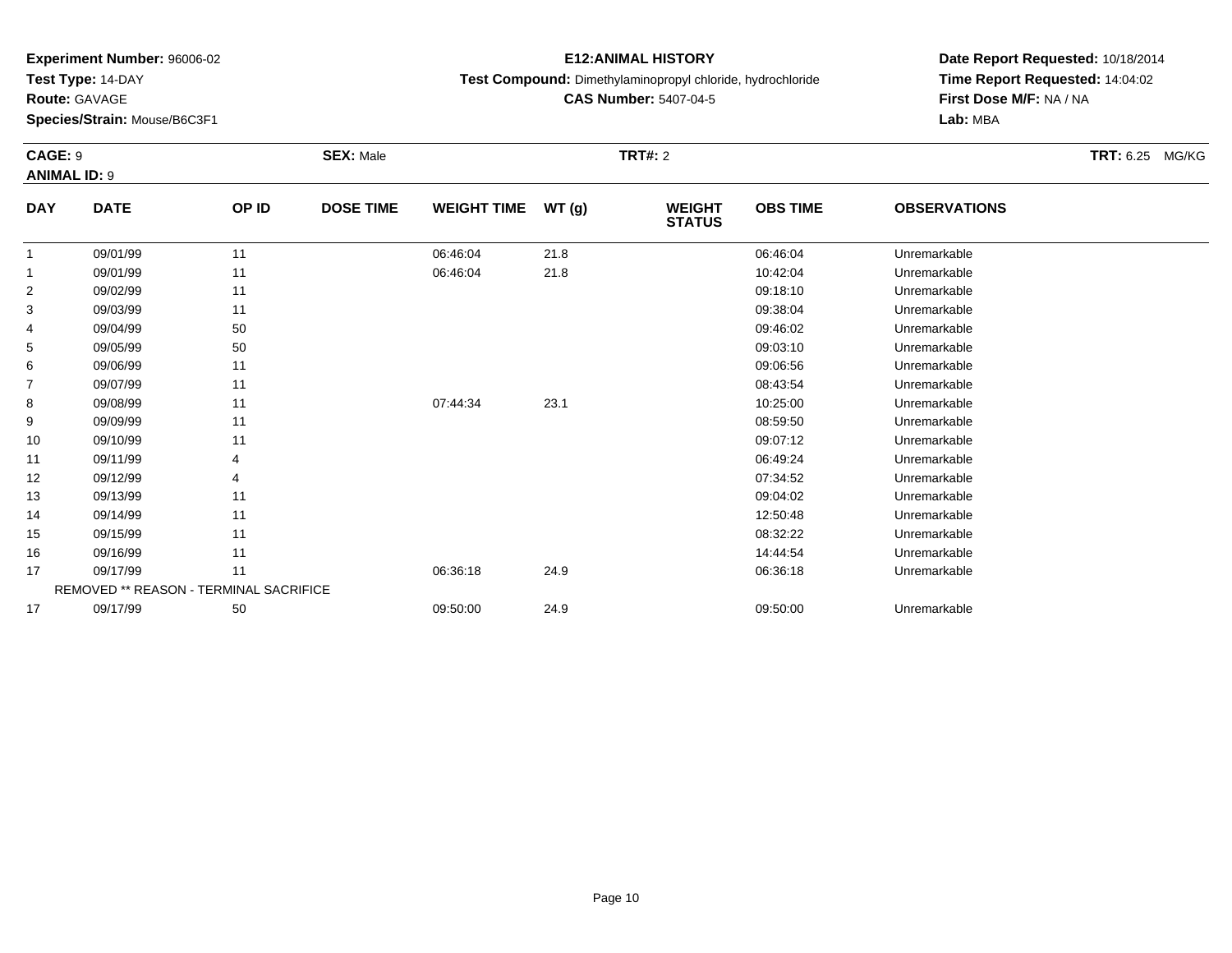**Test Type:** 14-DAY

**Route:** GAVAGE

**Species/Strain:** Mouse/B6C3F1

### **E12:ANIMAL HISTORY**

**Test Compound:** Dimethylaminopropyl chloride, hydrochloride

**CAS Number:** 5407-04-5

|                | <b>CAGE: 10</b><br><b>ANIMAL ID: 10</b> |       | <b>SEX: Male</b> |                    |       | <b>TRT#: 2</b>                 |                 | TRT: 6.25 MG/KG     |  |
|----------------|-----------------------------------------|-------|------------------|--------------------|-------|--------------------------------|-----------------|---------------------|--|
| <b>DAY</b>     | <b>DATE</b>                             | OP ID | <b>DOSE TIME</b> | <b>WEIGHT TIME</b> | WT(g) | <b>WEIGHT</b><br><b>STATUS</b> | <b>OBS TIME</b> | <b>OBSERVATIONS</b> |  |
| 1              | 09/01/99                                | 11    |                  | 06:46:36           | 25.1  |                                | 06:46:36        | Unremarkable        |  |
| 1              | 09/01/99                                | 11    |                  | 06:46:36           | 25.1  |                                | 10:42:20        | Unremarkable        |  |
| $\overline{c}$ | 09/02/99                                | 11    |                  |                    |       |                                | 09:18:20        | Unremarkable        |  |
| 3              | 09/03/99                                | 11    |                  |                    |       |                                | 09:38:18        | Unremarkable        |  |
| 4              | 09/04/99                                | 50    |                  |                    |       |                                | 09:46:14        | Unremarkable        |  |
| 5              | 09/05/99                                | 50    |                  |                    |       |                                | 09:03:22        | Unremarkable        |  |
| 6              | 09/06/99                                | 11    |                  |                    |       |                                | 09:07:10        | Unremarkable        |  |
| 7              | 09/07/99                                | 11    |                  |                    |       |                                | 08:44:04        | Unremarkable        |  |
| 8              | 09/08/99                                | 11    |                  | 07:45:04           | 26.1  |                                | 10:25:14        | Unremarkable        |  |
| 9              | 09/09/99                                | 11    |                  |                    |       |                                | 09:00:02        | Unremarkable        |  |
| 10             | 09/10/99                                | 11    |                  |                    |       |                                | 09:07:26        | Unremarkable        |  |
| 11             | 09/11/99                                | 4     |                  |                    |       |                                | 06:49:34        | Unremarkable        |  |
| 12             | 09/12/99                                | 4     |                  |                    |       |                                | 07:35:00        | Unremarkable        |  |
| 13             | 09/13/99                                | 11    |                  |                    |       |                                | 09:04:36        | Unremarkable        |  |
| 14             | 09/14/99                                | 11    |                  |                    |       |                                | 12:51:00        | Unremarkable        |  |
| 15             | 09/15/99                                | 11    |                  |                    |       |                                | 08:32:36        | Unremarkable        |  |
| 16             | 09/16/99                                | 11    |                  |                    |       |                                | 14:45:04        | Unremarkable        |  |
| 17             | 09/17/99                                | 11    |                  | 06:36:48           | 27.0  |                                | 06:36:48        | Unremarkable        |  |
|                | REMOVED ** REASON - TERMINAL SACRIFICE  |       |                  |                    |       |                                |                 |                     |  |
| 17             | 09/17/99                                | 50    |                  | 09:50:02           | 27.0  |                                | 09:50:02        | Unremarkable        |  |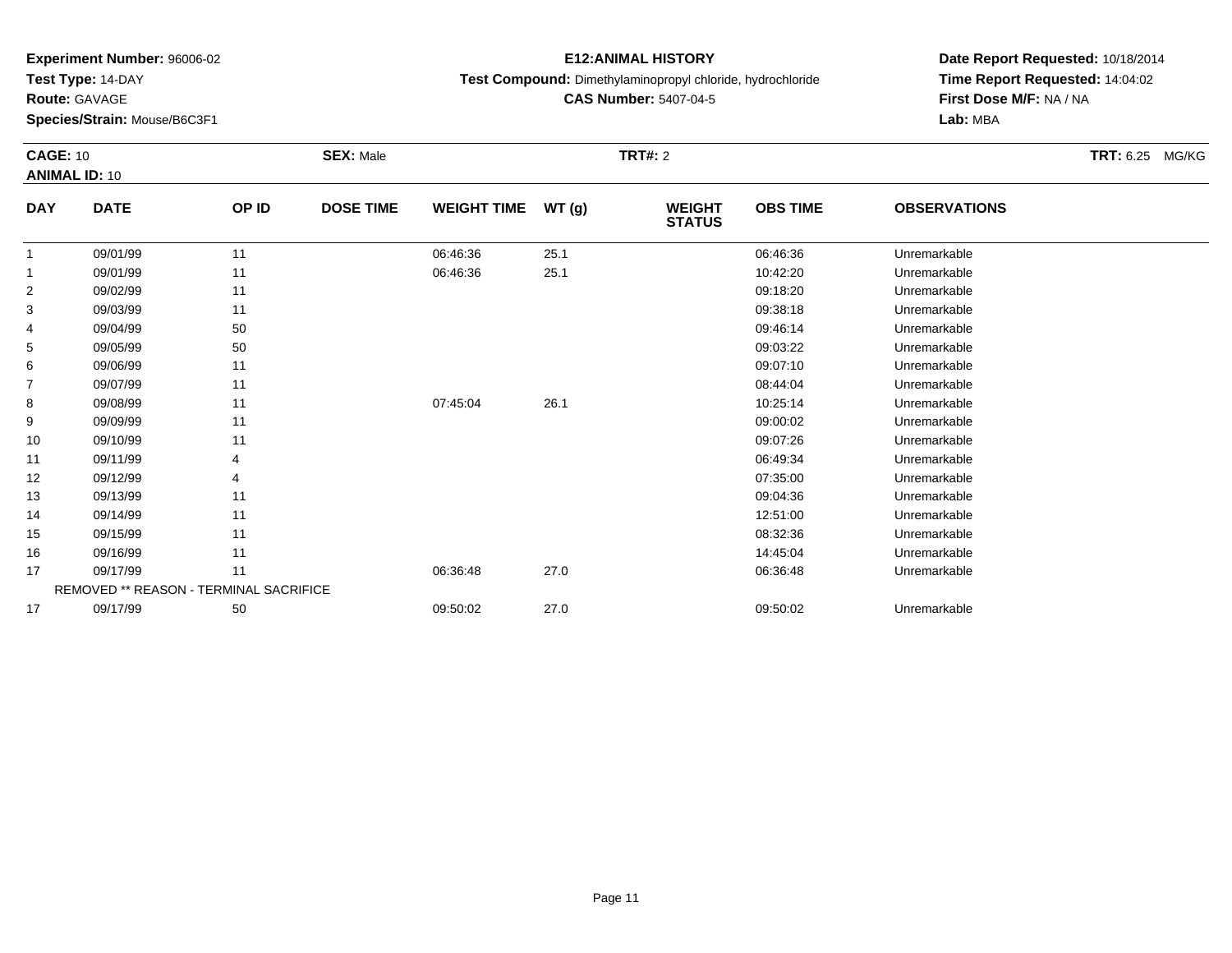**Test Type:** 14-DAY

**Route:** GAVAGE

**Species/Strain:** Mouse/B6C3F1

### **E12:ANIMAL HISTORY**

**Test Compound:** Dimethylaminopropyl chloride, hydrochloride

**CAS Number:** 5407-04-5

**Date Report Requested:** 10/18/2014**Time Report Requested:** 14:04:02**First Dose M/F:** NA / NA**Lab:** MBA

#### **CAGE:** 11 **SEX:** Male **TRT#:** <sup>3</sup> **TRT:** 12.5 MG/KG**ANIMAL ID:** 11**DAY DATE OP IDDOSE TIME WEIGHT TIME WT** (g) **STATUSOBS TIME OBSERVATIONS** 11 09/01/99 11 1 06:47:08 21.4 06:47:08 06:47:08 Dhremarkable 11 09/01/99 11 1 06:47:08 21.4 10:42:36 Unremarkable 22 09:18:32 Unremarkable 11 09:18:32 Unremarkable 33 09:38:28 Unremarkable 11 2011 19:39 12:38:28 Unremarkable Unremarkable Unremarkable 4 09/04/99 <sup>50</sup> 09:46:26 Unremarkable 55 09:03:48 Unremarkable 50 50 09:03:48 Unremarkable 5 09:03:48 Unremarkable 66 09:07:24 Unremarkable 11 09:07:24 Unremarkable

| $\overline{4}$ | 09/04/99 | 50                                            |          |      | 09:46:26 | Unremarkable |  |
|----------------|----------|-----------------------------------------------|----------|------|----------|--------------|--|
| 5              | 09/05/99 | 50                                            |          |      | 09:03:48 | Unremarkable |  |
| 6              | 09/06/99 | 11                                            |          |      | 09:07:24 | Unremarkable |  |
|                | 09/07/99 | 11                                            |          |      | 08:44:16 | Unremarkable |  |
| 8              | 09/08/99 | 11                                            | 07:45:34 | 23.7 | 10:25:28 | Unremarkable |  |
| 9              | 09/09/99 | 11                                            |          |      | 09:00:12 | Unremarkable |  |
| 10             | 09/10/99 | 11                                            |          |      | 09:07:38 | Unremarkable |  |
| 11             | 09/11/99 | 4                                             |          |      | 06:49:44 | Unremarkable |  |
| 12             | 09/12/99 | 4                                             |          |      | 07:35:10 | Unremarkable |  |
| 13             | 09/13/99 | 11                                            |          |      | 09:04:48 | Unremarkable |  |
| 14             | 09/14/99 | 11                                            |          |      | 12:51:10 | Unremarkable |  |
| 15             | 09/15/99 | 11                                            |          |      | 08:32:46 | Unremarkable |  |
| 16             | 09/16/99 | 11                                            |          |      | 14:45:16 | Unremarkable |  |
| 17             | 09/17/99 | 11                                            | 06:37:30 | 25.5 | 06:37:30 | Unremarkable |  |
|                |          | <b>REMOVED ** REASON - TERMINAL SACRIFICE</b> |          |      |          |              |  |
| 17             | 09/17/99 | 50                                            | 09:50:04 | 25.5 | 09:50:04 | Unremarkable |  |
|                |          |                                               |          |      |          |              |  |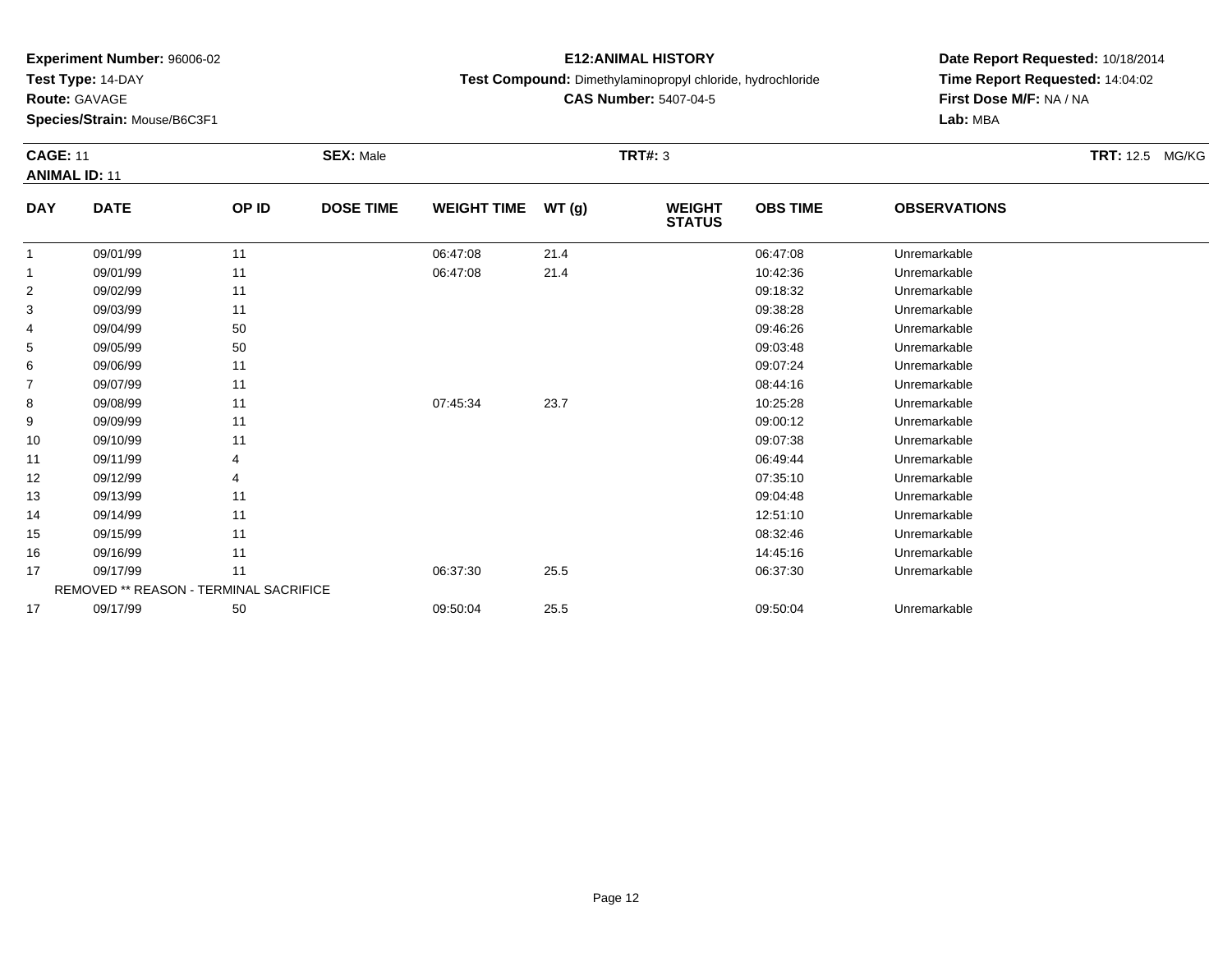**Test Type:** 14-DAY

**Route:** GAVAGE

12

13

14

15

16

17

17

**Species/Strain:** Mouse/B6C3F1

REMOVED \*\* REASON - TERMINAL SACRIFICE

### **E12:ANIMAL HISTORY**

**Test Compound:** Dimethylaminopropyl chloride, hydrochloride

**CAS Number:** 5407-04-5

**Date Report Requested:** 10/18/2014**Time Report Requested:** 14:04:02**First Dose M/F:** NA / NA**Lab:** MBA

#### **CAGE:** 12 **SEX:** Male **TRT#:** <sup>3</sup> **TRT:** 12.5 MG/KG**ANIMAL ID:** 12**DAY DATE OP ID DOSE TIME WEIGHT TIME WT (g) WEIGHT STATUSOBS TIME OBSERVATIONS** 11 09/01/99 11 1 06:47:42 19.6 19.6 06:47:42 06:47:42 Unremarkable 11 09/01/99 11 1 06:47:42 19.6 10.10 10:42:50 Unremarkable 22 09:18:44 Unremarkable 11 11 11 12 12 13:44 09:18:44 Unremarkable 33 09:38:42 Unremarkable 11 1990 11 1990 12:38:42 Decree 11 1990 12:38:42 Unremarkable 4 09/04/99 <sup>50</sup> 09:46:42 Unremarkable 55 09:03:58 Unremarkable 50 09:03:58 Unremarkable 6 09/06/99 <sup>11</sup> 09:07:38 Unremarkable 77 09/07/99 11 12 12 12 13 13 14:28 Unremarkable 88 09/08/99 11 1 07:46:02 22.0 10:25:44 Unremarkable 99 09:00:24 Unremarkable 11 19 10 11 19 10 12:00 12:00 12:00 12:00 12:00 12:00 12:00 12:00 12:00 12:00 12:00 12 10 09/10/99 <sup>11</sup> 09:07:50 Unremarkable 1109/11/99 <sup>4</sup> 06:50:24 Unremarkable

09/12/99 <sup>4</sup> 07:35:20 Unremarkable

09/13/99 <sup>11</sup> 09:05:02 Unremarkable

09/14/99 <sup>11</sup> 12:51:20 Unremarkable

09/15/99 <sup>11</sup> 08:32:58 Unremarkable

6 09/16/99 11 1

09/17/99 <sup>11</sup> 06:37:58 24.0 06:37:58 Unremarkable

09/17/99 <sup>50</sup> 09:51:00 24.0 09:51:00 Unremarkable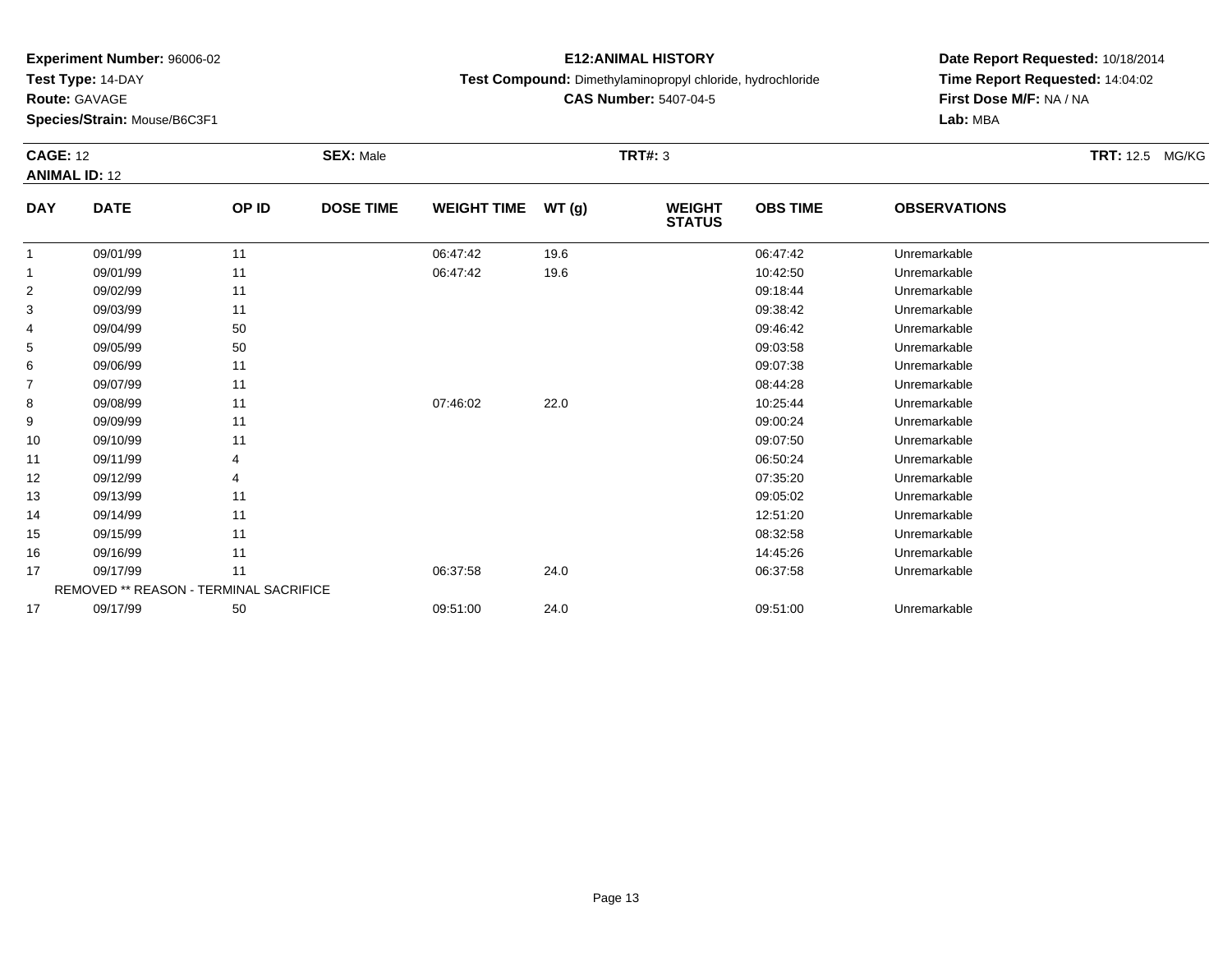**Test Type:** 14-DAY

**Route:** GAVAGE

16

17

17

**Species/Strain:** Mouse/B6C3F1

REMOVED \*\* REASON - TERMINAL SACRIFICE

#### **E12:ANIMAL HISTORY**

**Test Compound:** Dimethylaminopropyl chloride, hydrochloride

**CAS Number:** 5407-04-5

**Date Report Requested:** 10/18/2014 **Time Report Requested:** 14:04:02**First Dose M/F:** NA / NA**Lab:** MBA

| <b>CAGE: 13</b><br><b>ANIMAL ID: 13</b> |             |       | <b>SEX: Male</b> |                    |       | <b>TRT#: 3</b>                 |                 |                     | <b>TRT:</b> 12.5 MG/KG |
|-----------------------------------------|-------------|-------|------------------|--------------------|-------|--------------------------------|-----------------|---------------------|------------------------|
| <b>DAY</b>                              | <b>DATE</b> | OP ID | <b>DOSE TIME</b> | <b>WEIGHT TIME</b> | WT(g) | <b>WEIGHT</b><br><b>STATUS</b> | <b>OBS TIME</b> | <b>OBSERVATIONS</b> |                        |
| 1                                       | 09/01/99    | 11    |                  | 06:48:12           | 23.4  |                                | 06:48:12        | Unremarkable        |                        |
| 1                                       | 09/01/99    | 11    |                  | 06:48:12           | 23.4  |                                | 10:43:08        | Unremarkable        |                        |
| 2                                       | 09/02/99    | 11    |                  |                    |       |                                | 09:18:56        | Unremarkable        |                        |
| 3                                       | 09/03/99    | 11    |                  |                    |       |                                | 09:38:56        | Unremarkable        |                        |
| 4                                       | 09/04/99    | 50    |                  |                    |       |                                | 09:47:02        | Unremarkable        |                        |
| 5                                       | 09/05/99    | 50    |                  |                    |       |                                | 09:04:08        | Unremarkable        |                        |
| 6                                       | 09/06/99    | 11    |                  |                    |       |                                | 09:07:52        | Unremarkable        |                        |
| 7                                       | 09/07/99    | 11    |                  |                    |       |                                | 08:44:40        | Unremarkable        |                        |
| 8                                       | 09/08/99    | 11    |                  | 07:46:48           | 25.3  |                                | 10:25:58        | Unremarkable        |                        |
| 9                                       | 09/09/99    | 11    |                  |                    |       |                                | 09:00:36        | Unremarkable        |                        |
| 10                                      | 09/10/99    | 11    |                  |                    |       |                                | 09:08:00        | Unremarkable        |                        |
| 11                                      | 09/11/99    |       |                  |                    |       |                                | 06:50:34        | Unremarkable        |                        |
| 12                                      | 09/12/99    | 4     |                  |                    |       |                                | 07:35:30        | Unremarkable        |                        |
| 13                                      | 09/13/99    | 11    |                  |                    |       |                                | 09:05:14        | Unremarkable        |                        |
| 14                                      | 09/14/99    | 11    |                  |                    |       |                                | 12:51:32        | Unremarkable        |                        |
| 15                                      | 09/15/99    | 11    |                  |                    |       |                                | 08:33:10        | Unremarkable        |                        |

09/16/99 <sup>11</sup> 14:45:38 Unremarkable

09/17/99 <sup>11</sup> 06:38:34 26.4 06:38:34 Unremarkable

09/17/99 <sup>50</sup> 09:51:02 26.4 09:51:02 Unremarkable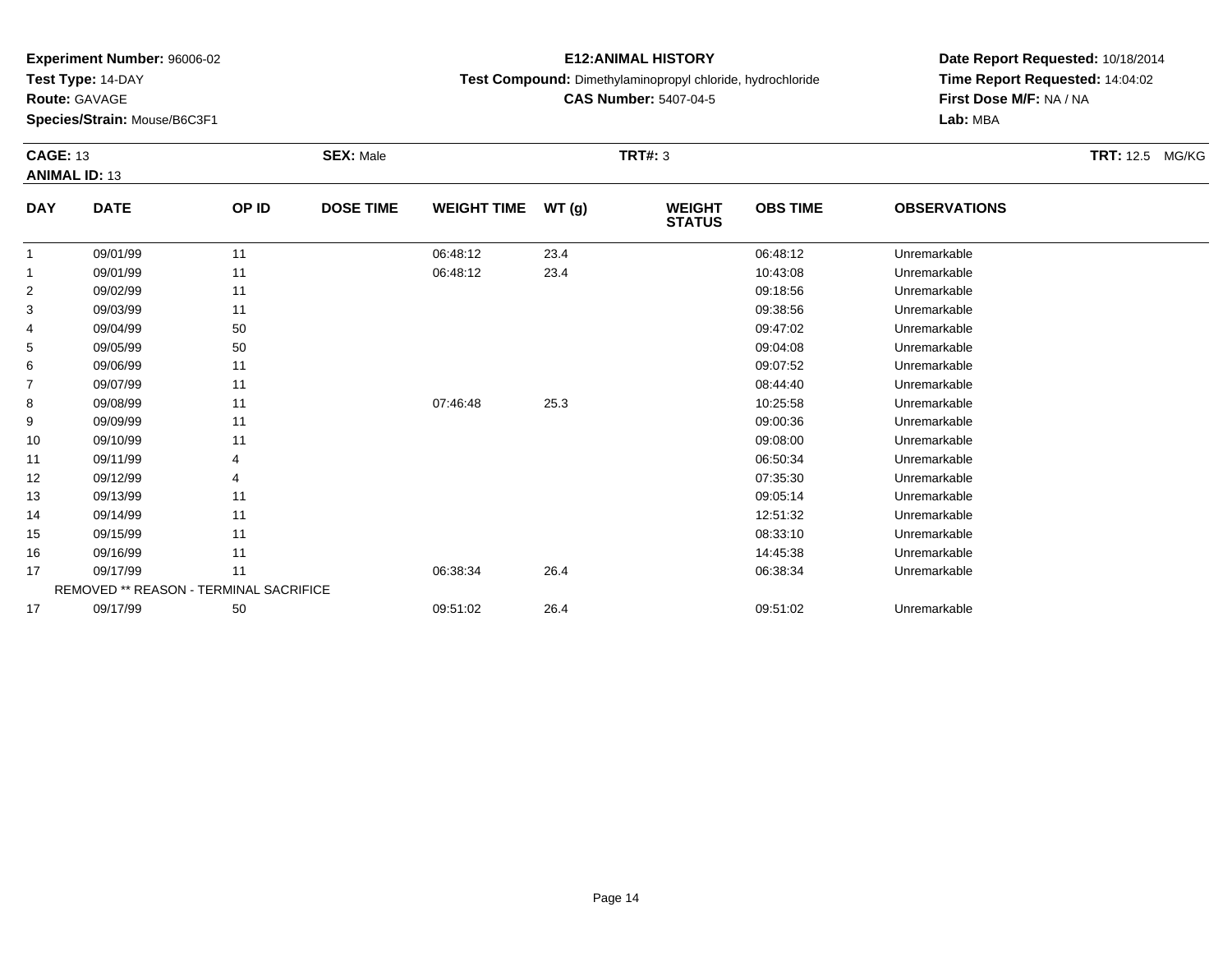**Test Type:** 14-DAY

**Route:** GAVAGE

15

16

17

17

**Species/Strain:** Mouse/B6C3F1

REMOVED \*\* REASON - TERMINAL SACRIFICE

#### **E12:ANIMAL HISTORY**

**Test Compound:** Dimethylaminopropyl chloride, hydrochloride

**CAS Number:** 5407-04-5

**Date Report Requested:** 10/18/2014**Time Report Requested:** 14:04:02**First Dose M/F:** NA / NA**Lab:** MBA

| <b>CAGE: 14</b><br><b>ANIMAL ID: 14</b> |             | <b>SEX: Male</b> |                  |                    | <b>TRT#: 3</b> | TRT: 12.5 MG/KG                |                 |                     |  |
|-----------------------------------------|-------------|------------------|------------------|--------------------|----------------|--------------------------------|-----------------|---------------------|--|
| <b>DAY</b>                              | <b>DATE</b> | OP ID            | <b>DOSE TIME</b> | <b>WEIGHT TIME</b> | WT(g)          | <b>WEIGHT</b><br><b>STATUS</b> | <b>OBS TIME</b> | <b>OBSERVATIONS</b> |  |
| 1                                       | 09/01/99    | 11               |                  | 06:48:42           | 25.4           |                                | 06:48:42        | Unremarkable        |  |
| 1                                       | 09/01/99    | 11               |                  | 06:48:42           | 25.4           |                                | 10:43:24        | Unremarkable        |  |
| $\overline{2}$                          | 09/02/99    | 11               |                  |                    |                |                                | 09:19:08        | Unremarkable        |  |
| 3                                       | 09/03/99    | 11               |                  |                    |                |                                | 09:39:08        | Unremarkable        |  |
| 4                                       | 09/04/99    | 50               |                  |                    |                |                                | 09:47:12        | Unremarkable        |  |
| 5                                       | 09/05/99    | 50               |                  |                    |                |                                | 09:04:18        | Unremarkable        |  |
| 6                                       | 09/06/99    | 11               |                  |                    |                |                                | 09:08:20        | Unremarkable        |  |
| $\overline{7}$                          | 09/07/99    | 11               |                  |                    |                |                                | 08:44:52        | Unremarkable        |  |
| 8                                       | 09/08/99    | 11               |                  | 07:47:14           | 26.6           |                                | 10:26:12        | Unremarkable        |  |
| 9                                       | 09/09/99    | 11               |                  |                    |                |                                | 09:00:46        | Unremarkable        |  |
| 10                                      | 09/10/99    | 11               |                  |                    |                |                                | 09:08:12        | Unremarkable        |  |
| 11                                      | 09/11/99    | 4                |                  |                    |                |                                | 06:50:42        | Unremarkable        |  |
| 12                                      | 09/12/99    | 4                |                  |                    |                |                                | 07:35:40        | Unremarkable        |  |
| 13                                      | 09/13/99    | 11               |                  |                    |                |                                | 09:05:28        | Unremarkable        |  |
| 14                                      | 09/14/99    | 11               |                  |                    |                |                                | 12:51:42        | Unremarkable        |  |

09/15/99 <sup>11</sup> 08:33:22 Unremarkable

6 09/16/99 11 12:45:48 Unremarkable

09/17/99 <sup>11</sup> 06:39:06 28.1 06:39:06 Unremarkable

09/17/99 <sup>50</sup> 09:52:00 28.1 09:52:00 Unremarkable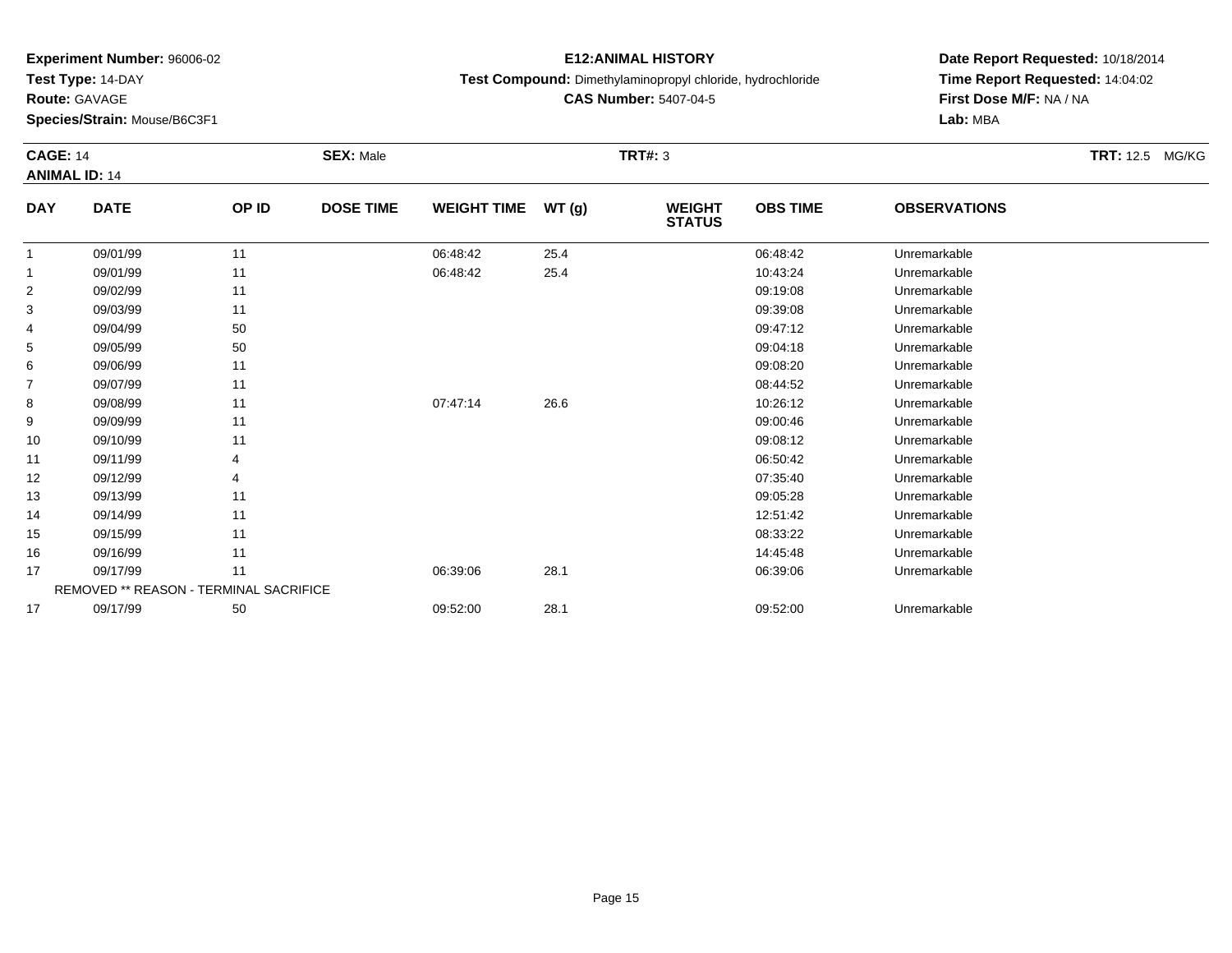**Test Type:** 14-DAY

**Route:** GAVAGE

17

17

**Species/Strain:** Mouse/B6C3F1

REMOVED \*\* REASON - TERMINAL SACRIFICE

#### **E12:ANIMAL HISTORY**

**Test Compound:** Dimethylaminopropyl chloride, hydrochloride

**CAS Number:** 5407-04-5

**Date Report Requested:** 10/18/2014 **Time Report Requested:** 14:04:02**First Dose M/F:** NA / NA**Lab:** MBA

| <b>CAGE: 15</b><br><b>ANIMAL ID: 15</b> |             | <b>SEX: Male</b> |                  |                    | <b>TRT#: 3</b> | TRT: 12.5 MG/KG                |                 |                     |  |
|-----------------------------------------|-------------|------------------|------------------|--------------------|----------------|--------------------------------|-----------------|---------------------|--|
| <b>DAY</b>                              | <b>DATE</b> | OP ID            | <b>DOSE TIME</b> | <b>WEIGHT TIME</b> | WT(g)          | <b>WEIGHT</b><br><b>STATUS</b> | <b>OBS TIME</b> | <b>OBSERVATIONS</b> |  |
|                                         | 09/01/99    | 11               |                  | 06:49:16           | 20.6           |                                | 06:49:16        | Unremarkable        |  |
| 1                                       | 09/01/99    | 11               |                  | 06:49:16           | 20.6           |                                | 10:43:38        | Unremarkable        |  |
| $\overline{2}$                          | 09/02/99    | 11               |                  |                    |                |                                | 09:19:18        | Unremarkable        |  |
| 3                                       | 09/03/99    | 11               |                  |                    |                |                                | 09:39:20        | Unremarkable        |  |
| 4                                       | 09/04/99    | 50               |                  |                    |                |                                | 09:47:22        | Unremarkable        |  |
| 5                                       | 09/05/99    | 50               |                  |                    |                |                                | 09:04:26        | Unremarkable        |  |
| 6                                       | 09/06/99    | 11               |                  |                    |                |                                | 09:08:34        | Unremarkable        |  |
| 7                                       | 09/07/99    | 11               |                  |                    |                |                                | 08:45:04        | Unremarkable        |  |
| 8                                       | 09/08/99    | 11               |                  | 07:47:44           | 21.3           |                                | 10:26:26        | Unremarkable        |  |
| 9                                       | 09/09/99    | 11               |                  |                    |                |                                | 09:00:58        | Unremarkable        |  |
| 10                                      | 09/10/99    | 11               |                  |                    |                |                                | 09:08:22        | Unremarkable        |  |
| 11                                      | 09/11/99    | 4                |                  |                    |                |                                | 06:50:52        | Unremarkable        |  |
| 12                                      | 09/12/99    | 4                |                  |                    |                |                                | 07:35:58        | Unremarkable        |  |
| 13                                      | 09/13/99    | 11               |                  |                    |                |                                | 09:05:40        | Unremarkable        |  |
| 14                                      | 09/14/99    | 11               |                  |                    |                |                                | 12:51:52        | Unremarkable        |  |
| 15                                      | 09/15/99    | 11               |                  |                    |                |                                | 08:33:34        | Unremarkable        |  |
| 16                                      | 09/16/99    | 11               |                  |                    |                |                                | 14:45:58        | Unremarkable        |  |

09/17/99 <sup>11</sup> 06:39:46 24.4 06:39:46 Unremarkable

09/17/99 <sup>50</sup> 09:52:02 24.4 09:52:02 Unremarkable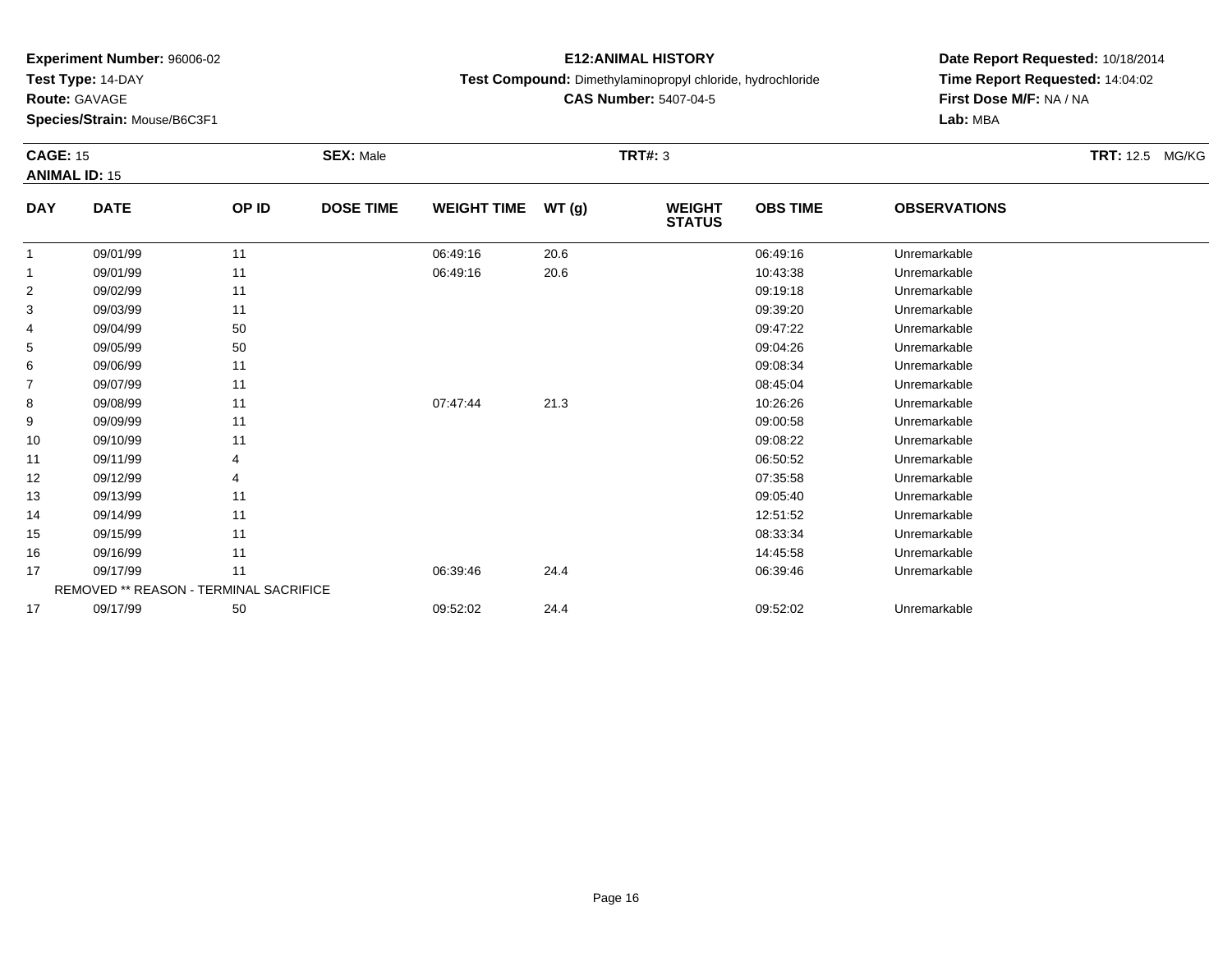**Test Type:** 14-DAY

**Route:** GAVAGE

**Species/Strain:** Mouse/B6C3F1

# **E12:ANIMAL HISTORY**

**Test Compound:** Dimethylaminopropyl chloride, hydrochloride

**CAS Number:** 5407-04-5

|                | <b>CAGE: 16</b><br><b>ANIMAL ID: 16</b> |       | <b>SEX: Male</b> |                    |       | <b>TRT#: 4</b>                 | <b>TRT: 25 MG/KG</b> |                     |  |
|----------------|-----------------------------------------|-------|------------------|--------------------|-------|--------------------------------|----------------------|---------------------|--|
| <b>DAY</b>     | <b>DATE</b>                             | OP ID | <b>DOSE TIME</b> | <b>WEIGHT TIME</b> | WT(g) | <b>WEIGHT</b><br><b>STATUS</b> | <b>OBS TIME</b>      | <b>OBSERVATIONS</b> |  |
| 1              | 09/01/99                                | 11    |                  | 06:49:50           | 22.0  |                                | 06:49:50             | Unremarkable        |  |
| 1              | 09/01/99                                | 11    |                  | 06:49:50           | 22.0  |                                | 10:43:52             | Unremarkable        |  |
| $\overline{c}$ | 09/02/99                                | 11    |                  |                    |       |                                | 09:19:30             | Unremarkable        |  |
| 3              | 09/03/99                                | 11    |                  |                    |       |                                | 09:39:32             | Unremarkable        |  |
| 4              | 09/04/99                                | 50    |                  |                    |       |                                | 09:47:32             | Unremarkable        |  |
| 5              | 09/05/99                                | 50    |                  |                    |       |                                | 09:04:38             | Unremarkable        |  |
| 6              | 09/06/99                                | 11    |                  |                    |       |                                | 09:08:48             | Unremarkable        |  |
| $\overline{7}$ | 09/07/99                                | 11    |                  |                    |       |                                | 08:45:14             | Unremarkable        |  |
| 8              | 09/08/99                                | 11    |                  | 07:48:20           | 25.2  |                                | 10:26:40             | Unremarkable        |  |
| 9              | 09/09/99                                | 11    |                  |                    |       |                                | 09:01:08             | Unremarkable        |  |
| 10             | 09/10/99                                | 11    |                  |                    |       |                                | 09:08:34             | Unremarkable        |  |
| 11             | 09/11/99                                |       |                  |                    |       |                                | 06:51:04             | Unremarkable        |  |
| 12             | 09/12/99                                | 4     |                  |                    |       |                                | 07:36:06             | Unremarkable        |  |
| 13             | 09/13/99                                | 11    |                  |                    |       |                                | 09:05:56             | Unremarkable        |  |
| 14             | 09/14/99                                | 11    |                  |                    |       |                                | 12:52:04             | Unremarkable        |  |
| 15             | 09/15/99                                | 11    |                  |                    |       |                                | 08:33:46             | Unremarkable        |  |
| 16             | 09/16/99                                | 11    |                  |                    |       |                                | 14:46:10             | Unremarkable        |  |
| 17             | 09/17/99                                | 11    |                  | 06:40:26           | 27.1  |                                | 06:40:26             | Unremarkable        |  |
|                | REMOVED ** REASON - TERMINAL SACRIFICE  |       |                  |                    |       |                                |                      |                     |  |
| 17             | 09/17/99                                | 50    |                  | 09:52:04           | 27.1  |                                | 09:52:04             | Unremarkable        |  |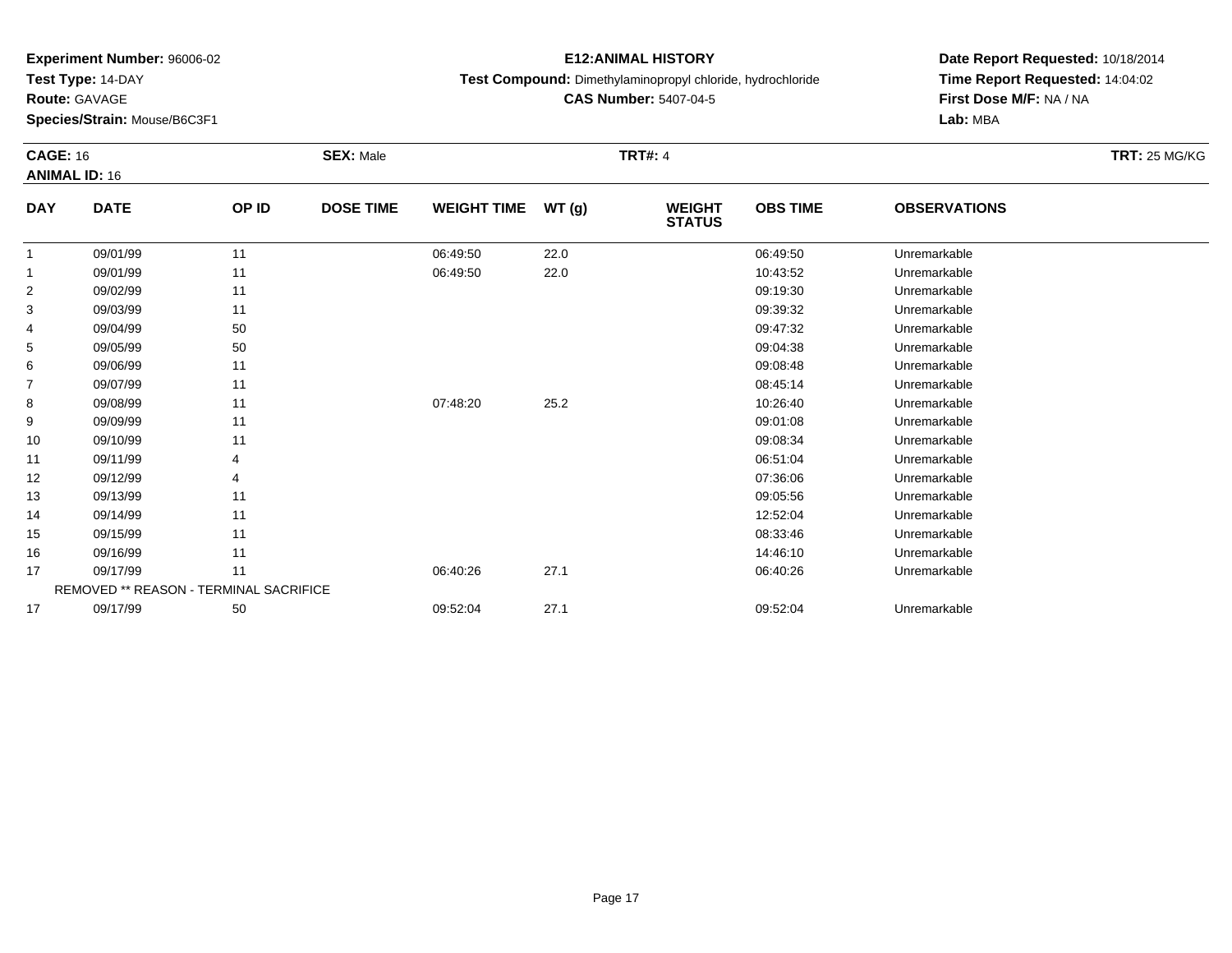**Test Type:** 14-DAY

**Route:** GAVAGE

**Species/Strain:** Mouse/B6C3F1

#### **E12:ANIMAL HISTORY**

**Test Compound:** Dimethylaminopropyl chloride, hydrochloride

**CAS Number:** 5407-04-5

**Date Report Requested:** 10/18/2014**Time Report Requested:** 14:04:02**First Dose M/F:** NA / NA**Lab:** MBA

#### **CAGE:** 17 **SEX:** Male **TRT#:** <sup>4</sup> **TRT:** 25 MG/KG**ANIMAL ID:** 17**DAY DATE OP IDDOSE TIME WEIGHT TIME WT** (g) **STATUSOBS TIME OBSERVATIONS** 11 09/01/99 11 1 06:50:26 20.8 06:50:26 06:50:26 1 06:50:26 1 1 09/01/99 11 09/01/99 11 1 06:50:26 20.8 10:44:08 Unremarkable 22 09:19:40 Unremarkable 11 1990 11 1990 12:30 12:30 12:40 09:19:40 Democratic Democratic Democratic Democratic Democratic Democratic Democratic Democratic Democratic Democratic Democratic Democratic Democratic Democratic D 33 09:39:44 Unremarkable 11 2010 11 2010 12:39:44 09:39:44 Unremarkable 4 09/04/99 <sup>50</sup> 09:47:46 Unremarkable 55 09:04:50 Unremarkable 50 50 09:04:50 09:04:50 09:04:50 Dhremarkable 6 09/06/99 <sup>11</sup> 09:09:02 Unremarkable 7

| 5              | 09/05/99 | 50                                            |          |      | 09:04:50 | Unremarkable |  |
|----------------|----------|-----------------------------------------------|----------|------|----------|--------------|--|
| 6              | 09/06/99 | 11                                            |          |      | 09:09:02 | Unremarkable |  |
| $\overline{7}$ | 09/07/99 | 11                                            |          |      | 08:45:26 | Unremarkable |  |
| 8              | 09/08/99 | 11                                            | 07:48:50 | 22.9 | 10:26:54 | Unremarkable |  |
| 9              | 09/09/99 | 11                                            |          |      | 09:01:20 | Unremarkable |  |
| 10             | 09/10/99 | 11                                            |          |      | 09:08:44 | Unremarkable |  |
| 11             | 09/11/99 | 4                                             |          |      | 06:51:16 | Unremarkable |  |
| 12             | 09/12/99 | 4                                             |          |      | 07:36:16 | Unremarkable |  |
| 13             | 09/13/99 | 11                                            |          |      | 09:06:10 | Unremarkable |  |
| 14             | 09/14/99 | 11                                            |          |      | 12:52:14 | Unremarkable |  |
| 15             | 09/15/99 | 11                                            |          |      | 08:33:56 | Unremarkable |  |
| 16             | 09/16/99 | 11                                            |          |      | 14:46:20 | Unremarkable |  |
| 17             | 09/17/99 | 11                                            | 06:41:00 | 24.0 | 06:41:00 | Unremarkable |  |
|                |          | <b>REMOVED ** REASON - TERMINAL SACRIFICE</b> |          |      |          |              |  |
| 17             | 09/17/99 | 50                                            | 09:53:00 | 24.0 | 09:53:00 | Unremarkable |  |
|                |          |                                               |          |      |          |              |  |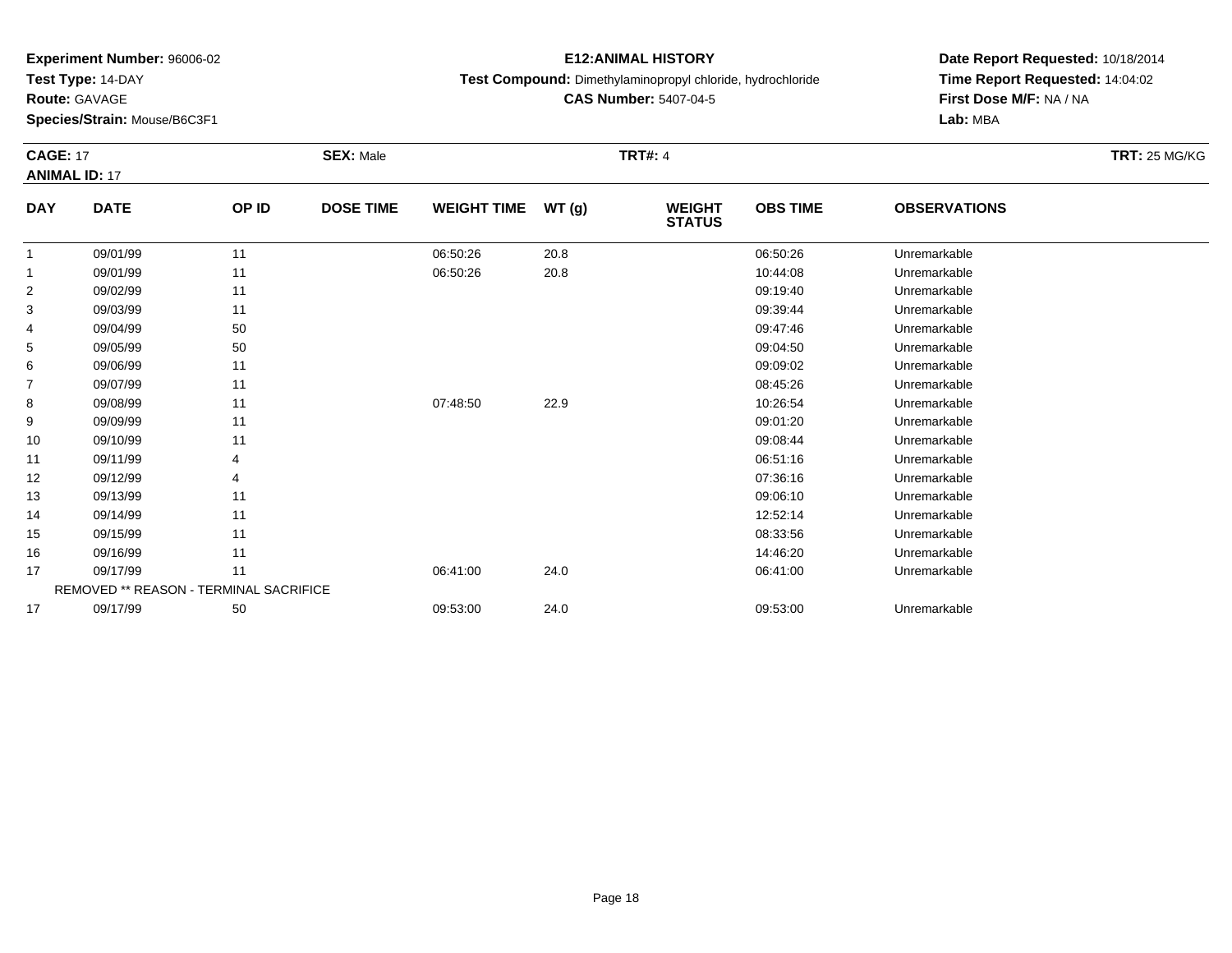**Test Type:** 14-DAY

**Route:** GAVAGE

**Species/Strain:** Mouse/B6C3F1

# **E12:ANIMAL HISTORY**

**Test Compound:** Dimethylaminopropyl chloride, hydrochloride

**CAS Number:** 5407-04-5

|                | <b>CAGE: 18</b><br><b>ANIMAL ID: 18</b> |       | <b>SEX: Male</b> |                    |       | <b>TRT#: 4</b>                 | <b>TRT: 25 MG/KG</b> |                     |  |
|----------------|-----------------------------------------|-------|------------------|--------------------|-------|--------------------------------|----------------------|---------------------|--|
| <b>DAY</b>     | <b>DATE</b>                             | OP ID | <b>DOSE TIME</b> | <b>WEIGHT TIME</b> | WT(g) | <b>WEIGHT</b><br><b>STATUS</b> | <b>OBS TIME</b>      | <b>OBSERVATIONS</b> |  |
| 1              | 09/01/99                                | 11    |                  | 06:51:00           | 18.5  |                                | 06:51:00             | Unremarkable        |  |
|                | 09/01/99                                | 11    |                  | 06:51:00           | 18.5  |                                | 10:44:26             | Unremarkable        |  |
| $\overline{a}$ | 09/02/99                                | 11    |                  |                    |       |                                | 09:19:52             | Unremarkable        |  |
| 3              | 09/03/99                                | 11    |                  |                    |       |                                | 09:39:54             | Unremarkable        |  |
| 4              | 09/04/99                                | 50    |                  |                    |       |                                | 09:48:00             | Unremarkable        |  |
| 5              | 09/05/99                                | 50    |                  |                    |       |                                | 09:05:00             | Unremarkable        |  |
| 6              | 09/06/99                                | 11    |                  |                    |       |                                | 09:09:18             | Unremarkable        |  |
| $\overline{7}$ | 09/07/99                                | 11    |                  |                    |       |                                | 08:45:36             | Unremarkable        |  |
| 8              | 09/08/99                                | 11    |                  | 07:49:26           | 20.1  |                                | 10:27:08             | Unremarkable        |  |
| 9              | 09/09/99                                | 11    |                  |                    |       |                                | 09:01:32             | Unremarkable        |  |
| 10             | 09/10/99                                | 11    |                  |                    |       |                                | 09:08:54             | Unremarkable        |  |
| 11             | 09/11/99                                |       |                  |                    |       |                                | 06:51:24             | Unremarkable        |  |
| 12             | 09/12/99                                | 4     |                  |                    |       |                                | 07:36:26             | Unremarkable        |  |
| 13             | 09/13/99                                | 11    |                  |                    |       |                                | 09:06:22             | Unremarkable        |  |
| 14             | 09/14/99                                | 11    |                  |                    |       |                                | 12:52:24             | Unremarkable        |  |
| 15             | 09/15/99                                | 11    |                  |                    |       |                                | 08:34:10             | Unremarkable        |  |
| 16             | 09/16/99                                | 11    |                  |                    |       |                                | 14:46:32             | Unremarkable        |  |
| 17             | 09/17/99                                | 11    |                  | 06:41:34           | 22.1  |                                | 06:41:34             | Unremarkable        |  |
|                | REMOVED ** REASON - TERMINAL SACRIFICE  |       |                  |                    |       |                                |                      |                     |  |
| 17             | 09/17/99                                | 50    |                  | 09:53:02           | 22.1  |                                | 09:53:02             | Unremarkable        |  |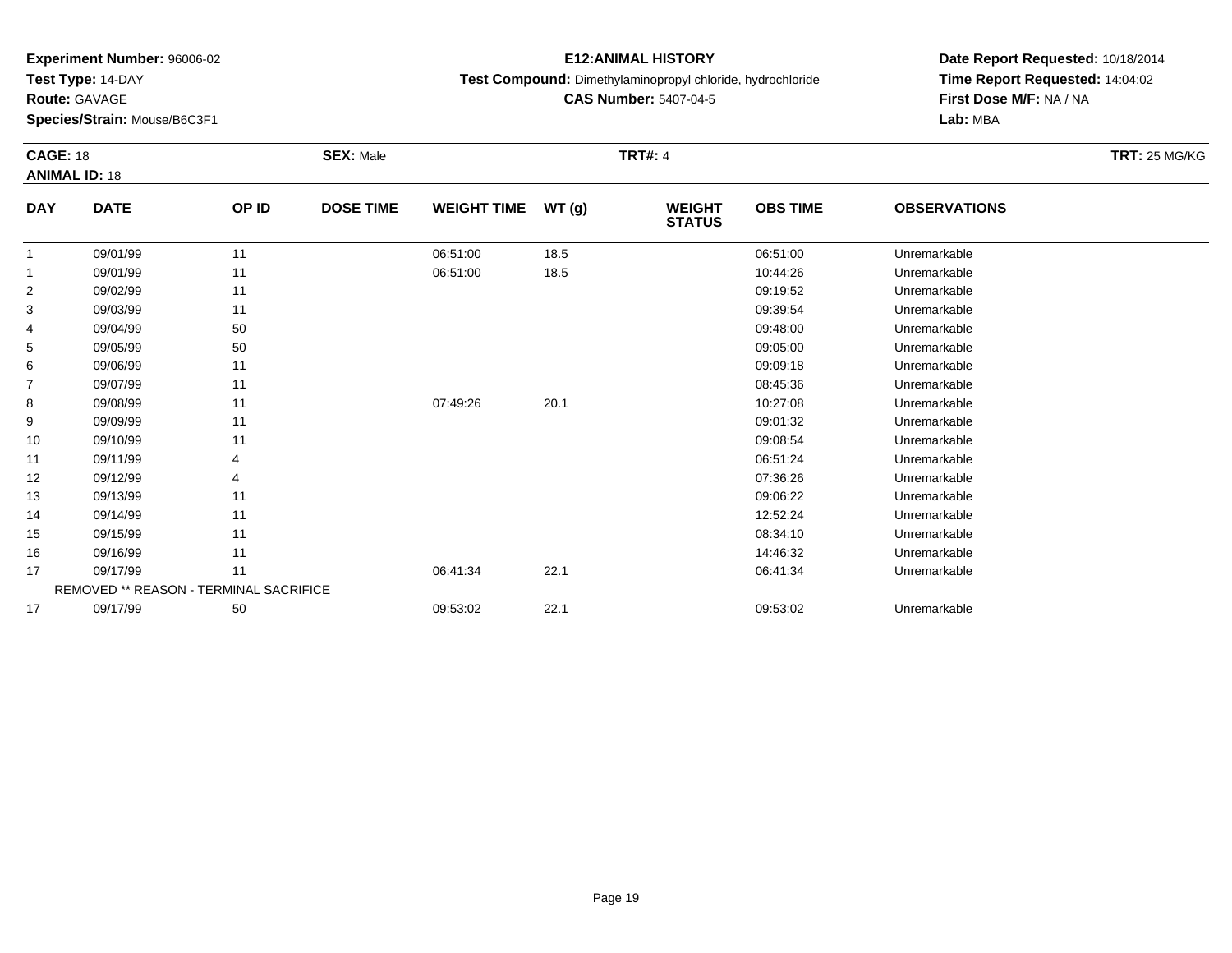**Test Type:** 14-DAY

**Route:** GAVAGE

**Species/Strain:** Mouse/B6C3F1

# **E12:ANIMAL HISTORY**

**Test Compound:** Dimethylaminopropyl chloride, hydrochloride

**Date Report Requested:** 10/18/2014**Time Report Requested:** 14:04:03**First Dose M/F:** NA / NA**Lab:** MBA

|                | <b>CAGE: 19</b><br><b>ANIMAL ID: 19</b> |       | <b>SEX: Male</b> |                    | <b>TRT#: 4</b> |                                |                 |                     | <b>TRT: 25 MG/KG</b> |
|----------------|-----------------------------------------|-------|------------------|--------------------|----------------|--------------------------------|-----------------|---------------------|----------------------|
| <b>DAY</b>     | <b>DATE</b>                             | OP ID | <b>DOSE TIME</b> | <b>WEIGHT TIME</b> | WT(g)          | <b>WEIGHT</b><br><b>STATUS</b> | <b>OBS TIME</b> | <b>OBSERVATIONS</b> |                      |
| 1              | 09/01/99                                | 11    |                  | 06:51:34           | 25.9           |                                | 06:51:34        | Unremarkable        |                      |
| 1              | 09/01/99                                | 11    |                  | 06:51:34           | 25.9           |                                | 10:44:42        | Unremarkable        |                      |
| 2              | 09/02/99                                | 11    |                  |                    |                |                                | 09:20:06        | Unremarkable        |                      |
| 3              | 09/03/99                                | 11    |                  |                    |                |                                | 09:40:06        | Unremarkable        |                      |
| 4              | 09/04/99                                | 50    |                  |                    |                |                                | 09:48:14        | Unremarkable        |                      |
| 5              | 09/05/99                                | 50    |                  |                    |                |                                | 09:05:10        | Unremarkable        |                      |
| 6              | 09/06/99                                | 11    |                  |                    |                |                                | 09:09:34        | Unremarkable        |                      |
| $\overline{7}$ | 09/07/99                                | 11    |                  |                    |                |                                | 08:45:50        | Unremarkable        |                      |
| 8              | 09/08/99                                | 11    |                  | 07:49:56           | 26.2           |                                | 10:27:22        | Unremarkable        |                      |
| 9              | 09/09/99                                | 11    |                  |                    |                |                                | 09:01:44        | Unremarkable        |                      |
| 10             | 09/10/99                                | 11    |                  |                    |                |                                | 09:09:06        | Unremarkable        |                      |
| 11             | 09/11/99                                |       |                  |                    |                |                                | 06:51:34        | Unremarkable        |                      |
| 12             | 09/12/99                                |       |                  |                    |                |                                | 07:36:34        | Unremarkable        |                      |
| 13             | 09/13/99                                | 11    |                  |                    |                |                                | 09:06:38        | Unremarkable        |                      |
| 14             | 09/14/99                                | 11    |                  |                    |                |                                | 12:52:36        | Unremarkable        |                      |
| 15             | 09/15/99                                | 11    |                  |                    |                |                                | 08:34:22        | Unremarkable        |                      |
| 16             | 09/16/99                                | 11    |                  |                    |                |                                | 14:46:42        | Unremarkable        |                      |
| 17             | 09/17/99                                | 11    |                  | 06:42:08           | 26.1           |                                | 06:42:08        | Unremarkable        |                      |
|                | REMOVED ** REASON - TERMINAL SACRIFICE  |       |                  |                    |                |                                |                 |                     |                      |
| 17             | 09/17/99                                | 50    |                  | 09:54:00           | 26.1           |                                | 09:54:00        | Unremarkable        |                      |

**CAS Number:** 5407-04-5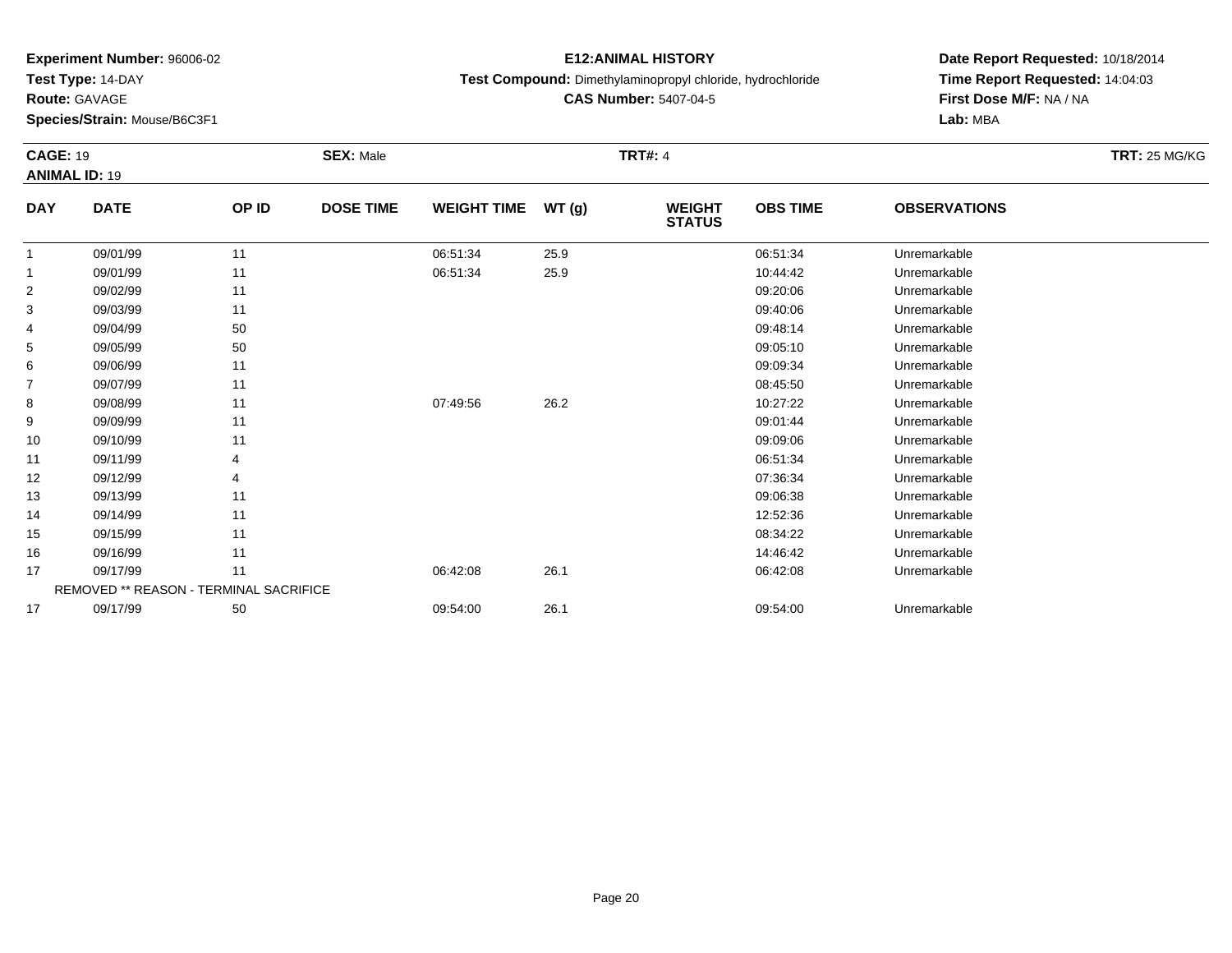**Test Type:** 14-DAY

**Route:** GAVAGE

**Species/Strain:** Mouse/B6C3F1

# **E12:ANIMAL HISTORY**

**Test Compound:** Dimethylaminopropyl chloride, hydrochloride

**CAS Number:** 5407-04-5

| <b>CAGE: 20</b> | <b>ANIMAL ID: 20</b>                          |       | <b>SEX: Male</b> |                    |       | <b>TRT#: 4</b>                 |                 |                     | <b>TRT: 25 MG/KG</b> |
|-----------------|-----------------------------------------------|-------|------------------|--------------------|-------|--------------------------------|-----------------|---------------------|----------------------|
| <b>DAY</b>      | <b>DATE</b>                                   | OP ID | <b>DOSE TIME</b> | <b>WEIGHT TIME</b> | WT(g) | <b>WEIGHT</b><br><b>STATUS</b> | <b>OBS TIME</b> | <b>OBSERVATIONS</b> |                      |
| 1               | 09/01/99                                      | 11    |                  | 06:52:18           | 25.6  |                                | 06:52:18        | Unremarkable        |                      |
| 1               | 09/01/99                                      | 11    |                  | 06:52:18           | 25.6  |                                | 10:44:58        | Unremarkable        |                      |
| $\overline{2}$  | 09/02/99                                      | 11    |                  |                    |       |                                | 09:20:16        | Unremarkable        |                      |
| 3               | 09/03/99                                      | 11    |                  |                    |       |                                | 09:40:18        | Unremarkable        |                      |
| 4               | 09/04/99                                      | 50    |                  |                    |       |                                | 09:48:30        | Unremarkable        |                      |
| 5               | 09/05/99                                      | 50    |                  |                    |       |                                | 09:05:20        | Unremarkable        |                      |
| 6               | 09/06/99                                      | 11    |                  |                    |       |                                | 09:09:46        | Unremarkable        |                      |
| 7               | 09/07/99                                      | 11    |                  |                    |       |                                | 08:46:02        | Unremarkable        |                      |
| 8               | 09/08/99                                      | 11    |                  | 07:50:30           | 24.6  |                                | 10:27:36        | Unremarkable        |                      |
| 9               | 09/09/99                                      | 11    |                  |                    |       |                                | 09:01:56        | Unremarkable        |                      |
| 10              | 09/10/99                                      | 11    |                  |                    |       |                                | 09:09:18        | Unremarkable        |                      |
| 11              | 09/11/99                                      |       |                  |                    |       |                                | 06:51:44        | Unremarkable        |                      |
| 12              | 09/12/99                                      |       |                  |                    |       |                                | 07:36:44        | Unremarkable        |                      |
| 13              | 09/13/99                                      | 11    |                  |                    |       |                                | 09:06:50        | Unremarkable        |                      |
| 14              | 09/14/99                                      | 11    |                  |                    |       |                                | 12:52:48        | Unremarkable        |                      |
| 15              | 09/15/99                                      | 11    |                  |                    |       |                                | 08:34:36        | Unremarkable        |                      |
| 16              | 09/16/99                                      | 11    |                  |                    |       |                                | 14:46:54        | Unremarkable        |                      |
| 17              | 09/17/99                                      | 11    |                  | 06:42:46           | 25.5  |                                | 06:42:46        | Unremarkable        |                      |
|                 | <b>REMOVED ** REASON - TERMINAL SACRIFICE</b> |       |                  |                    |       |                                |                 |                     |                      |
| 17              | 09/17/99                                      | 50    |                  | 09:54:02           | 25.5  |                                | 09:54:02        | Unremarkable        |                      |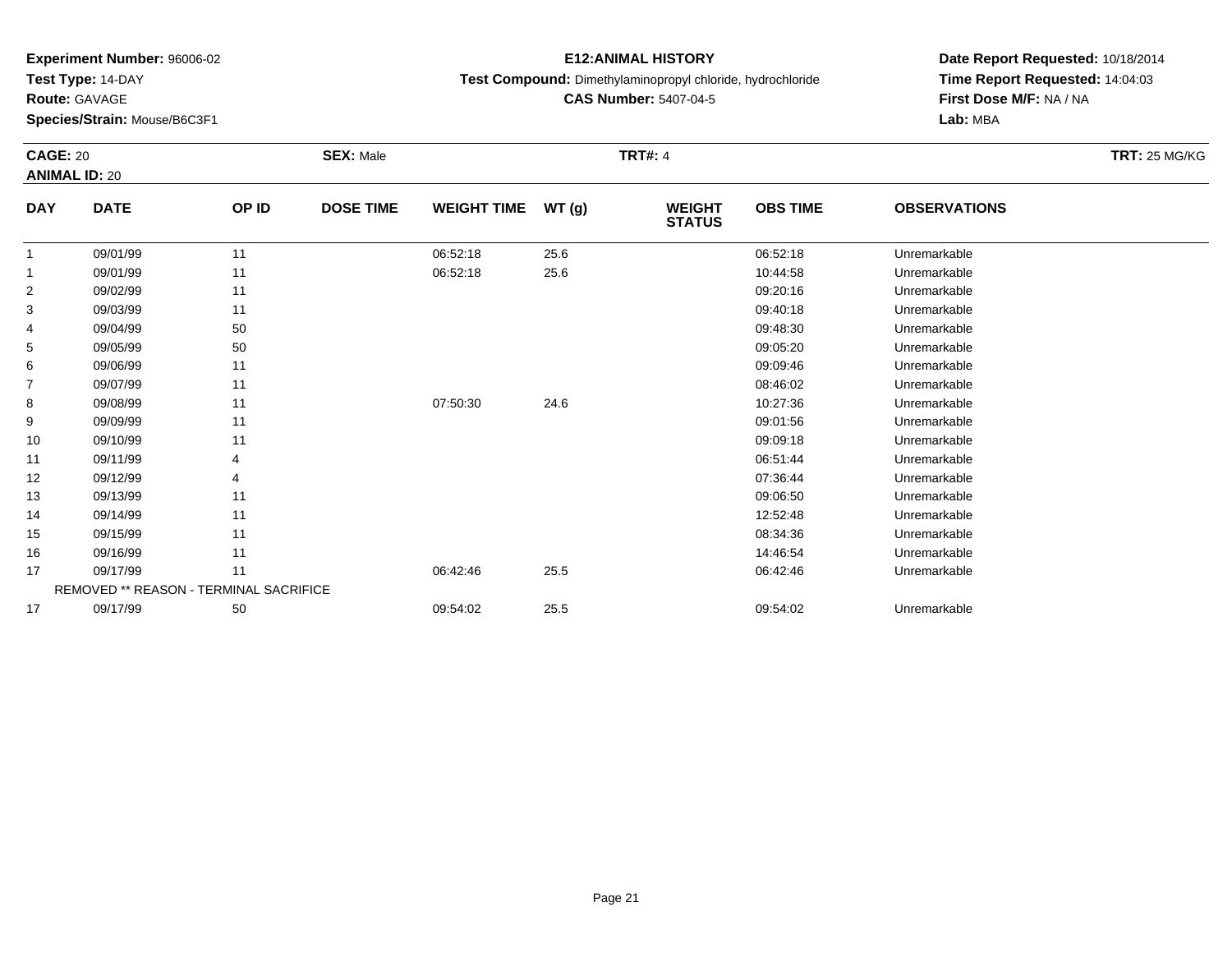**Test Type:** 14-DAY

**Route:** GAVAGE

16

17

17

**Species/Strain:** Mouse/B6C3F1

REMOVED \*\* REASON - TERMINAL SACRIFICE

#### **E12:ANIMAL HISTORY**

**Test Compound:** Dimethylaminopropyl chloride, hydrochloride

**CAS Number:** 5407-04-5

**Date Report Requested:** 10/18/2014**Time Report Requested:** 14:04:03**First Dose M/F:** NA / NA**Lab:** MBA

#### **CAGE:** 21 **SEX:** Male **TRT#:** <sup>5</sup> **TRT:** 50 MG/KG**ANIMAL ID:** 21**DAY DATE OP ID DOSE TIME WEIGHT TIME WT (g) WEIGHT STATUSOBS TIME OBSERVATIONS** 1 09/01/99 <sup>11</sup> 06:53:24 26.1 06:53:24 Unremarkable 11 09/01/99 11 1 06:53:24 26.1 1 1 06:53:24 10:36:24 Unremarkable 2 09/02/99 <sup>11</sup> 09:20:32 Unremarkable 3 09/03/99 <sup>11</sup> 09:40:30 Unremarkable 4 09/04/99 <sup>50</sup> 09:48:46 Unremarkable 55 09:05:32 Unremarkable 50 50 09:05:32 Unremarkable 5 09:05:32 Unremarkable 6 09/06/99 <sup>11</sup> 09:10:00 Unremarkable 77 09/07/99 11 12 12 13 13 13 14 15 16 17 18 19 19 19 19 19 19 19 19 19 19 19 19 1 88 09/08/99 11 1 07:51:38 25.8 10:27:50 Unremarkable 99 09:02:08 Unremarkable 11 2010 11 2010 12:08 09:02:08 Unremarkable 10 09/10/99 <sup>11</sup> 09:09:30 Unremarkable 11 09/11/99 <sup>4</sup> 06:51:54 Unremarkable 12 09/12/99 <sup>4</sup> 07:36:54 Unremarkable 13 09/13/99 <sup>11</sup> 09:07:02 Unremarkable 14 09/14/99 <sup>11</sup> 12:53:00 Unremarkable 1509/15/99 <sup>11</sup> 08:34:48 Unremarkable

6 09/16/99 11 12:47:04 Unremarkable

09/17/99 <sup>11</sup> 06:44:20 26.3 06:44:20 Unremarkable

09/17/99 <sup>50</sup> 09:55:00 26.3 09:55:00 Unremarkable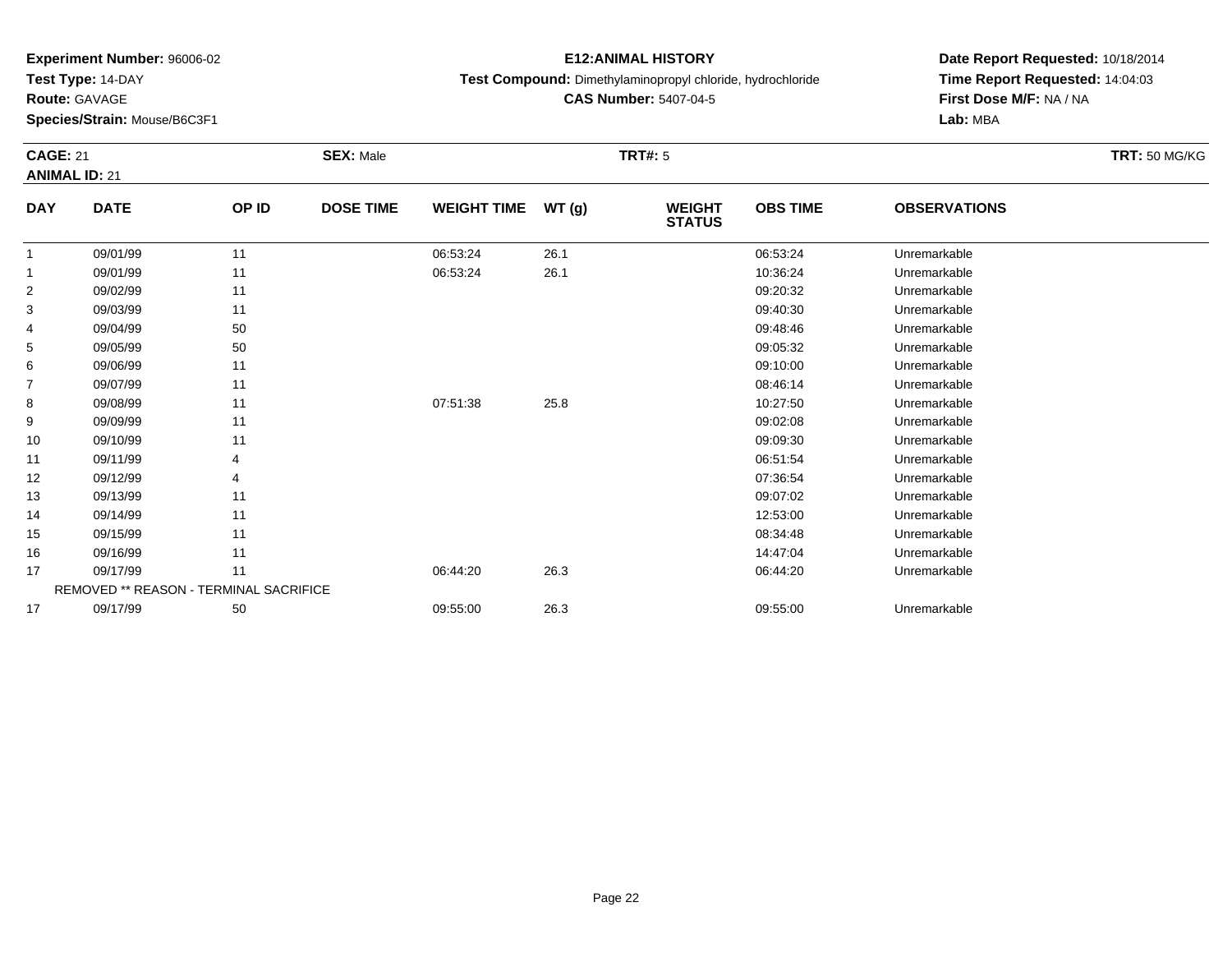**Test Type:** 14-DAY

**Route:** GAVAGE

17

**Species/Strain:** Mouse/B6C3F1

REMOVED \*\* REASON - TERMINAL SACRIFICE

#### **E12:ANIMAL HISTORY**

**Test Compound:** Dimethylaminopropyl chloride, hydrochloride

**CAS Number:** 5407-04-5

**Date Report Requested:** 10/18/2014**Time Report Requested:** 14:04:03**First Dose M/F:** NA / NA**Lab:** MBA

#### **CAGE:** 22 **SEX:** Male **TRT#:** <sup>5</sup> **TRT:** 50 MG/KG**ANIMAL ID:** 22**DAY DATE OP ID DOSE TIME WEIGHT TIME WT (g) WEIGHT STATUSOBS TIME OBSERVATIONS** 11 09/01/99 11 1 06:54:06 24.1 06:54:06 06:54:06 1 06:54:06 06:54:06 06:54:06 05:54:06 11 09/01/99 11 1 06:54:06 24.1 1 0.36:46 Unremarkable 2 09/02/99 <sup>11</sup> 09:20:44 Unremarkable 33 09:40:42 Unremarkable 11 11 11 12 13 13 14 15 16 17 18 19:40 12 14 15 16 17 18:42 Unremarkable 4 09/04/99 <sup>50</sup> 09:49:14 Unremarkable 55 09:05:42 Unremarkable 50 50 09:05:42 Unremarkable 5 09:05:42 Unremarkable 6 09/06/99 <sup>11</sup> 09:10:12 Unremarkable 77 09/07/99 11 12 12 12 13 13 14 15 16 17 18 19 19 19 19 19 19 19 19 19 19 19 19 1 88 09/08/99 11 1 07:52:08 25.1 1 1 0.28:02 Dhremarkable 99 09:02:18 Unremarkable 11 2010 11 2010 12:00 12:00 12:00 13:00 14:00 14:00 14:00 14:00 14:00 14:00 14:00 14:0 10 09/10/99 <sup>11</sup> 09:09:40 Unremarkable 111 09/11/99 4 4 5 06:52:02 Dhremarkable 12 09/12/99 <sup>4</sup> 07:37:04 Unremarkable 13 09/13/99 <sup>11</sup> 09:07:22 Unremarkable 14 09/14/99 <sup>11</sup> 12:53:10 Unremarkable 15 09/15/99 <sup>11</sup> 08:34:58 Unremarkable 16 09/16/99 <sup>11</sup> 14:47:14 Unremarkable 1709/17/99 <sup>11</sup> 06:44:52 26.8 06:44:52 Unremarkable

09/17/99 <sup>50</sup> 09:55:02 26.8 09:55:02 Unremarkable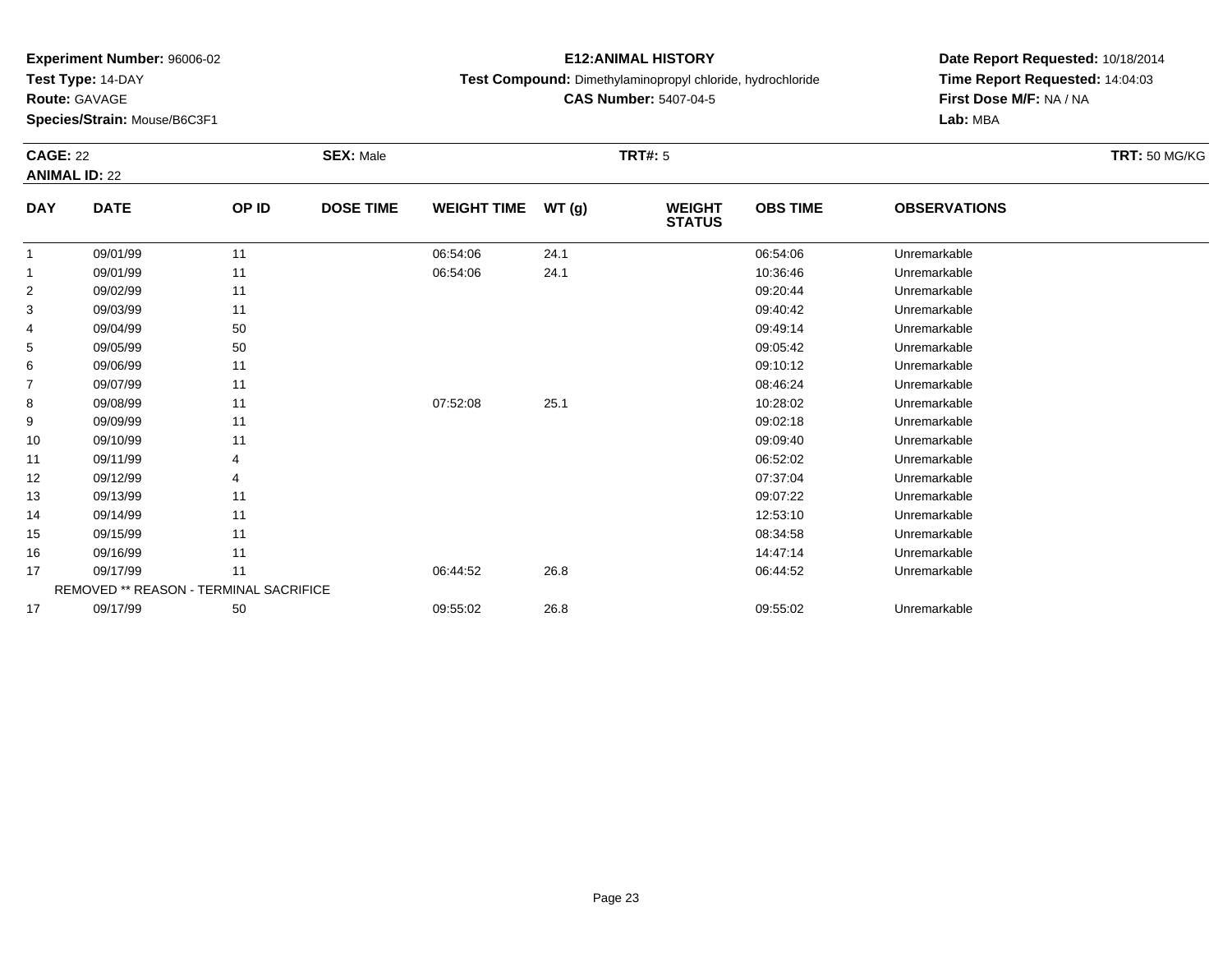**Test Type:** 14-DAY

**Route:** GAVAGE

17

**Species/Strain:** Mouse/B6C3F1

#### **E12:ANIMAL HISTORY**

**Test Compound:** Dimethylaminopropyl chloride, hydrochloride

**CAS Number:** 5407-04-5

**Date Report Requested:** 10/18/2014**Time Report Requested:** 14:04:03**First Dose M/F:** NA / NA**Lab:** MBA

#### **CAGE:** 23 **SEX:** Male **TRT#:** <sup>5</sup> **TRT:** 50 MG/KG**ANIMAL ID:** 23**DAY DATE OP ID DOSE TIME WEIGHT TIME WT (g) WEIGHT STATUSOBS TIME OBSERVATIONS** 11 09/01/99 11 1 06:54:38 18.4 06:54:38 06:54:38 Unremarkable 11 09/01/99 11 1 06:54:38 18.4 10:37:02 Unremarkable 22 09:20:54 Unremarkable 11 2010 11 2010 12:00 12:00 12:00 12:00 12:00 12:00 12:00 12:00 12:00 12:00 12:00 12:0 33 09:40:54 Unremarkable 11 2010 11 2010 12:00 12:00 12:00 12:00 12:00 12:00 13:00 14:00 14:00 14:00 14:00 14:0 4 09/04/99 <sup>50</sup> 09:49:24 Unremarkable 55 09:05:54 Unremarkable 50 50 09:05:54 Unremarkable 5 09:05:54 Unremarkable 6 09/06/99 <sup>11</sup> 09:10:32 Unremarkable 77 09/07/99 11 12 12 13 13 13 14 15 16 17 18 19 19 19 19 19 19 19 19 19 19 19 19 1 88 09/08/99 11 1 07:52:44 21.4 21.4 10:28:16 Unremarkable 99 09:02:28 Unremarkable 11 2010 11 2010 12:00 12:00 12:00 13:00 14:00 14:00 14:00 14:00 14:00 14:00 14:00 14:0 10 09/10/99 <sup>11</sup> 09:09:50 Unremarkable 111 09/11/99 4 9 06:52:14 Unremarkable 12 09/12/99 <sup>4</sup> 07:37:12 Unremarkable 13 09/13/99 <sup>11</sup> 09:07:36 Unremarkable 14 09/14/99 <sup>11</sup> 12:53:20 Unremarkable 15 09/15/99 <sup>11</sup> 08:35:10 Unremarkable 166 09/16/99 11 12:47:24 Unremarkable 17 09/17/99 <sup>11</sup> 06:45:18 23.2 06:45:18 Unremarkable REMOVED \*\* REASON - TERMINAL SACRIFICE

09/17/99 <sup>50</sup> 09:55:04 23.2 09:55:04 Unremarkable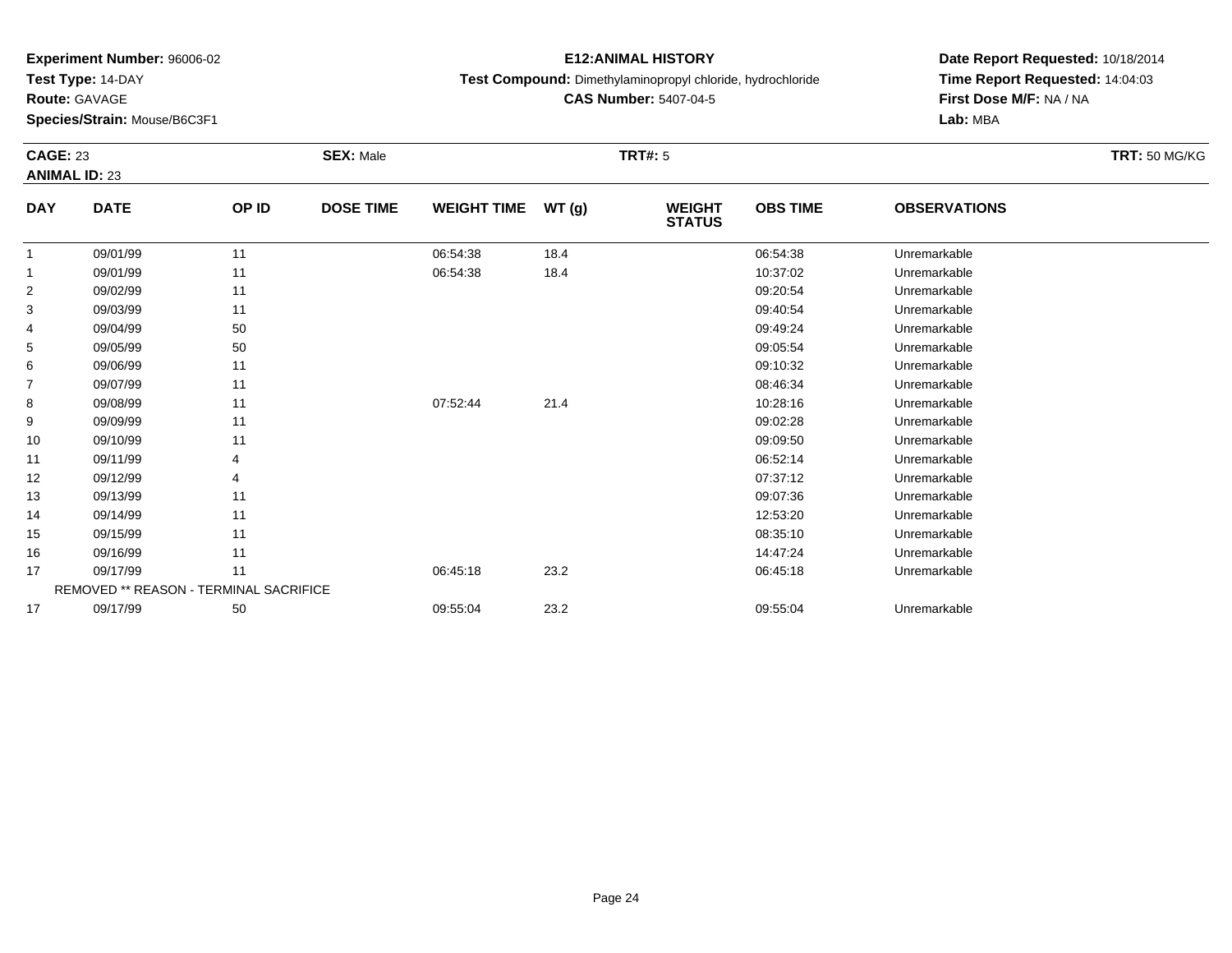**Test Type:** 14-DAY

**Route:** GAVAGE

17

**Species/Strain:** Mouse/B6C3F1

#### **E12:ANIMAL HISTORY**

**Test Compound:** Dimethylaminopropyl chloride, hydrochloride

**CAS Number:** 5407-04-5

**Date Report Requested:** 10/18/2014**Time Report Requested:** 14:04:03**First Dose M/F:** NA / NA**Lab:** MBA

#### **CAGE:** 24 **SEX:** Male **TRT#:** <sup>5</sup> **TRT:** 50 MG/KG**ANIMAL ID:** 24**DAY DATE OP ID DOSE TIME WEIGHT TIME WT (g) WEIGHT STATUSOBS TIME OBSERVATIONS** 11 09/01/99 11 1 06:55:08 21.0 06:55:08 06:55:08 Unremarkable 11 09/01/99 11 1 06:55:08 21.0 10:37:18 Unremarkable 2 09/02/99 <sup>11</sup> 09:21:04 Unremarkable 33 09:41:08 Unremarkable 11 11 11 12 12 13 13 14 15 16 17 18 19:41 109:41:08 Unremarkable 4 09/04/99 <sup>50</sup> 09:49:34 Unremarkable 55 09:06:04 Unremarkable 50 50 09:06:04 Degree 5 09:06:04 Degree 5 09:06:04 Degree 5 09:06:04 Degree 5 09:06:04 66 09:10:44 Unremarkable 11 09:10:44 Unremarkable 77 09/07/99 11 12 12 12 13 13 14:46:46 Unremarkable 88 09/08/99 11 1 07:53:18 21.0 10:28:30 Unremarkable 99 09:02:40 Unremarkable 11 1990 11 1990 12:40 09:02:40 Dhremarkable 10 09/10/99 <sup>11</sup> 09:10:02 Unremarkable 11 09/11/99 <sup>4</sup> 06:52:22 Unremarkable 12 09/12/99 <sup>4</sup> 07:37:22 Unremarkable 13 09/13/99 <sup>11</sup> 09:07:50 Unremarkable 14 09/14/99 <sup>11</sup> 12:53:30 Unremarkable 15 09/15/99 <sup>11</sup> 08:35:22 Unremarkable 16 09/16/99 <sup>11</sup> 14:47:38 Unremarkable 17 09/17/99 <sup>11</sup> 06:46:26 21.8 06:46:26 Unremarkable REMOVED \*\* REASON - TERMINAL SACRIFICE

09/17/99 <sup>50</sup> 09:56:00 21.8 09:56:00 Unremarkable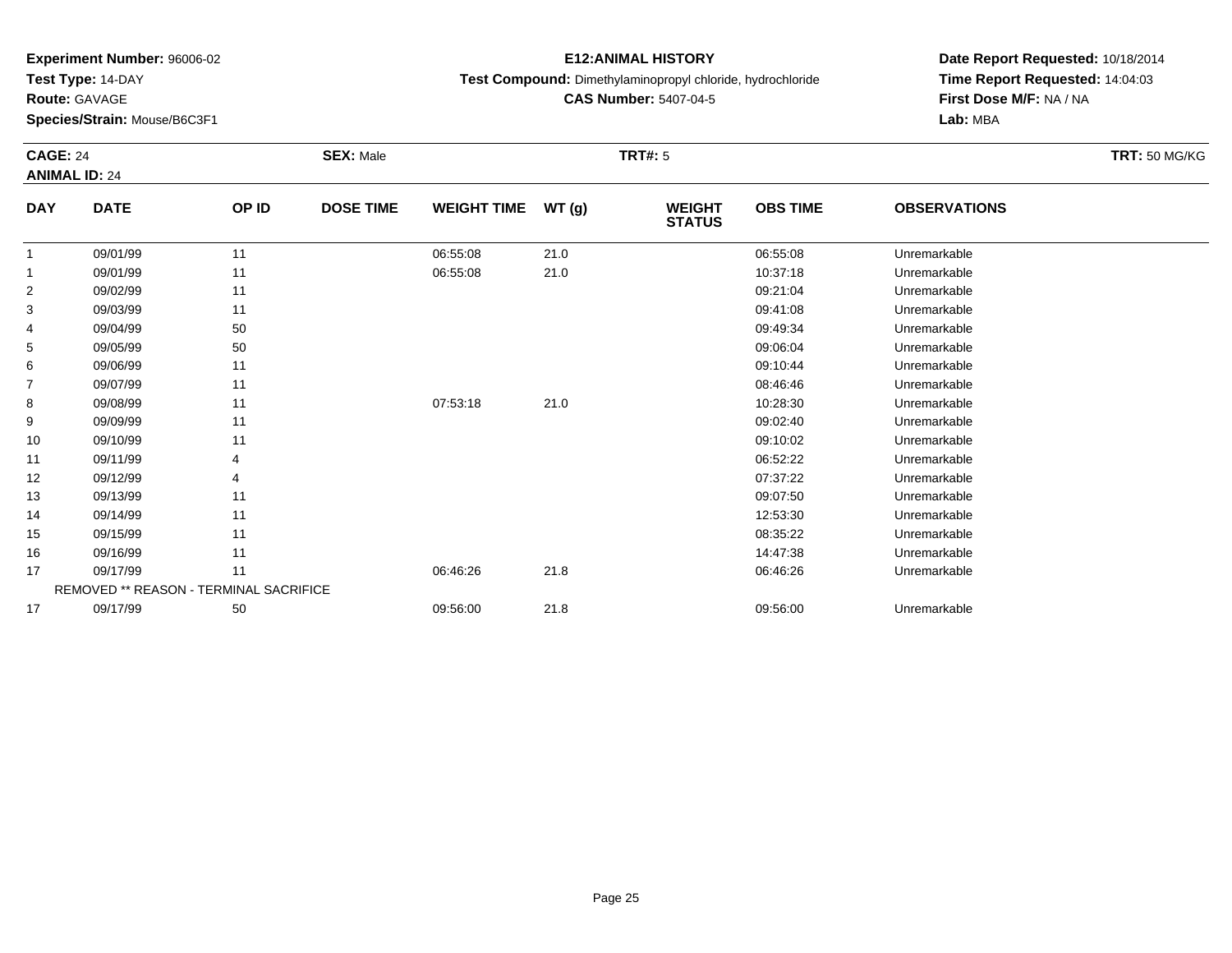**Test Type:** 14-DAY

**Route:** GAVAGE

**Species/Strain:** Mouse/B6C3F1

#### **E12:ANIMAL HISTORY**

**Test Compound:** Dimethylaminopropyl chloride, hydrochloride

**CAS Number:** 5407-04-5

**Date Report Requested:** 10/18/2014**Time Report Requested:** 14:04:03**First Dose M/F:** NA / NA**Lab:** MBA

#### **CAGE:** 25 **SEX:** Male **TRT#:** <sup>5</sup> **TRT:** 50 MG/KG**ANIMAL ID:** 25**DAY DATE OP ID DOSE TIME WEIGHT TIME WT (g) WEIGHT STATUSOBS TIME OBSERVATIONS** 11 09/01/99 11 1 06:55:48 19.7 1 06:55:48 Dhremarkable 11 09/01/99 11 1 06:55:48 19.7 10:37:34 Unremarkable 22 09:21:16 Unremarkable 11 09:21:16 Unremarkable 33 09:41:20 Unremarkable 11 11 11 12 12 13 13 14 15 16 17 18 19:41 120 19:41:20 Unremarkable 4 09/04/99 <sup>50</sup> 09:49:44 Unremarkable 55 09:06:14 Unremarkable 50 50 09:06:14 Unremarkable 5 09:06:14 Unremarkable 6 09/06/99 <sup>11</sup> 09:10:58 Unremarkable 77 09/07/99 11 12 12 12 13 13 14:58 Unremarkable 88 09/08/99 11 1 07:53:54 25.4 25.4 10:28:44 Unremarkable 99 09:02:52 Unremarkable 11 09:02:52 Unremarkable 10 09/10/99 <sup>11</sup> 09:10:12 Unremarkable 11 09/11/99 <sup>4</sup> 06:52:32 Unremarkable 12 09/12/99 <sup>4</sup> 07:37:32 Unremarkable 13 09/13/99 <sup>11</sup> 09:08:04 Unremarkable 14 09/14/99 <sup>11</sup> 12:53:42 Unremarkable 15 09/15/99 <sup>11</sup> 08:35:34 Unremarkable 166 09/16/99 11 12:47:48 Unremarkable 17 09/17/99 <sup>11</sup> 06:47:06 26.8 06:47:06 Unremarkable REMOVED \*\* REASON - TERMINAL SACRIFICE1709/17/99 <sup>50</sup> 09:56:02 26.8 09:56:02 Unremarkable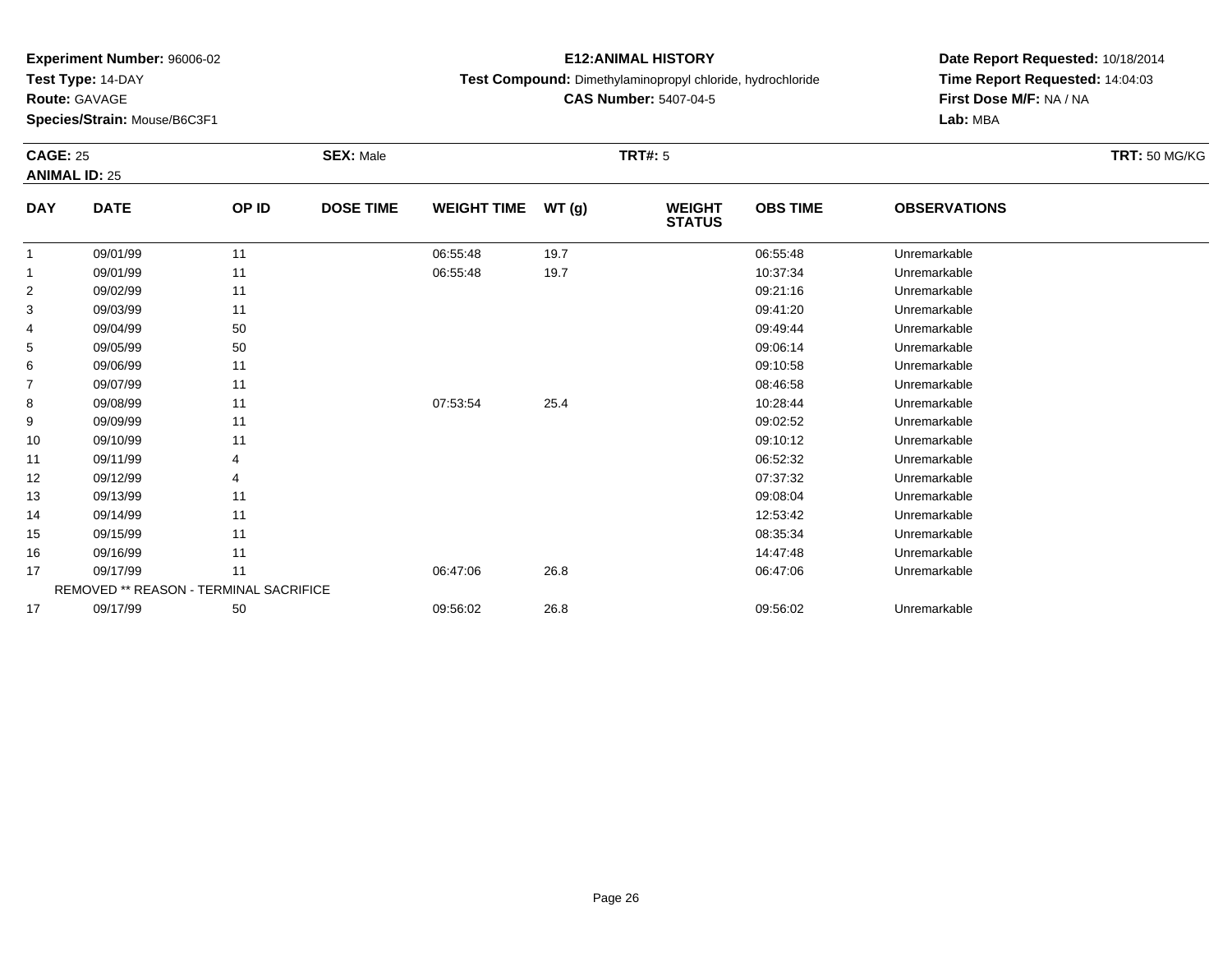**Test Type:** 14-DAY

**Route:** GAVAGE

**Species/Strain:** Mouse/B6C3F1

# **E12:ANIMAL HISTORY**

**Test Compound:** Dimethylaminopropyl chloride, hydrochloride

**CAS Number:** 5407-04-5

|                | <b>CAGE: 26</b><br><b>ANIMAL ID: 26</b> |       | <b>SEX: Male</b> |                    |       | <b>TRT#: 6</b>                 |                 | <b>TRT: 100</b><br>MG/KG |  |
|----------------|-----------------------------------------|-------|------------------|--------------------|-------|--------------------------------|-----------------|--------------------------|--|
| <b>DAY</b>     | <b>DATE</b>                             | OP ID | <b>DOSE TIME</b> | <b>WEIGHT TIME</b> | WT(g) | <b>WEIGHT</b><br><b>STATUS</b> | <b>OBS TIME</b> | <b>OBSERVATIONS</b>      |  |
| 1              | 09/01/99                                | 11    |                  | 06:56:38           | 24.8  |                                | 06:56:38        | Unremarkable             |  |
| 1              | 09/01/99                                | 11    |                  | 06:56:38           | 24.8  |                                | 10:37:54        | Unremarkable             |  |
| $\overline{c}$ | 09/02/99                                | 11    |                  |                    |       |                                | 09:21:28        | Unremarkable             |  |
| 3              | 09/03/99                                | 11    |                  |                    |       |                                | 09:41:30        | Unremarkable             |  |
| 4              | 09/04/99                                | 50    |                  |                    |       |                                | 09:50:20        | Unremarkable             |  |
| 5              | 09/05/99                                | 50    |                  |                    |       |                                | 09:06:24        | Unremarkable             |  |
| 6              | 09/06/99                                | 11    |                  |                    |       |                                | 09:11:12        | Unremarkable             |  |
| 7              | 09/07/99                                | 11    |                  |                    |       |                                | 08:47:10        | Unremarkable             |  |
| 8              | 09/08/99                                | 11    |                  | 07:55:10           | 25.6  |                                | 10:29:00        | Unremarkable             |  |
| 9              | 09/09/99                                | 11    |                  |                    |       |                                | 09:03:04        | Unremarkable             |  |
| 10             | 09/10/99                                | 11    |                  |                    |       |                                | 09:10:24        | Unremarkable             |  |
| 11             | 09/11/99                                |       |                  |                    |       |                                | 06:52:44        | Unremarkable             |  |
| 12             | 09/12/99                                |       |                  |                    |       |                                | 07:37:40        | Unremarkable             |  |
| 13             | 09/13/99                                | 11    |                  |                    |       |                                | 09:08:18        | Unremarkable             |  |
| 14             | 09/14/99                                | 11    |                  |                    |       |                                | 12:53:54        | Unremarkable             |  |
| 15             | 09/15/99                                | 11    |                  |                    |       |                                | 08:35:46        | Unremarkable             |  |
| 16             | 09/16/99                                | 11    |                  |                    |       |                                | 14:48:00        | Unremarkable             |  |
| 17             | 09/17/99                                | 11    |                  | 06:47:40           | 26.6  |                                | 06:47:40        | Unremarkable             |  |
|                | REMOVED ** REASON - TERMINAL SACRIFICE  |       |                  |                    |       |                                |                 |                          |  |
| 17             | 09/17/99                                | 50    |                  | 09:57:00           | 26.6  |                                | 09:57:00        | Unremarkable             |  |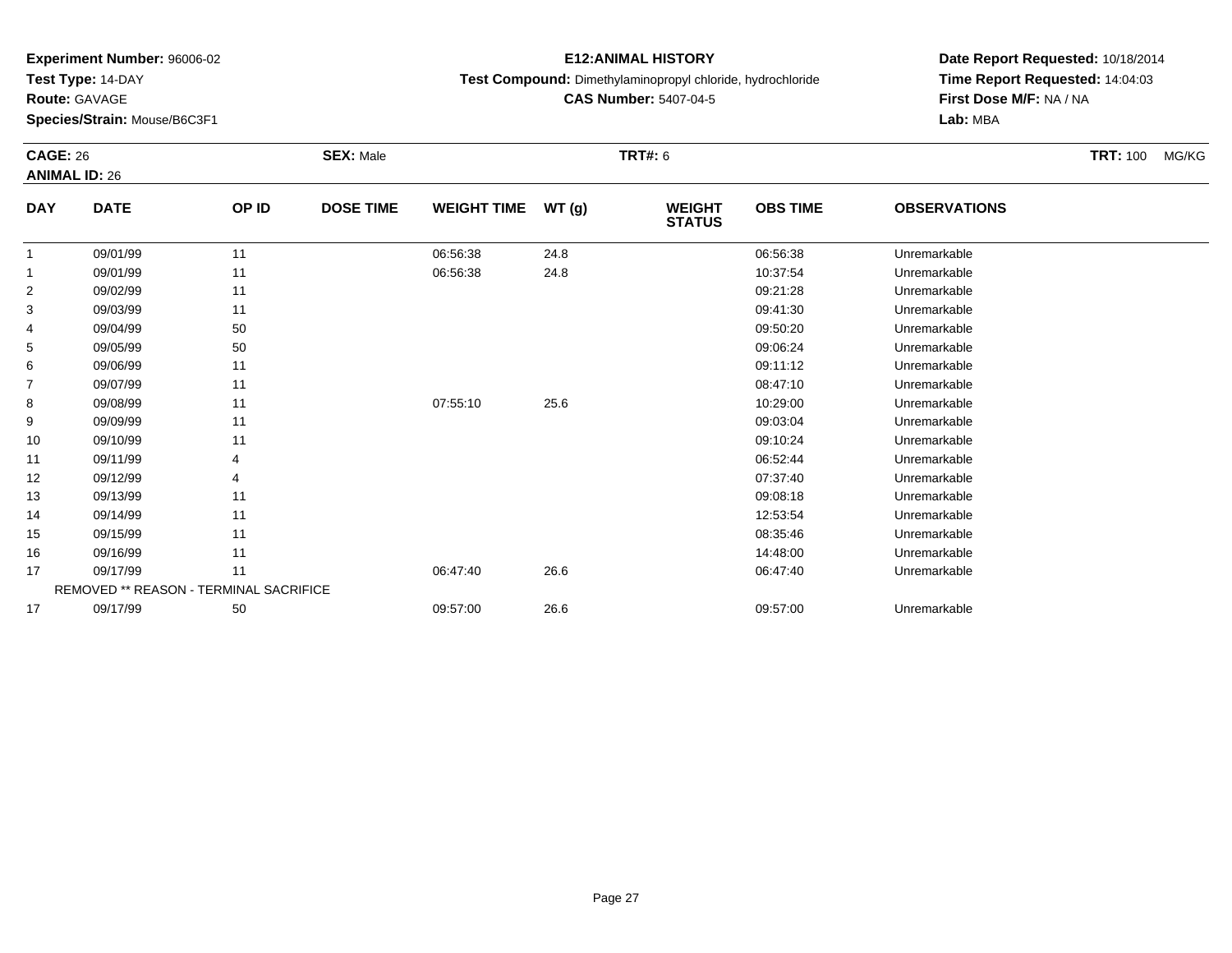**Test Type:** 14-DAY

**Route:** GAVAGE

**Species/Strain:** Mouse/B6C3F1

# **E12:ANIMAL HISTORY**

**Test Compound:** Dimethylaminopropyl chloride, hydrochloride

**CAS Number:** 5407-04-5

**Date Report Requested:** 10/18/2014**Time Report Requested:** 14:04:03**First Dose M/F:** NA / NA**Lab:** MBA

| <b>CAGE: 27</b> | <b>ANIMAL ID: 27</b>                          |       | <b>SEX: Male</b> |                    |       | <b>TRT#: 6</b>                 |                 |                     | <b>TRT: 100</b><br>MG/KG |
|-----------------|-----------------------------------------------|-------|------------------|--------------------|-------|--------------------------------|-----------------|---------------------|--------------------------|
| <b>DAY</b>      | <b>DATE</b>                                   | OP ID | <b>DOSE TIME</b> | <b>WEIGHT TIME</b> | WT(g) | <b>WEIGHT</b><br><b>STATUS</b> | <b>OBS TIME</b> | <b>OBSERVATIONS</b> |                          |
|                 | 09/01/99                                      | 11    |                  | 06:57:12           | 21.6  |                                | 06:57:12        | Unremarkable        |                          |
|                 | 09/01/99                                      | 11    |                  | 06:57:12           | 21.6  |                                | 10:38:14        | Unremarkable        |                          |
| $\overline{2}$  | 09/02/99                                      | 11    |                  |                    |       |                                | 09:21:38        | Unremarkable        |                          |
| 3               | 09/03/99                                      | 11    |                  |                    |       |                                | 09:41:44        | Unremarkable        |                          |
| 4               | 09/04/99                                      | 50    |                  |                    |       |                                | 09:50:34        | Unremarkable        |                          |
| 5               | 09/05/99                                      | 50    |                  |                    |       |                                | 09:06:34        | Unremarkable        |                          |
| 6               | 09/06/99                                      | 11    |                  |                    |       |                                | 09:11:26        | Unremarkable        |                          |
| $\overline{7}$  | 09/07/99                                      | 11    |                  |                    |       |                                | 08:47:22        | Unremarkable        |                          |
| 8               | 09/08/99                                      | 11    |                  | 07:55:54           | 21.7  |                                | 10:29:14        | Unremarkable        |                          |
| 9               | 09/09/99                                      | 11    |                  |                    |       |                                | 09:03:16        | Unremarkable        |                          |
| 10              | 09/10/99                                      | 11    |                  |                    |       |                                | 09:10:34        | Unremarkable        |                          |
| 11              | 09/11/99                                      |       |                  |                    |       |                                | 06:52:52        | Unremarkable        |                          |
| 12              | 09/12/99                                      |       |                  |                    |       |                                | 07:37:50        | Unremarkable        |                          |
| 13              | 09/13/99                                      | 11    |                  |                    |       |                                | 09:08:34        | Unremarkable        |                          |
| 14              | 09/14/99                                      | 11    |                  |                    |       |                                | 12:54:04        | Unremarkable        |                          |
| 15              | 09/15/99                                      | 11    |                  |                    |       |                                | 08:35:58        | Unremarkable        |                          |
| 16              | 09/16/99                                      | 11    |                  |                    |       |                                | 14:48:10        | Unremarkable        |                          |
| 17              | 09/17/99                                      | 11    |                  | 06:48:08           | 23.1  |                                | 06:48:08        | Unremarkable        |                          |
|                 | <b>REMOVED ** REASON - TERMINAL SACRIFICE</b> |       |                  |                    |       |                                |                 |                     |                          |
| 17              | 09/17/99                                      | 50    |                  | 09:57:02           | 23.1  |                                | 09:57:02        | Unremarkable        |                          |

09/17/99 <sup>50</sup> 09:57:02 23.1 09:57:02 Unremarkable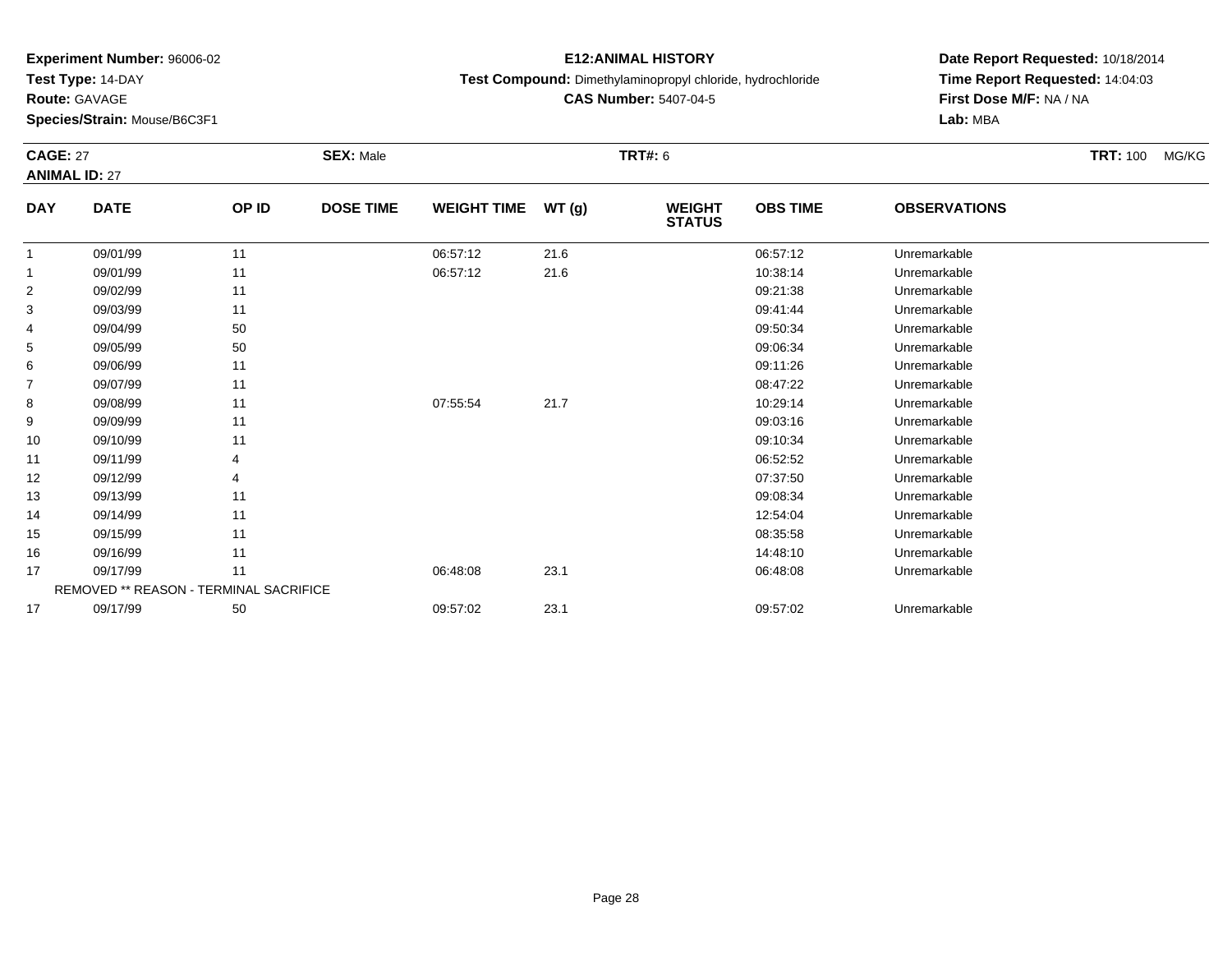**Test Type:** 14-DAY

**Route:** GAVAGE

**Species/Strain:** Mouse/B6C3F1

# **E12:ANIMAL HISTORY**

**Test Compound:** Dimethylaminopropyl chloride, hydrochloride

**CAS Number:** 5407-04-5

|                | <b>CAGE: 28</b><br><b>ANIMAL ID: 28</b>       |       | <b>SEX: Male</b> |                    |       | <b>TRT#: 6</b>                 |                 | <b>TRT:</b> 100<br>MG/KG |  |
|----------------|-----------------------------------------------|-------|------------------|--------------------|-------|--------------------------------|-----------------|--------------------------|--|
|                |                                               |       |                  |                    |       |                                |                 |                          |  |
| <b>DAY</b>     | <b>DATE</b>                                   | OP ID | <b>DOSE TIME</b> | <b>WEIGHT TIME</b> | WT(g) | <b>WEIGHT</b><br><b>STATUS</b> | <b>OBS TIME</b> | <b>OBSERVATIONS</b>      |  |
| 1              | 09/01/99                                      | 11    |                  | 06:57:46           | 22.6  |                                | 06:57:46        | Unremarkable             |  |
| 1              | 09/01/99                                      | 11    |                  | 06:57:46           | 22.6  |                                | 10:38:32        | Unremarkable             |  |
| $\overline{c}$ | 09/02/99                                      | 11    |                  |                    |       |                                | 09:21:50        | Unremarkable             |  |
| 3              | 09/03/99                                      | 11    |                  |                    |       |                                | 09:42:08        | Unremarkable             |  |
| 4              | 09/04/99                                      | 50    |                  |                    |       |                                | 09:50:48        | Unremarkable             |  |
| 5              | 09/05/99                                      | 50    |                  |                    |       |                                | 09:06:44        | Unremarkable             |  |
| 6              | 09/06/99                                      | 11    |                  |                    |       |                                | 09:11:40        | Unremarkable             |  |
| 7              | 09/07/99                                      | 11    |                  |                    |       |                                | 08:47:34        | Unremarkable             |  |
| 8              | 09/08/99                                      | 11    |                  | 07:56:26           | 23.2  |                                | 10:29:26        | Unremarkable             |  |
| 9              | 09/09/99                                      | 11    |                  |                    |       |                                | 09:03:28        | Unremarkable             |  |
| 10             | 09/10/99                                      | 11    |                  |                    |       |                                | 09:10:44        | Unremarkable             |  |
| 11             | 09/11/99                                      | 4     |                  |                    |       |                                | 06:53:02        | Unremarkable             |  |
| 12             | 09/12/99                                      |       |                  |                    |       |                                | 07:38:00        | Unremarkable             |  |
| 13             | 09/13/99                                      | 11    |                  |                    |       |                                | 09:08:48        | Unremarkable             |  |
| 14             | 09/14/99                                      | 11    |                  |                    |       |                                | 12:54:16        | Unremarkable             |  |
| 15             | 09/15/99                                      | 11    |                  |                    |       |                                | 08:36:12        | Unremarkable             |  |
| 16             | 09/16/99                                      | 11    |                  |                    |       |                                | 14:48:22        | Unremarkable             |  |
| 17             | 09/17/99                                      | 11    |                  | 06:48:54           | 25.0  |                                | 06:48:54        | Unremarkable             |  |
|                | <b>REMOVED ** REASON - TERMINAL SACRIFICE</b> |       |                  |                    |       |                                |                 |                          |  |
| 17             | 09/17/99                                      | 50    |                  | 09:58:00           | 25.0  |                                | 09:58:00        | Unremarkable             |  |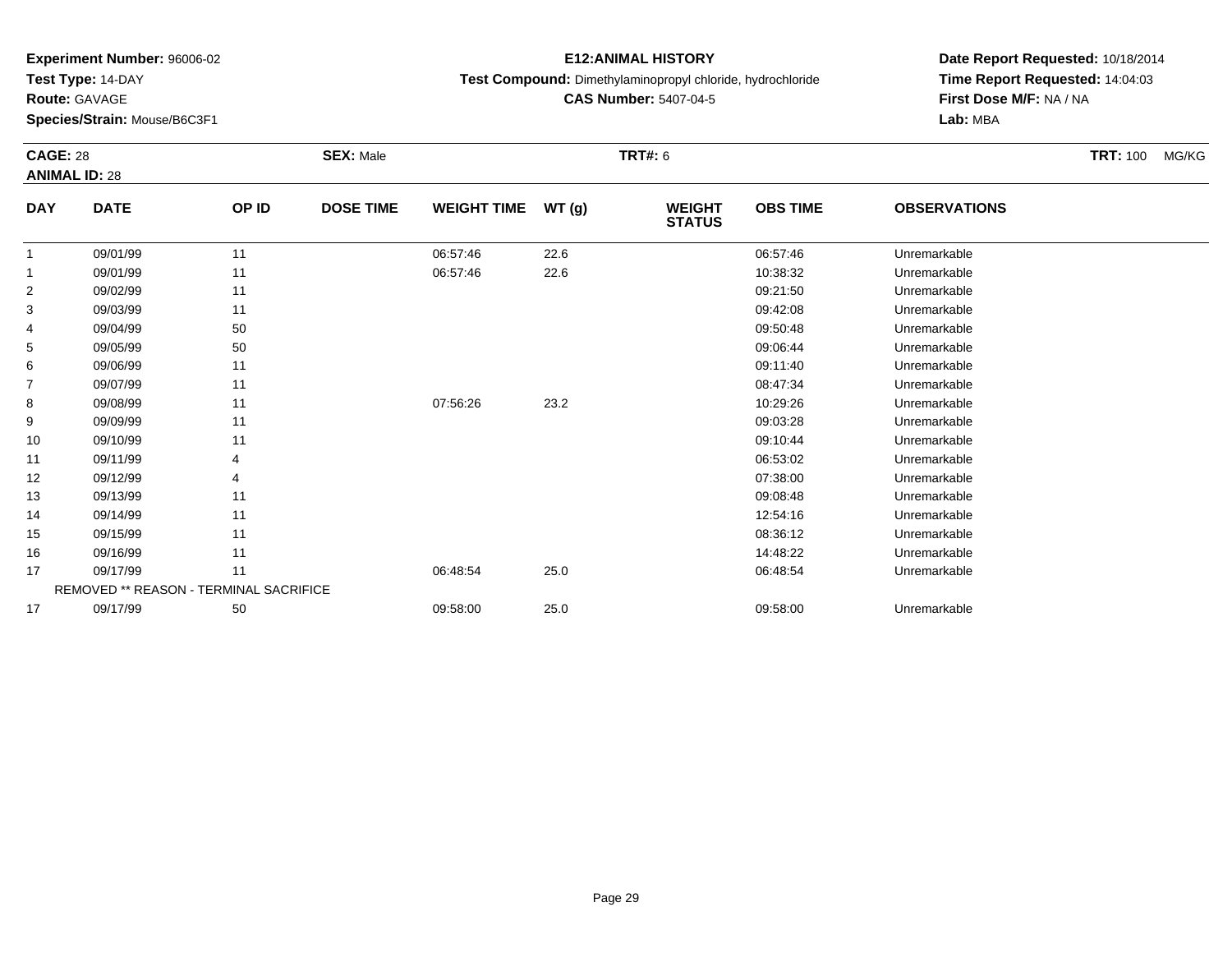**Test Type:** 14-DAY

**Route:** GAVAGE

17

**Species/Strain:** Mouse/B6C3F1

# **E12:ANIMAL HISTORY**

**Test Compound:** Dimethylaminopropyl chloride, hydrochloride

**CAS Number:** 5407-04-5

**Date Report Requested:** 10/18/2014**Time Report Requested:** 14:04:03**First Dose M/F:** NA / NA**Lab:** MBA

|            | <b>CAGE: 29</b><br><b>ANIMAL ID: 29</b> |                                        | <b>SEX: Male</b> |                    |        | <b>TRT#: 6</b>                 | <b>TRT: 100</b> | MG/KG               |  |  |
|------------|-----------------------------------------|----------------------------------------|------------------|--------------------|--------|--------------------------------|-----------------|---------------------|--|--|
|            |                                         |                                        |                  |                    |        |                                |                 |                     |  |  |
| <b>DAY</b> | <b>DATE</b>                             | OP ID                                  | <b>DOSE TIME</b> | <b>WEIGHT TIME</b> | WT (g) | <b>WEIGHT</b><br><b>STATUS</b> | <b>OBS TIME</b> | <b>OBSERVATIONS</b> |  |  |
| 1          | 09/01/99                                | 11                                     |                  | 06:58:20           | 19.6   |                                | 06:58:20        | Unremarkable        |  |  |
| 1          | 09/01/99                                | 11                                     |                  | 06:58:20           | 19.6   |                                | 10:38:56        | Unremarkable        |  |  |
| 2          | 09/02/99                                | 11                                     |                  |                    |        |                                | 09:22:02        | Unremarkable        |  |  |
| 3          | 09/03/99                                | 11                                     |                  |                    |        |                                | 09:42:20        | Unremarkable        |  |  |
| 4          | 09/04/99                                | 50                                     |                  |                    |        |                                | 09:51:04        | Unremarkable        |  |  |
| 5          | 09/05/99                                | 50                                     |                  |                    |        |                                | 09:06:54        | Unremarkable        |  |  |
| 6          | 09/06/99                                | 11                                     |                  |                    |        |                                | 09:11:56        | Unremarkable        |  |  |
| 7          | 09/07/99                                | 11                                     |                  |                    |        |                                | 08:47:46        | Unremarkable        |  |  |
| 8          | 09/08/99                                | 11                                     |                  | 07:57:04           | 23.7   |                                | 10:29:42        | Unremarkable        |  |  |
| 9          | 09/09/99                                | 11                                     |                  |                    |        |                                | 09:03:42        | Unremarkable        |  |  |
| 10         | 09/10/99                                | 11                                     |                  |                    |        |                                | 09:10:56        | Unremarkable        |  |  |
| 11         | 09/11/99                                | 4                                      |                  |                    |        |                                | 06:53:12        | Unremarkable        |  |  |
| 12         | 09/12/99                                |                                        |                  |                    |        |                                | 07:38:08        | Unremarkable        |  |  |
| 13         | 09/13/99                                | 11                                     |                  |                    |        |                                | 09:09:02        | Unremarkable        |  |  |
| 14         | 09/14/99                                | 11                                     |                  |                    |        |                                | 12:54:28        | Unremarkable        |  |  |
| 15         | 09/15/99                                | 11                                     |                  |                    |        |                                | 08:36:24        | Unremarkable        |  |  |
| 16         | 09/16/99                                | 11                                     |                  |                    |        |                                | 14:48:32        | Unremarkable        |  |  |
| 17         | 09/17/99                                | 11                                     |                  | 06:49:22           | 24.4   |                                | 06:49:22        | Unremarkable        |  |  |
|            |                                         | REMOVED ** REASON - TERMINAL SACRIFICE |                  |                    |        |                                |                 |                     |  |  |

09/17/99 <sup>50</sup> 09:58:02 24.4 09:58:02 Unremarkable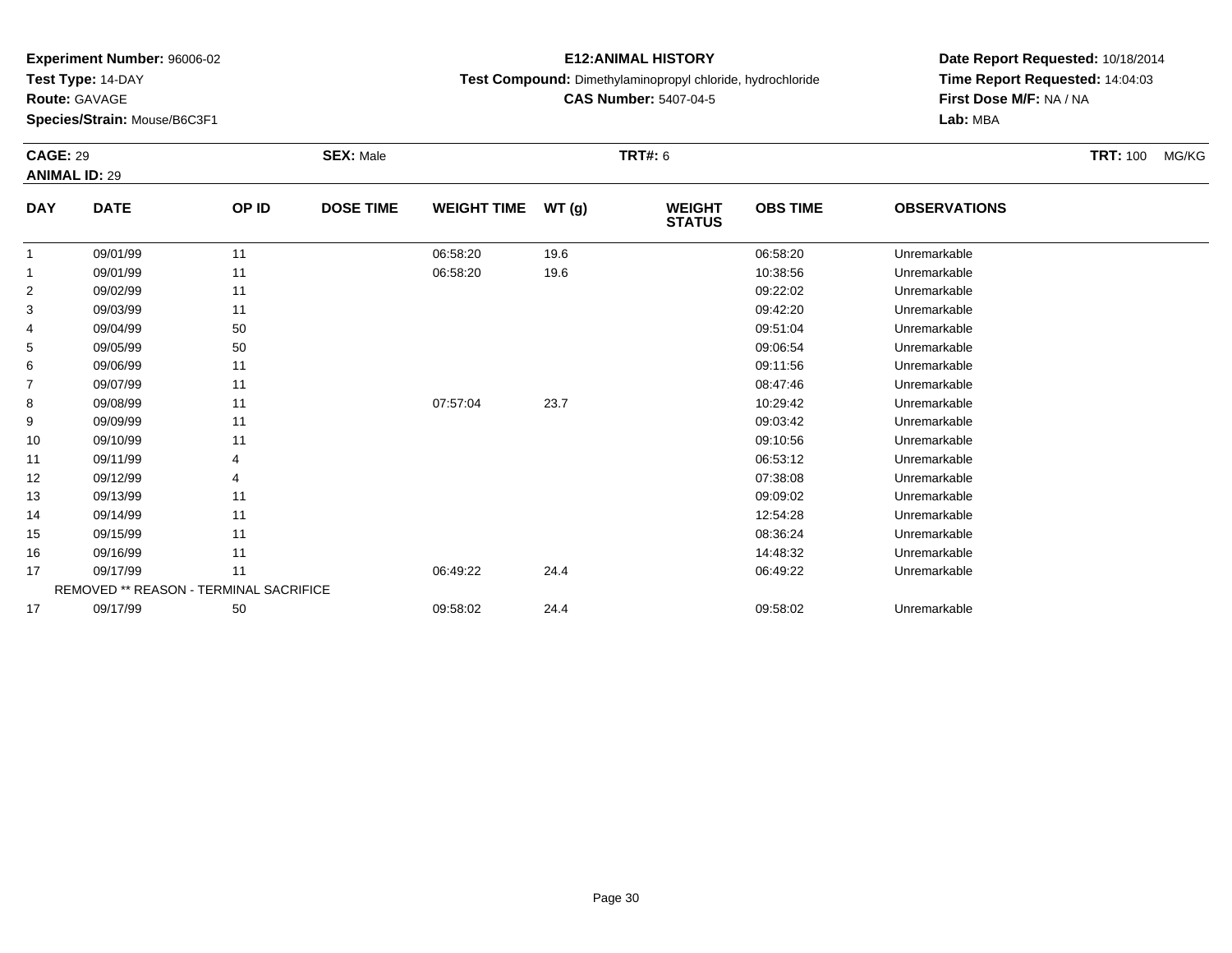**Test Type:** 14-DAY

**Route:** GAVAGE

**Species/Strain:** Mouse/B6C3F1

# **E12:ANIMAL HISTORY**

**Test Compound:** Dimethylaminopropyl chloride, hydrochloride

**CAS Number:** 5407-04-5

| <b>CAGE: 30</b> |                                        |       | <b>SEX: Male</b> |                    |       | <b>TRT#: 6</b>                 |                 |                     | <b>TRT: 100</b><br>MG/KG |
|-----------------|----------------------------------------|-------|------------------|--------------------|-------|--------------------------------|-----------------|---------------------|--------------------------|
|                 | <b>ANIMAL ID: 30</b>                   |       |                  |                    |       |                                |                 |                     |                          |
| <b>DAY</b>      | <b>DATE</b>                            | OP ID | <b>DOSE TIME</b> | <b>WEIGHT TIME</b> | WT(g) | <b>WEIGHT</b><br><b>STATUS</b> | <b>OBS TIME</b> | <b>OBSERVATIONS</b> |                          |
| 1               | 09/01/99                               | 11    |                  | 06:59:08           | 24.8  |                                | 06:59:08        | Unremarkable        |                          |
|                 | 09/01/99                               | 11    |                  | 06:59:08           | 24.8  |                                | 10:39:20        | Unremarkable        |                          |
| $\overline{2}$  | 09/02/99                               | 11    |                  |                    |       |                                | 09:22:18        | Unremarkable        |                          |
| 3               | 09/03/99                               | 11    |                  |                    |       |                                | 09:42:34        | Unremarkable        |                          |
| 4               | 09/04/99                               | 50    |                  |                    |       |                                | 09:51:18        | Unremarkable        |                          |
| 5               | 09/05/99                               | 50    |                  |                    |       |                                | 09:07:06        | Unremarkable        |                          |
| 6               | 09/06/99                               | 11    |                  |                    |       |                                | 09:12:12        | Unremarkable        |                          |
| $\overline{7}$  | 09/07/99                               | 11    |                  |                    |       |                                | 08:47:56        | Unremarkable        |                          |
| 8               | 09/08/99                               | 11    |                  | 07:57:36           | 25.7  |                                | 10:29:56        | Unremarkable        |                          |
| 9               | 09/09/99                               | 11    |                  |                    |       |                                | 09:03:54        | Unremarkable        |                          |
| 10              | 09/10/99                               | 11    |                  |                    |       |                                | 09:11:08        | Unremarkable        |                          |
| 11              | 09/11/99                               |       |                  |                    |       |                                | 06:53:20        | Unremarkable        |                          |
| 12              | 09/12/99                               |       |                  |                    |       |                                | 07:38:20        | Unremarkable        |                          |
| 13              | 09/13/99                               | 11    |                  |                    |       |                                | 09:09:18        | Unremarkable        |                          |
| 14              | 09/14/99                               | 11    |                  |                    |       |                                | 12:54:40        | Unremarkable        |                          |
| 15              | 09/15/99                               | 11    |                  |                    |       |                                | 08:36:36        | Unremarkable        |                          |
| 16              | 09/16/99                               | 11    |                  |                    |       |                                | 14:48:44        | Unremarkable        |                          |
| 17              | 09/17/99                               | 11    |                  | 06:50:04           | 25.4  |                                | 06:50:04        | Unremarkable        |                          |
|                 | REMOVED ** REASON - TERMINAL SACRIFICE |       |                  |                    |       |                                |                 |                     |                          |
| 17              | 09/17/99                               | 50    |                  | 09:58:04           | 25.4  |                                | 09:58:04        | Unremarkable        |                          |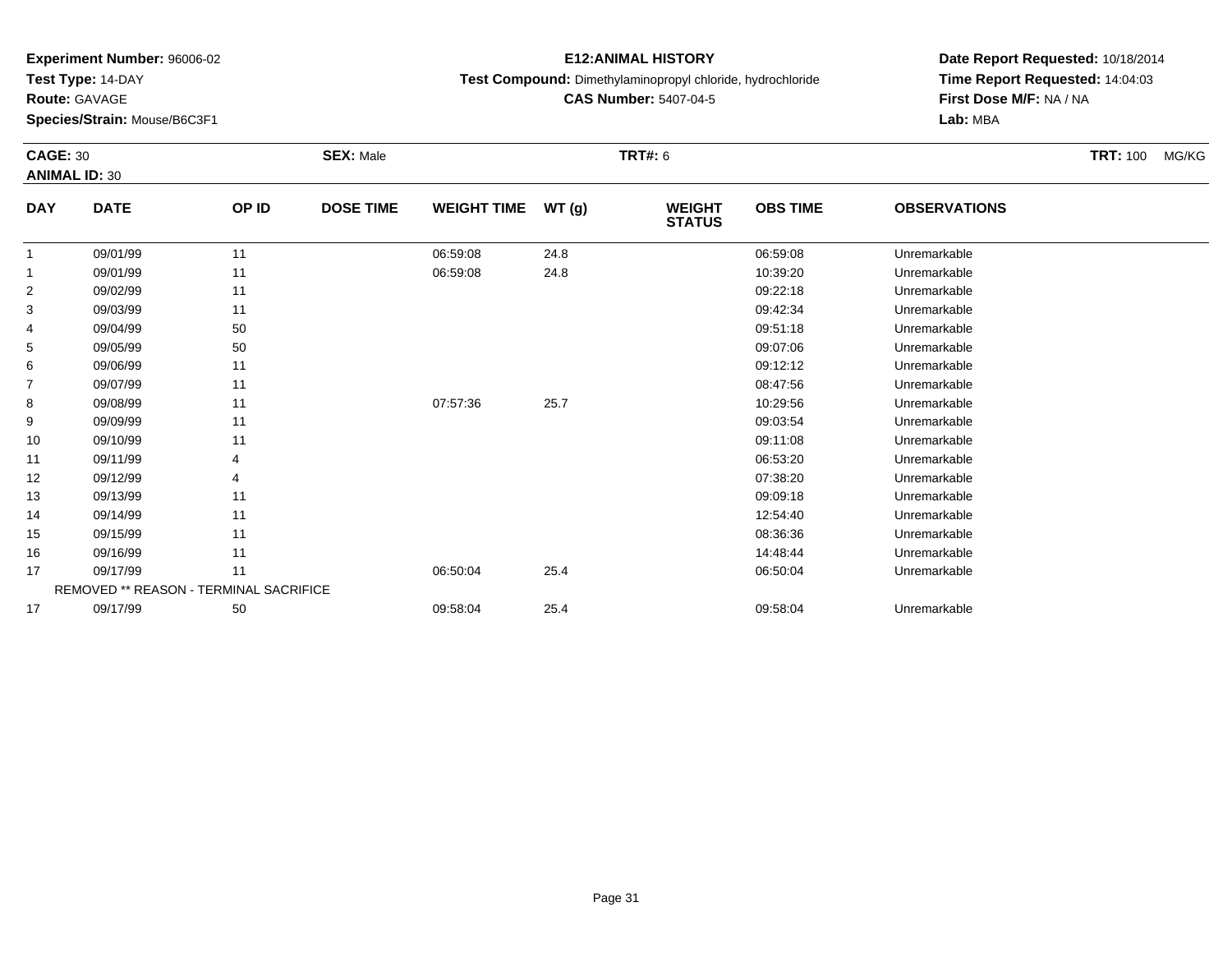**Test Type:** 14-DAY

**Route:** GAVAGE

**Species/Strain:** Mouse/B6C3F1

# **E12:ANIMAL HISTORY**

**Test Compound:** Dimethylaminopropyl chloride, hydrochloride

**CAS Number:** 5407-04-5

| <b>CAGE: 31</b> |                                               |       | <b>SEX: Female</b> |                    |       | <b>TRT#: 7</b>                 |                 |                     | <b>TRT: VEHICLE CONTROL</b> |
|-----------------|-----------------------------------------------|-------|--------------------|--------------------|-------|--------------------------------|-----------------|---------------------|-----------------------------|
|                 | <b>ANIMAL ID: 31</b>                          |       |                    |                    |       |                                |                 |                     |                             |
| <b>DAY</b>      | <b>DATE</b>                                   | OP ID | <b>DOSE TIME</b>   | <b>WEIGHT TIME</b> | WT(g) | <b>WEIGHT</b><br><b>STATUS</b> | <b>OBS TIME</b> | <b>OBSERVATIONS</b> |                             |
| 1               | 09/01/99                                      | 11    |                    | 07:00:14           | 21.5  |                                | 07:00:14        | Unremarkable        |                             |
| 1               | 09/01/99                                      | 11    |                    | 07:00:14           | 21.5  |                                | 10:45:14        | Unremarkable        |                             |
| 2               | 09/02/99                                      | 11    |                    |                    |       |                                | 09:22:30        | Unremarkable        |                             |
| 3               | 09/03/99                                      | 11    |                    |                    |       |                                | 09:42:48        | Unremarkable        |                             |
| 4               | 09/04/99                                      | 50    |                    |                    |       |                                | 09:51:32        | Unremarkable        |                             |
| 5               | 09/05/99                                      | 50    |                    |                    |       |                                | 09:07:18        | Unremarkable        |                             |
| 6               | 09/06/99                                      | 11    |                    |                    |       |                                | 09:12:28        | Unremarkable        |                             |
| 7               | 09/07/99                                      | 11    |                    |                    |       |                                | 08:48:08        | Unremarkable        |                             |
| 8               | 09/08/99                                      | 11    |                    | 07:58:58           | 20.6  |                                | 10:30:12        | Unremarkable        |                             |
| 8               | 09/08/99                                      | 11    |                    | 07:58:58           | 20.6  |                                | 10:32:12        | Unremarkable        |                             |
| 9               | 09/09/99                                      | 11    |                    |                    |       |                                | 09:04:06        | Unremarkable        |                             |
| 10              | 09/10/99                                      | 11    |                    |                    |       |                                | 09:11:18        | Unremarkable        |                             |
| 11              | 09/11/99                                      |       |                    |                    |       |                                | 06:53:58        | Unremarkable        |                             |
| 12              | 09/12/99                                      |       |                    |                    |       |                                | 07:38:32        | Unremarkable        |                             |
| 13              | 09/13/99                                      | 11    |                    |                    |       |                                | 09:09:34        | Unremarkable        |                             |
| 14              | 09/14/99                                      | 11    |                    |                    |       |                                | 12:54:50        | Unremarkable        |                             |
| 15              | 09/15/99                                      | 11    |                    |                    |       |                                | 08:36:50        | Unremarkable        |                             |
| 16              | 09/16/99                                      | 11    |                    |                    |       |                                | 14:48:54        | Unremarkable        |                             |
| 17              | 09/17/99                                      | 11    |                    | 06:52:20           | 21.9  |                                | 06:52:20        | Unremarkable        |                             |
|                 | <b>REMOVED ** REASON - TERMINAL SACRIFICE</b> |       |                    |                    |       |                                |                 |                     |                             |
| 17              | 09/17/99                                      | 50    |                    | 09:59:00           | 21.9  |                                | 09:59:00        | Unremarkable        |                             |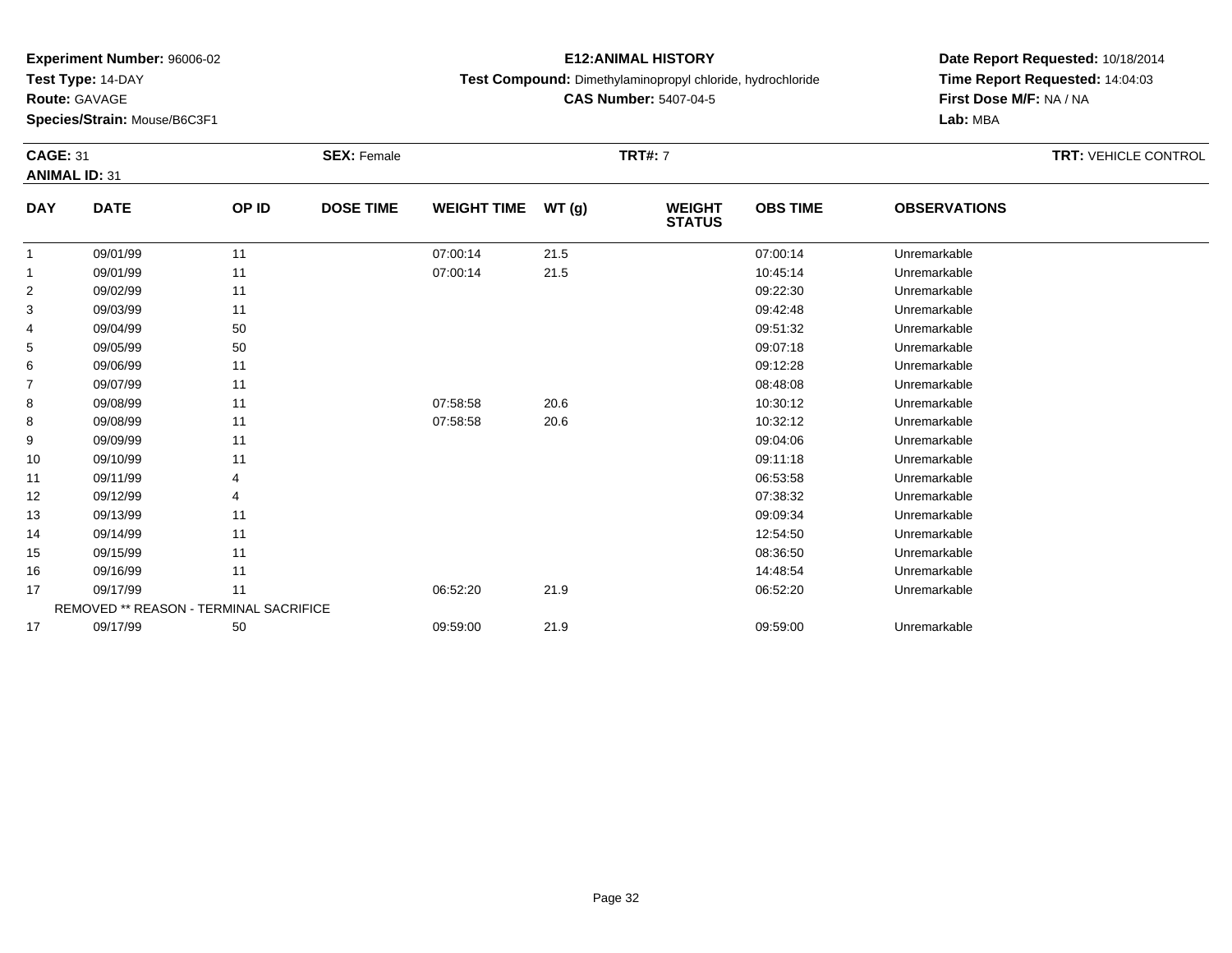**Test Type:** 14-DAY

**Route:** GAVAGE

**Species/Strain:** Mouse/B6C3F1

### **E12:ANIMAL HISTORY**

**Test Compound:** Dimethylaminopropyl chloride, hydrochloride

**CAS Number:** 5407-04-5

|                | <b>CAGE: 31</b><br><b>SEX: Female</b>         |       |                  |                    |       | <b>TRT#: 7</b>                 | <b>TRT: VEHICLE CONTROL</b> |                     |  |
|----------------|-----------------------------------------------|-------|------------------|--------------------|-------|--------------------------------|-----------------------------|---------------------|--|
|                | <b>ANIMAL ID: 32</b>                          |       |                  |                    |       |                                |                             |                     |  |
| <b>DAY</b>     | <b>DATE</b>                                   | OP ID | <b>DOSE TIME</b> | <b>WEIGHT TIME</b> | WT(g) | <b>WEIGHT</b><br><b>STATUS</b> | <b>OBS TIME</b>             | <b>OBSERVATIONS</b> |  |
| $\mathbf{1}$   | 09/01/99                                      | 11    |                  | 07:00:14           | 17.5  |                                | 07:00:14                    | Unremarkable        |  |
| 1              | 09/01/99                                      | 11    |                  | 07:00:14           | 17.5  |                                | 10:45:14                    | Unremarkable        |  |
| $\overline{2}$ | 09/02/99                                      | 11    |                  |                    |       |                                | 09:22:30                    | Unremarkable        |  |
| 3              | 09/03/99                                      | 11    |                  |                    |       |                                | 09:42:48                    | Unremarkable        |  |
| 4              | 09/04/99                                      | 50    |                  |                    |       |                                | 09:51:32                    | Unremarkable        |  |
| 5              | 09/05/99                                      | 50    |                  |                    |       |                                | 09:07:18                    | Unremarkable        |  |
| 6              | 09/06/99                                      | 11    |                  |                    |       |                                | 09:12:28                    | Unremarkable        |  |
| $\overline{7}$ | 09/07/99                                      | 11    |                  |                    |       |                                | 08:48:08                    | Unremarkable        |  |
| 8              | 09/08/99                                      | 11    |                  | 07:58:58           | 18.6  |                                | 10:30:12                    | Unremarkable        |  |
| 8              | 09/08/99                                      | 11    |                  | 07:58:58           | 18.6  |                                | 10:32:12                    | Unremarkable        |  |
| 9              | 09/09/99                                      | 11    |                  |                    |       |                                | 09:04:06                    | Unremarkable        |  |
| 10             | 09/10/99                                      | 11    |                  |                    |       |                                | 09:11:18                    | Unremarkable        |  |
| 11             | 09/11/99                                      |       |                  |                    |       |                                | 06:53:58                    | Unremarkable        |  |
| 12             | 09/12/99                                      | 4     |                  |                    |       |                                | 07:38:32                    | Unremarkable        |  |
| 13             | 09/13/99                                      | 11    |                  |                    |       |                                | 09:09:34                    | Unremarkable        |  |
| 14             | 09/14/99                                      | 11    |                  |                    |       |                                | 12:54:50                    | Unremarkable        |  |
| 15             | 09/15/99                                      | 11    |                  |                    |       |                                | 08:36:50                    | Unremarkable        |  |
| 16             | 09/16/99                                      | 11    |                  |                    |       |                                | 14:48:54                    | Unremarkable        |  |
| 17             | 09/17/99                                      | 11    |                  | 06:52:20           | 19.5  |                                | 06:52:20                    | Unremarkable        |  |
|                | <b>REMOVED ** REASON - TERMINAL SACRIFICE</b> |       |                  |                    |       |                                |                             |                     |  |
| 17             | 09/17/99                                      | 50    |                  | 09:59:00           | 19.5  |                                | 09:59:00                    | Unremarkable        |  |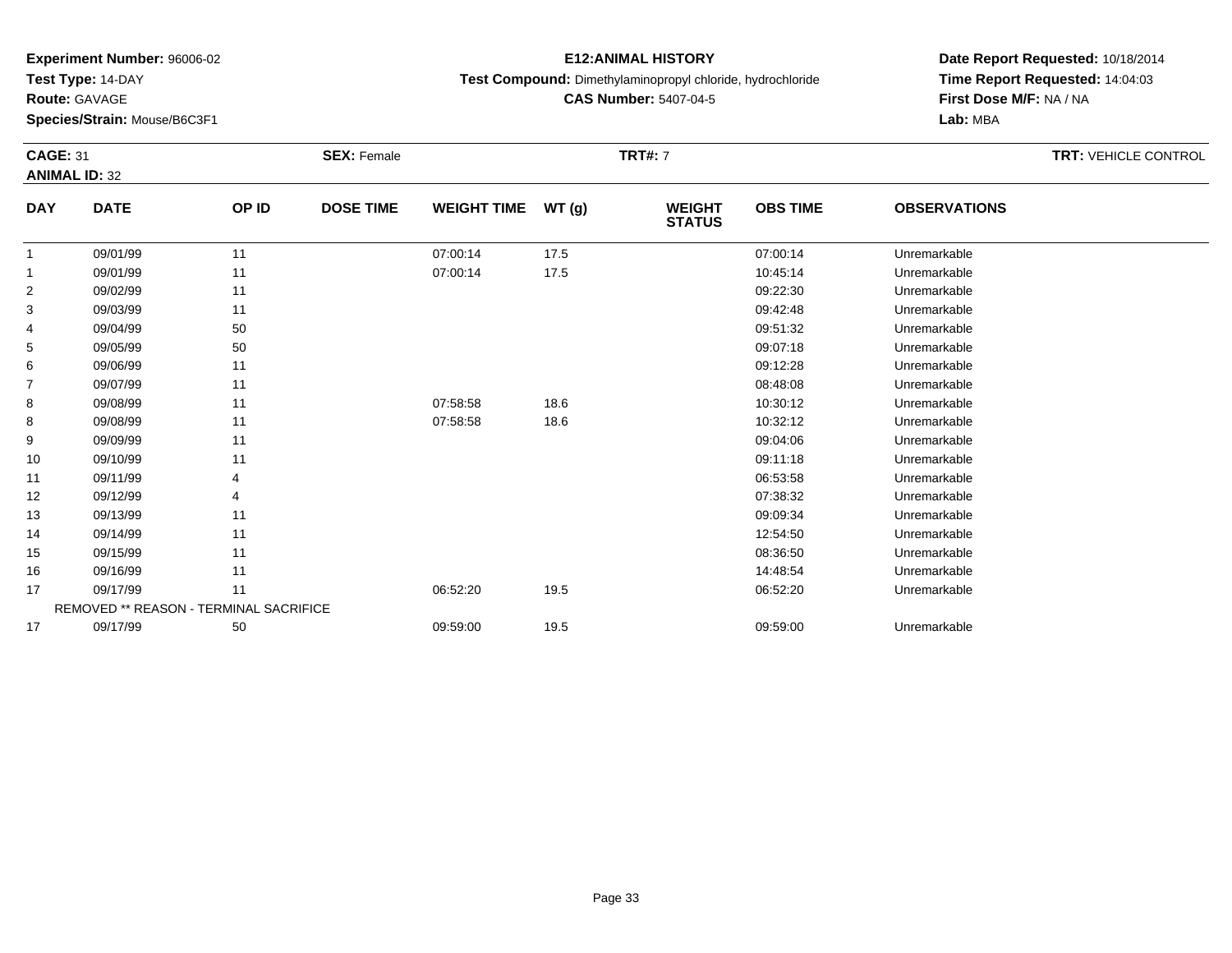**Test Type:** 14-DAY

**Route:** GAVAGE

**Species/Strain:** Mouse/B6C3F1

# **E12:ANIMAL HISTORY**

**Test Compound:** Dimethylaminopropyl chloride, hydrochloride

**CAS Number:** 5407-04-5

|                | <b>CAGE: 31</b><br><b>ANIMAL ID: 33</b> |       | <b>SEX: Female</b> |                    | <b>TRT: VEHICLE CONTROL</b> |                                |                 |                     |  |
|----------------|-----------------------------------------|-------|--------------------|--------------------|-----------------------------|--------------------------------|-----------------|---------------------|--|
|                |                                         |       |                    |                    |                             |                                |                 |                     |  |
| <b>DAY</b>     | <b>DATE</b>                             | OP ID | <b>DOSE TIME</b>   | <b>WEIGHT TIME</b> | WT(g)                       | <b>WEIGHT</b><br><b>STATUS</b> | <b>OBS TIME</b> | <b>OBSERVATIONS</b> |  |
| $\mathbf{1}$   | 09/01/99                                | 11    |                    | 07:00:14           | 19.5                        |                                | 07:00:14        | Unremarkable        |  |
| 1              | 09/01/99                                | 11    |                    | 07:00:14           | 19.5                        |                                | 10:45:14        | Unremarkable        |  |
| $\overline{2}$ | 09/02/99                                | 11    |                    |                    |                             |                                | 09:22:30        | Unremarkable        |  |
| 3              | 09/03/99                                | 11    |                    |                    |                             |                                | 09:42:48        | Unremarkable        |  |
| 4              | 09/04/99                                | 50    |                    |                    |                             |                                | 09:51:32        | Unremarkable        |  |
| 5              | 09/05/99                                | 50    |                    |                    |                             |                                | 09:07:18        | Unremarkable        |  |
| 6              | 09/06/99                                | 11    |                    |                    |                             |                                | 09:12:28        | Unremarkable        |  |
| 7              | 09/07/99                                | 11    |                    |                    |                             |                                | 08:48:08        | Unremarkable        |  |
| 8              | 09/08/99                                | 11    |                    | 07:58:58           | 19.3                        |                                | 10:30:12        | Unremarkable        |  |
| 8              | 09/08/99                                | 11    |                    | 07:58:58           | 19.3                        |                                | 10:32:12        | Unremarkable        |  |
| 9              | 09/09/99                                | 11    |                    |                    |                             |                                | 09:04:06        | Unremarkable        |  |
| 10             | 09/10/99                                | 11    |                    |                    |                             |                                | 09:11:18        | Unremarkable        |  |
| 11             | 09/11/99                                | 4     |                    |                    |                             |                                | 06:53:58        | Unremarkable        |  |
| 12             | 09/12/99                                |       |                    |                    |                             |                                | 07:38:32        | Unremarkable        |  |
| 13             | 09/13/99                                | 11    |                    |                    |                             |                                | 09:09:34        | Unremarkable        |  |
| 14             | 09/14/99                                | 11    |                    |                    |                             |                                | 12:54:50        | Unremarkable        |  |
| 15             | 09/15/99                                | 11    |                    |                    |                             |                                | 08:36:50        | Unremarkable        |  |
| 16             | 09/16/99                                | 11    |                    |                    |                             |                                | 14:48:54        | Unremarkable        |  |
| 17             | 09/17/99                                | 11    |                    | 06:52:20           | 20.6                        |                                | 06:52:20        | Unremarkable        |  |
|                | REMOVED ** REASON - TERMINAL SACRIFICE  |       |                    |                    |                             |                                |                 |                     |  |
| 17             | 09/17/99                                | 50    |                    | 09:59:00           | 20.6                        |                                | 09:59:00        | Unremarkable        |  |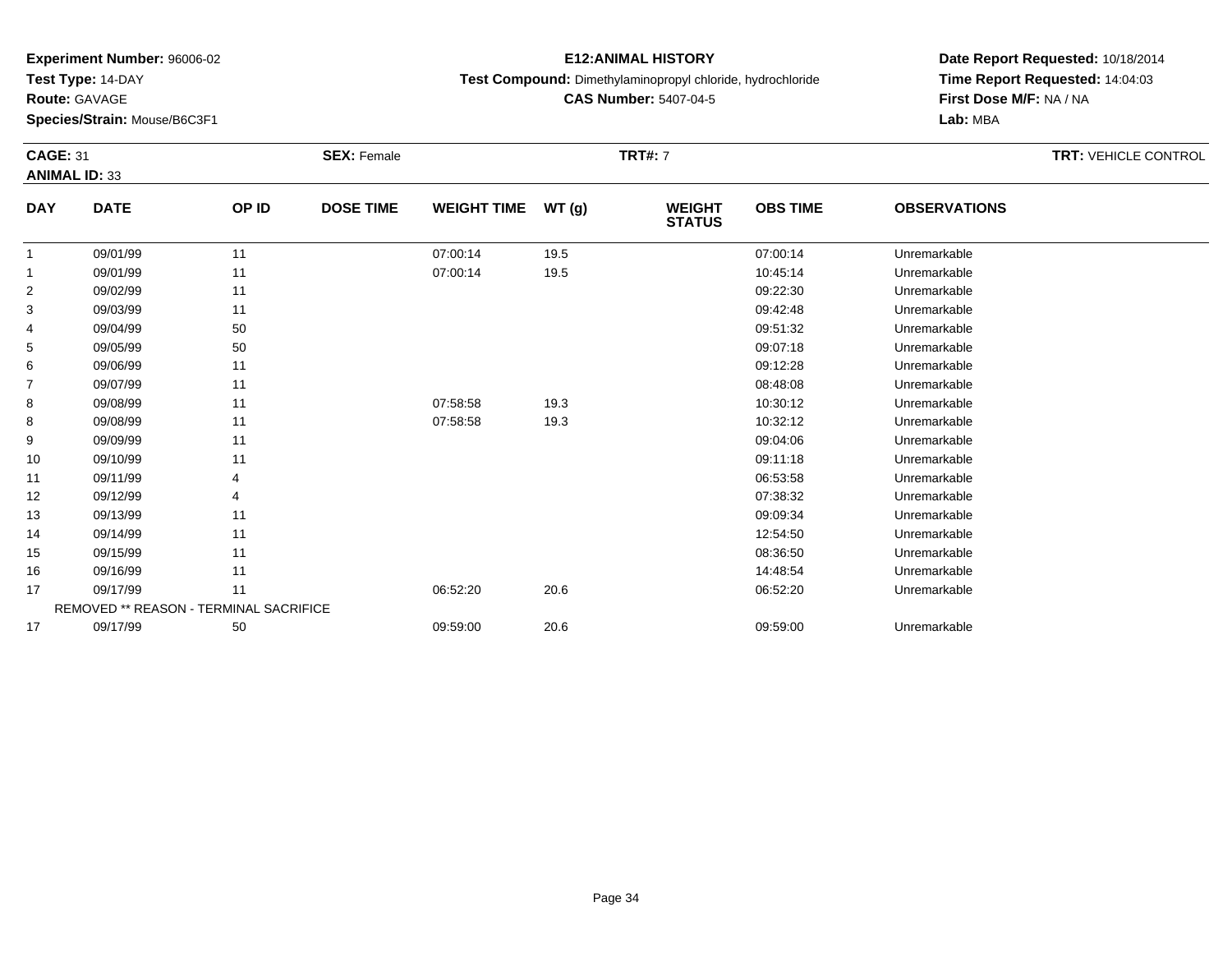**Test Type:** 14-DAY

**Route:** GAVAGE

**Species/Strain:** Mouse/B6C3F1

# **E12:ANIMAL HISTORY**

**Test Compound:** Dimethylaminopropyl chloride, hydrochloride

**CAS Number:** 5407-04-5

|                | <b>CAGE: 31</b><br><b>ANIMAL ID: 34</b> |       | <b>SEX: Female</b> |                    |       | <b>TRT#: 7</b>                 | <b>TRT: VEHICLE CONTROL</b> |                           |  |
|----------------|-----------------------------------------|-------|--------------------|--------------------|-------|--------------------------------|-----------------------------|---------------------------|--|
| <b>DAY</b>     | <b>DATE</b>                             | OP ID | <b>DOSE TIME</b>   | <b>WEIGHT TIME</b> | WT(g) | <b>WEIGHT</b><br><b>STATUS</b> | <b>OBS TIME</b>             | <b>OBSERVATIONS</b>       |  |
|                | 09/01/99                                | 11    |                    | 07:00:14           | 19.8  |                                | 07:00:14                    | Unremarkable              |  |
|                | 09/01/99                                | 11    |                    | 07:00:14           | 19.8  |                                | 10:45:14                    | Unremarkable              |  |
| $\overline{2}$ | 09/02/99                                | 11    |                    |                    |       |                                | 09:22:30                    | Unremarkable              |  |
| 3              | 09/03/99                                | 11    |                    |                    |       |                                | 09:42:48                    | Unremarkable              |  |
| 4              | 09/04/99                                | 50    |                    |                    |       |                                | 09:51:32                    | Unremarkable              |  |
| 5              | 09/05/99                                | 50    |                    |                    |       |                                | 09:07:18                    | Unremarkable              |  |
| 6              | 09/06/99                                | 11    |                    |                    |       |                                | 09:12:28                    | Unremarkable              |  |
| $\overline{7}$ | 09/07/99                                | 11    |                    |                    |       |                                | 08:48:08                    | Unremarkable              |  |
| 8              | 09/08/99                                | 11    |                    | 07:58:58           | 19.9  |                                | 10:30:12                    | Unremarkable              |  |
| 8              | 09/08/99                                | 11    |                    | 07:58:58           | 19.9  |                                | 10:32:12                    | Unremarkable              |  |
| 9              | 09/09/99                                | 11    |                    |                    |       |                                | 09:04:06                    | Unremarkable              |  |
| 10             | 09/10/99                                | 11    |                    |                    |       |                                | 09:11:18                    | Unremarkable              |  |
| 11             | 09/11/99                                | 4     |                    |                    |       |                                | 06:53:58                    | <b>Abnormal Breathing</b> |  |
|                |                                         |       |                    |                    |       |                                |                             | Lethargic                 |  |
| 12             | 09/12/99                                | 4     |                    |                    |       |                                | 07:38:32                    | <b>Abnormal Breathing</b> |  |
|                |                                         |       |                    |                    |       |                                |                             | Lethargic                 |  |
|                | REMOVED ** REASON - NATURAL DEATH       |       |                    |                    |       |                                |                             |                           |  |
| 13             | 09/13/99                                | 11    |                    | 07:44:06           | 13.4  |                                | 07:44:06                    | Thin                      |  |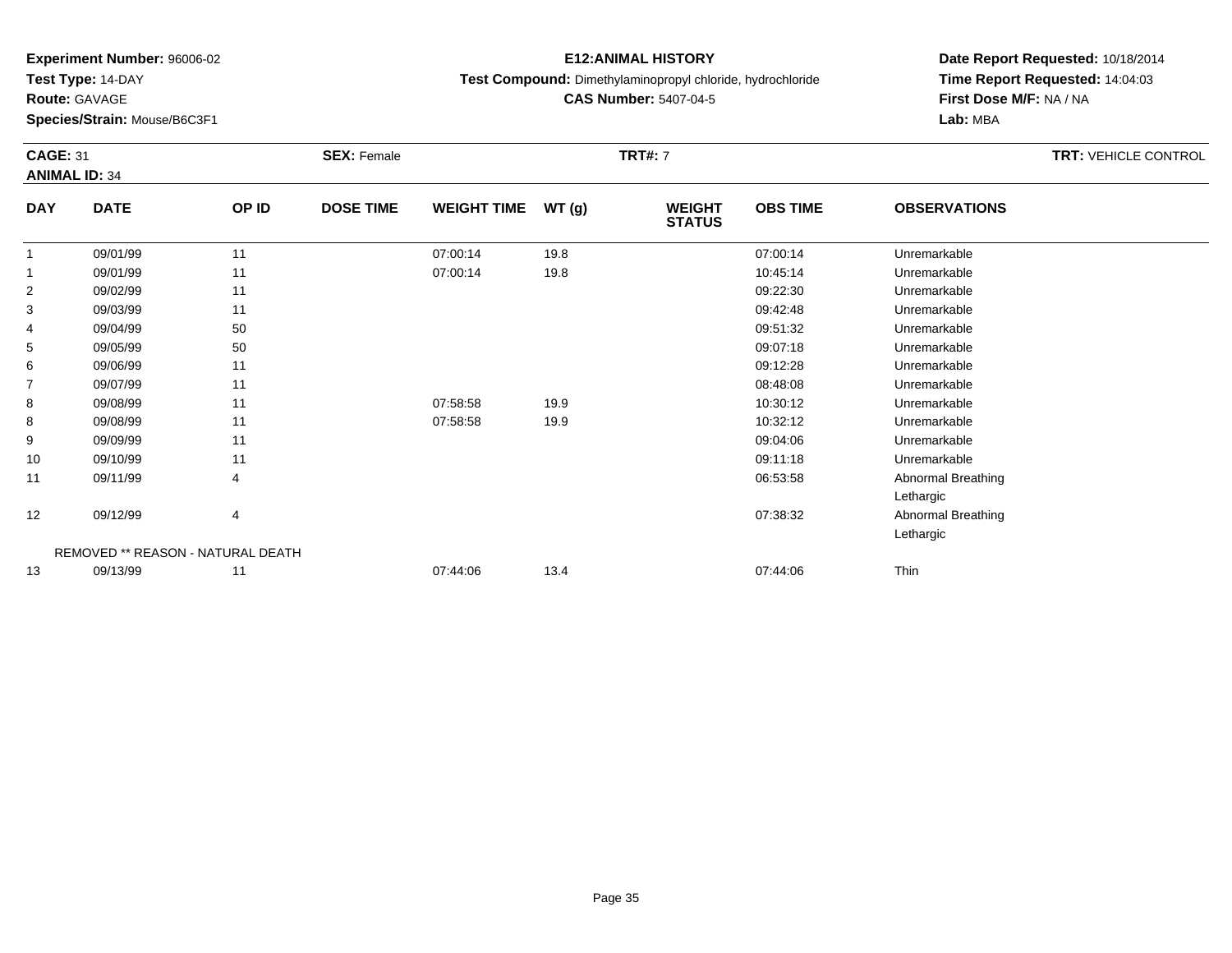**Test Type:** 14-DAY

**Route:** GAVAGE

**Species/Strain:** Mouse/B6C3F1

# **E12:ANIMAL HISTORY**

**Test Compound:** Dimethylaminopropyl chloride, hydrochloride

**CAS Number:** 5407-04-5

| <b>CAGE: 31</b><br><b>ANIMAL ID: 35</b> |                                               |       | <b>SEX: Female</b> |                    |       | <b>TRT#: 7</b>                 |                 | <b>TRT: VEHICLE CONTROL</b> |  |
|-----------------------------------------|-----------------------------------------------|-------|--------------------|--------------------|-------|--------------------------------|-----------------|-----------------------------|--|
| <b>DAY</b>                              | <b>DATE</b>                                   | OP ID | <b>DOSE TIME</b>   | <b>WEIGHT TIME</b> | WT(g) | <b>WEIGHT</b><br><b>STATUS</b> | <b>OBS TIME</b> | <b>OBSERVATIONS</b>         |  |
| 1                                       | 09/01/99                                      | 11    |                    | 07:00:14           | 20.7  |                                | 07:00:14        | Unremarkable                |  |
|                                         | 09/01/99                                      | 11    |                    | 07:00:14           | 20.7  |                                | 10:45:14        | Unremarkable                |  |
| 2                                       | 09/02/99                                      | 11    |                    |                    |       |                                | 09:22:30        | Unremarkable                |  |
| 3                                       | 09/03/99                                      | 11    |                    |                    |       |                                | 09:42:48        | Unremarkable                |  |
| 4                                       | 09/04/99                                      | 50    |                    |                    |       |                                | 09:51:32        | Unremarkable                |  |
| 5                                       | 09/05/99                                      | 50    |                    |                    |       |                                | 09:07:18        | Unremarkable                |  |
| 6                                       | 09/06/99                                      | 11    |                    |                    |       |                                | 09:12:28        | Unremarkable                |  |
| 7                                       | 09/07/99                                      | 11    |                    |                    |       |                                | 08:48:08        | Unremarkable                |  |
| 8                                       | 09/08/99                                      | 11    |                    | 07:58:58           | 20.5  |                                | 10:32:12        | Unremarkable                |  |
| 9                                       | 09/09/99                                      | 11    |                    |                    |       |                                | 09:04:06        | Unremarkable                |  |
| 10                                      | 09/10/99                                      | 11    |                    |                    |       |                                | 09:11:18        | Unremarkable                |  |
| 11                                      | 09/11/99                                      |       |                    |                    |       |                                | 06:53:58        | Unremarkable                |  |
| 12                                      | 09/12/99                                      |       |                    |                    |       |                                | 07:38:32        | Unremarkable                |  |
| 13                                      | 09/13/99                                      | 11    |                    |                    |       |                                | 09:09:34        | Unremarkable                |  |
| 14                                      | 09/14/99                                      | 11    |                    |                    |       |                                | 12:54:50        | Unremarkable                |  |
| 15                                      | 09/15/99                                      | 11    |                    |                    |       |                                | 08:36:50        | Unremarkable                |  |
| 16                                      | 09/16/99                                      | 11    |                    |                    |       |                                | 14:48:54        | Unremarkable                |  |
| 17                                      | 09/17/99                                      | 11    |                    | 06:52:20           | 21.7  |                                | 06:52:20        | Unremarkable                |  |
|                                         | <b>REMOVED ** REASON - TERMINAL SACRIFICE</b> |       |                    |                    |       |                                |                 |                             |  |
| 17                                      | 09/17/99                                      | 50    |                    | 09:59:00           | 21.7  |                                | 09:59:00        | Unremarkable                |  |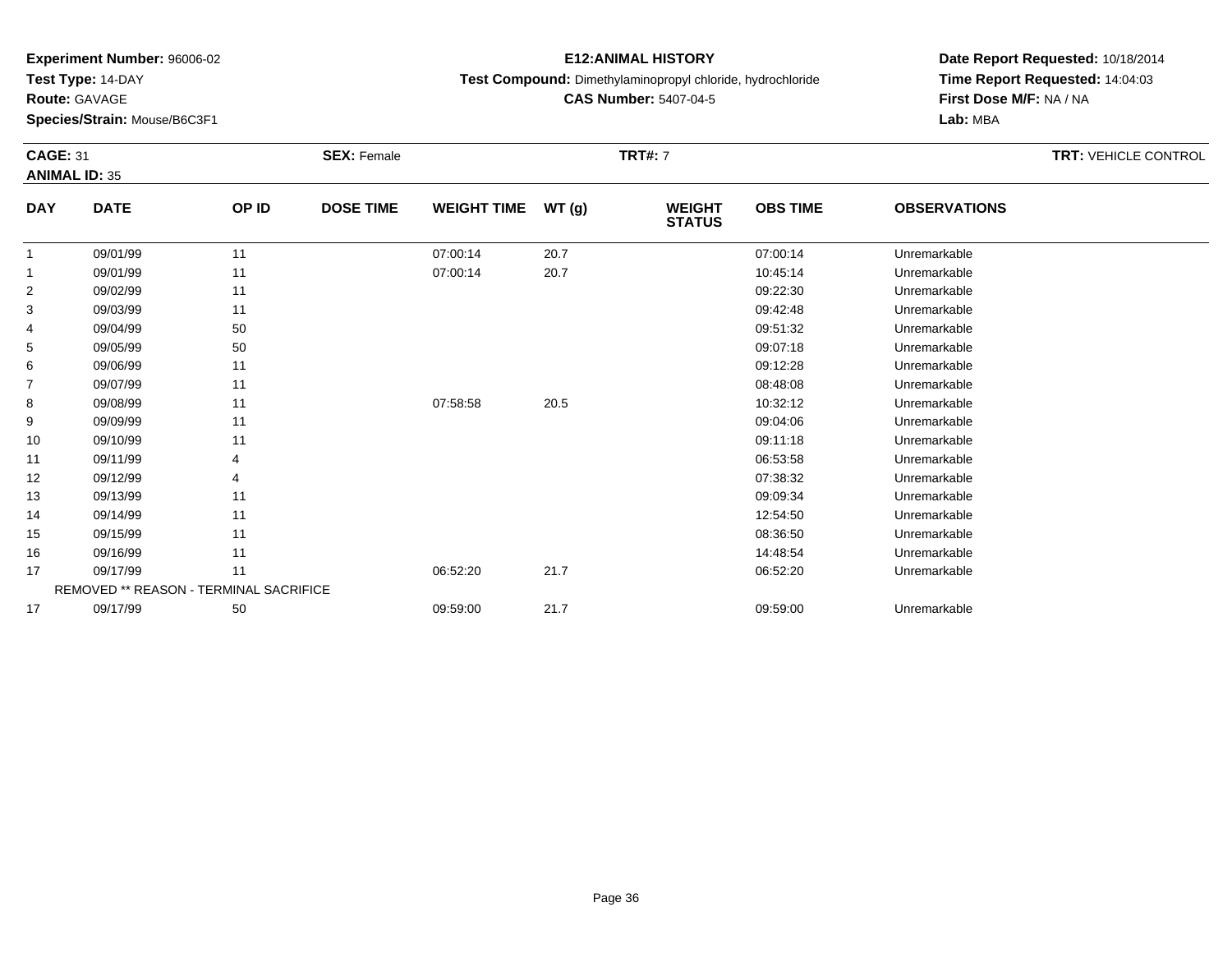**Test Type:** 14-DAY

**Route:** GAVAGE

**Species/Strain:** Mouse/B6C3F1

# **E12:ANIMAL HISTORY**

#### **Test Compound:** Dimethylaminopropyl chloride, hydrochloride

**CAS Number:** 5407-04-5

| <b>CAGE: 32</b> | <b>ANIMAL ID: 36</b>                          |       | <b>SEX: Female</b> |                    |       | <b>TRT#: 8</b>                 |                 |                     | <b>TRT: 6.25 MG/KG</b> |  |
|-----------------|-----------------------------------------------|-------|--------------------|--------------------|-------|--------------------------------|-----------------|---------------------|------------------------|--|
| <b>DAY</b>      | <b>DATE</b>                                   | OP ID | <b>DOSE TIME</b>   | <b>WEIGHT TIME</b> | WT(g) | <b>WEIGHT</b><br><b>STATUS</b> | <b>OBS TIME</b> | <b>OBSERVATIONS</b> |                        |  |
| $\mathbf{1}$    | 09/01/99                                      | 11    |                    | 07:03:06           | 18.5  |                                | 07:03:06        | Unremarkable        |                        |  |
| 1               | 09/01/99                                      | 11    |                    | 07:03:06           | 18.5  |                                | 10:45:50        | Unremarkable        |                        |  |
| $\overline{2}$  | 09/02/99                                      | 11    |                    |                    |       |                                | 09:23:06        | Unremarkable        |                        |  |
| 3               | 09/03/99                                      | 11    |                    |                    |       |                                | 09:43:24        | Unremarkable        |                        |  |
| 4               | 09/04/99                                      | 50    |                    |                    |       |                                | 09:52:46        | Unremarkable        |                        |  |
| 5               | 09/05/99                                      | 50    |                    |                    |       |                                | 09:07:42        | Unremarkable        |                        |  |
| 6               | 09/06/99                                      | 11    |                    |                    |       |                                | 09:13:10        | Unremarkable        |                        |  |
| $\overline{7}$  | 09/07/99                                      | 11    |                    |                    |       |                                | 08:48:46        | Unremarkable        |                        |  |
| 8               | 09/08/99                                      | 11    |                    | 08:01:22           | 20.1  |                                | 10:33:46        | Unremarkable        |                        |  |
| 9               | 09/09/99                                      | 11    |                    |                    |       |                                | 09:04:38        | Unremarkable        |                        |  |
| 10              | 09/10/99                                      | 11    |                    |                    |       |                                | 09:11:54        | Unremarkable        |                        |  |
| 11              | 09/11/99                                      |       |                    |                    |       |                                | 06:56:46        | Unremarkable        |                        |  |
| 12              | 09/12/99                                      | 4     |                    |                    |       |                                | 07:39:46        | Unremarkable        |                        |  |
| 13              | 09/13/99                                      | 11    |                    |                    |       |                                | 09:10:12        | Unremarkable        |                        |  |
| 14              | 09/14/99                                      | 11    |                    |                    |       |                                | 12:55:14        | Unremarkable        |                        |  |
| 15              | 09/15/99                                      | 11    |                    |                    |       |                                | 08:37:16        | Unremarkable        |                        |  |
| 16              | 09/16/99                                      | 11    |                    |                    |       |                                | 14:49:20        | Unremarkable        |                        |  |
| 17              | 09/17/99                                      | 11    |                    | 06:54:52           | 20.7  |                                | 06:54:52        | Unremarkable        |                        |  |
|                 | <b>REMOVED ** REASON - TERMINAL SACRIFICE</b> |       |                    |                    |       |                                |                 |                     |                        |  |
| 17              | 09/17/99                                      | 50    |                    | 10:01:00           | 20.7  |                                | 10:01:00        | Unremarkable        |                        |  |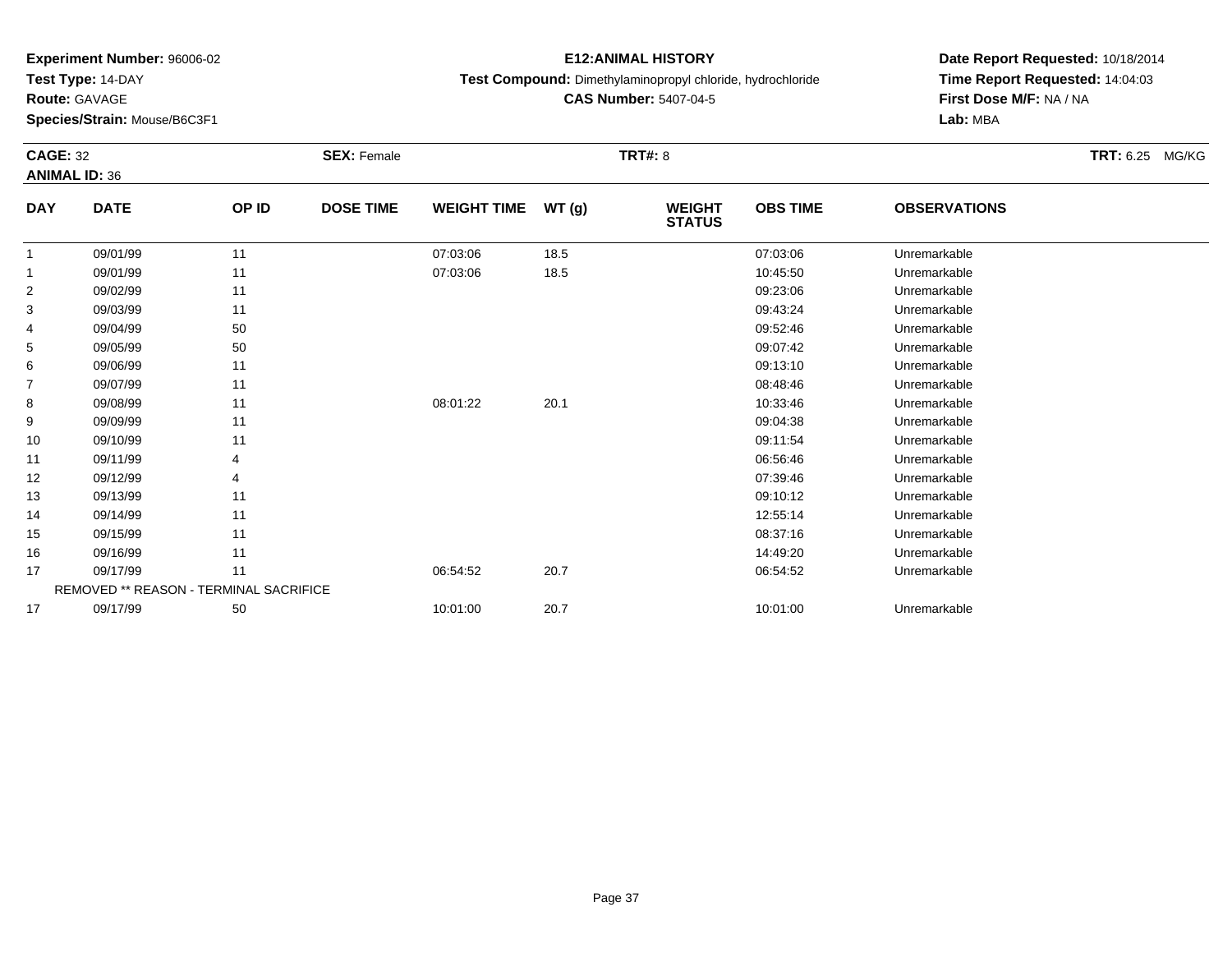**Test Type:** 14-DAY

**Route:** GAVAGE

**Species/Strain:** Mouse/B6C3F1

# **E12:ANIMAL HISTORY**

#### **Test Compound:** Dimethylaminopropyl chloride, hydrochloride

**CAS Number:** 5407-04-5

| <b>CAGE: 32</b> |                                        |       | <b>SEX: Female</b> |                    |       | <b>TRT#: 8</b>                 |                 |                     | <b>TRT: 6.25 MG/KG</b> |
|-----------------|----------------------------------------|-------|--------------------|--------------------|-------|--------------------------------|-----------------|---------------------|------------------------|
|                 | <b>ANIMAL ID: 37</b>                   |       |                    |                    |       |                                |                 |                     |                        |
| <b>DAY</b>      | <b>DATE</b>                            | OP ID | <b>DOSE TIME</b>   | <b>WEIGHT TIME</b> | WT(g) | <b>WEIGHT</b><br><b>STATUS</b> | <b>OBS TIME</b> | <b>OBSERVATIONS</b> |                        |
| $\mathbf{1}$    | 09/01/99                               | 11    |                    | 07:03:06           | 19.1  |                                | 07:03:06        | Unremarkable        |                        |
| $\mathbf{1}$    | 09/01/99                               | 11    |                    | 07:03:06           | 19.1  |                                | 10:45:50        | Unremarkable        |                        |
| $\overline{2}$  | 09/02/99                               | 11    |                    |                    |       |                                | 09:23:06        | Unremarkable        |                        |
| 3               | 09/03/99                               | 11    |                    |                    |       |                                | 09:43:24        | Unremarkable        |                        |
| 4               | 09/04/99                               | 50    |                    |                    |       |                                | 09:52:46        | Unremarkable        |                        |
| 5               | 09/05/99                               | 50    |                    |                    |       |                                | 09:07:42        | Unremarkable        |                        |
| 6               | 09/06/99                               | 11    |                    |                    |       |                                | 09:13:10        | Unremarkable        |                        |
| $\overline{7}$  | 09/07/99                               | 11    |                    |                    |       |                                | 08:48:46        | Unremarkable        |                        |
| 8               | 09/08/99                               | 11    |                    | 08:01:22           | 19.4  |                                | 10:33:46        | Unremarkable        |                        |
| 9               | 09/09/99                               | 11    |                    |                    |       |                                | 09:04:38        | Unremarkable        |                        |
| 10              | 09/10/99                               | 11    |                    |                    |       |                                | 09:11:54        | Unremarkable        |                        |
| 11              | 09/11/99                               |       |                    |                    |       |                                | 06:56:46        | Unremarkable        |                        |
| 12              | 09/12/99                               | 4     |                    |                    |       |                                | 07:39:46        | Unremarkable        |                        |
| 13              | 09/13/99                               | 11    |                    |                    |       |                                | 09:10:12        | Unremarkable        |                        |
| 14              | 09/14/99                               | 11    |                    |                    |       |                                | 12:55:14        | Unremarkable        |                        |
| 15              | 09/15/99                               | 11    |                    |                    |       |                                | 08:37:16        | Unremarkable        |                        |
| 16              | 09/16/99                               | 11    |                    |                    |       |                                | 14:49:20        | Unremarkable        |                        |
| 17              | 09/17/99                               | 11    |                    | 06:54:52           | 20.7  |                                | 06:54:52        | Unremarkable        |                        |
|                 | REMOVED ** REASON - TERMINAL SACRIFICE |       |                    |                    |       |                                |                 |                     |                        |
| 17              | 09/17/99                               | 50    |                    | 10:01:00           | 20.7  |                                | 10:01:00        | Unremarkable        |                        |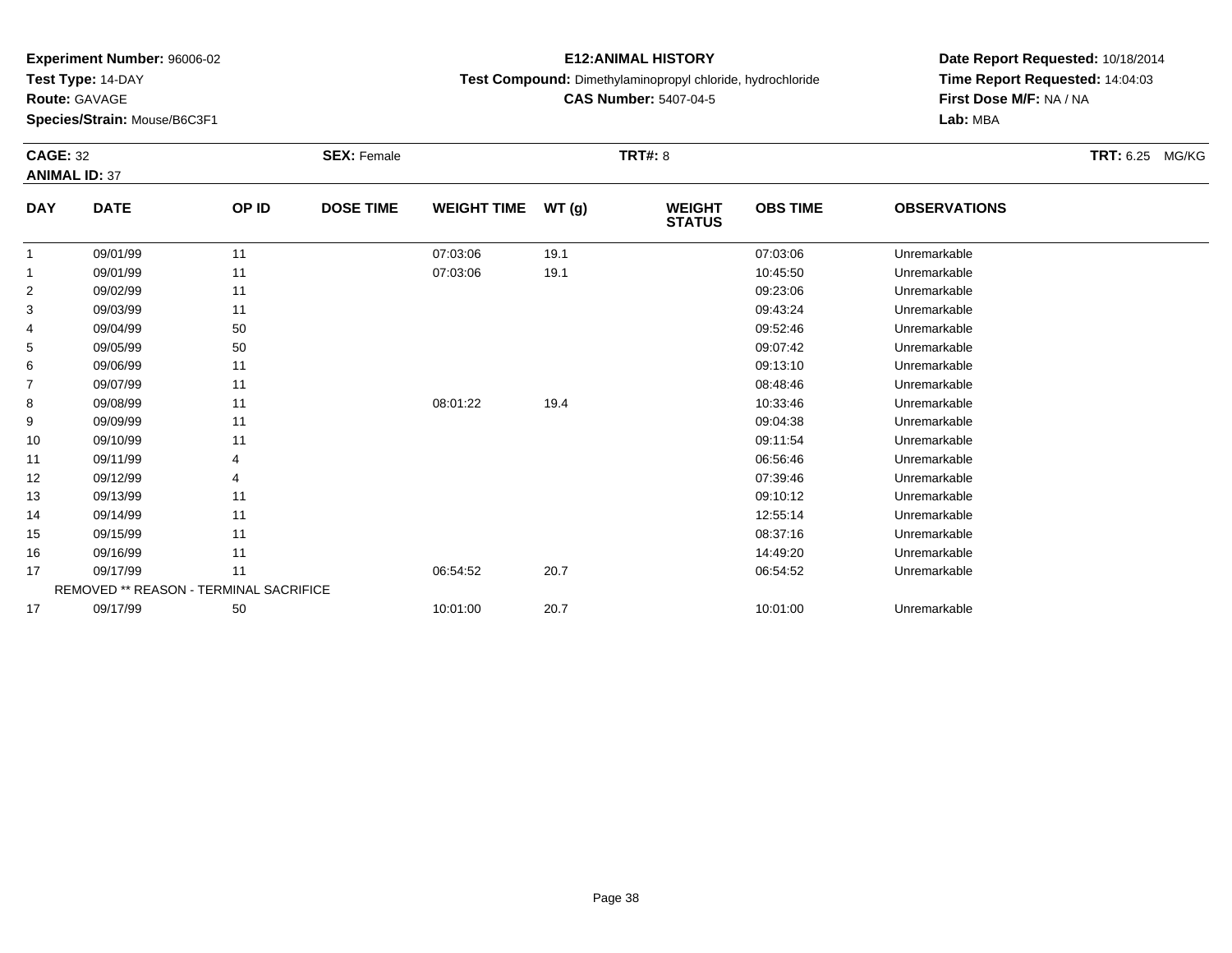**Test Type:** 14-DAY

**Route:** GAVAGE

**Species/Strain:** Mouse/B6C3F1

# **E12:ANIMAL HISTORY**

#### **Test Compound:** Dimethylaminopropyl chloride, hydrochloride

**CAS Number:** 5407-04-5

| <b>CAGE: 32</b>      |                                               | <b>SEX: Female</b> | <b>TRT#: 8</b>   |                    |       |                                |                 |                     |  |
|----------------------|-----------------------------------------------|--------------------|------------------|--------------------|-------|--------------------------------|-----------------|---------------------|--|
| <b>ANIMAL ID: 38</b> |                                               |                    |                  |                    |       |                                |                 |                     |  |
| <b>DAY</b>           | <b>DATE</b>                                   | OP ID              | <b>DOSE TIME</b> | <b>WEIGHT TIME</b> | WT(g) | <b>WEIGHT</b><br><b>STATUS</b> | <b>OBS TIME</b> | <b>OBSERVATIONS</b> |  |
| $\mathbf{1}$         | 09/01/99                                      | 11                 |                  | 07:03:06           | 18.9  |                                | 07:03:06        | Unremarkable        |  |
| 1                    | 09/01/99                                      | 11                 |                  | 07:03:06           | 18.9  |                                | 10:45:50        | Unremarkable        |  |
| 2                    | 09/02/99                                      | 11                 |                  |                    |       |                                | 09:23:06        | Unremarkable        |  |
| 3                    | 09/03/99                                      | 11                 |                  |                    |       |                                | 09:43:24        | Unremarkable        |  |
| 4                    | 09/04/99                                      | 50                 |                  |                    |       |                                | 09:52:46        | Unremarkable        |  |
| 5                    | 09/05/99                                      | 50                 |                  |                    |       |                                | 09:07:42        | Unremarkable        |  |
| 6                    | 09/06/99                                      | 11                 |                  |                    |       |                                | 09:13:10        | Unremarkable        |  |
| 7                    | 09/07/99                                      | 11                 |                  |                    |       |                                | 08:48:46        | Unremarkable        |  |
| 8                    | 09/08/99                                      | 11                 |                  | 08:01:22           | 18.7  |                                | 10:33:46        | Unremarkable        |  |
| 9                    | 09/09/99                                      | 11                 |                  |                    |       |                                | 09:04:38        | Unremarkable        |  |
| 10                   | 09/10/99                                      | 11                 |                  |                    |       |                                | 09:11:54        | Unremarkable        |  |
| 11                   | 09/11/99                                      |                    |                  |                    |       |                                | 06:56:46        | Unremarkable        |  |
| 12                   | 09/12/99                                      |                    |                  |                    |       |                                | 07:39:46        | Unremarkable        |  |
| 13                   | 09/13/99                                      | 11                 |                  |                    |       |                                | 09:10:12        | Unremarkable        |  |
| 14                   | 09/14/99                                      | 11                 |                  |                    |       |                                | 12:55:14        | Unremarkable        |  |
| 15                   | 09/15/99                                      | 11                 |                  |                    |       |                                | 08:37:16        | Unremarkable        |  |
| 16                   | 09/16/99                                      | 11                 |                  |                    |       |                                | 14:49:20        | Unremarkable        |  |
| 17                   | 09/17/99                                      | 11                 |                  | 06:54:52           | 20.6  |                                | 06:54:52        | Unremarkable        |  |
|                      | <b>REMOVED ** REASON - TERMINAL SACRIFICE</b> |                    |                  |                    |       |                                |                 |                     |  |
| 17                   | 09/17/99                                      | 50                 |                  | 10:01:00           | 20.6  |                                | 10:01:00        | Unremarkable        |  |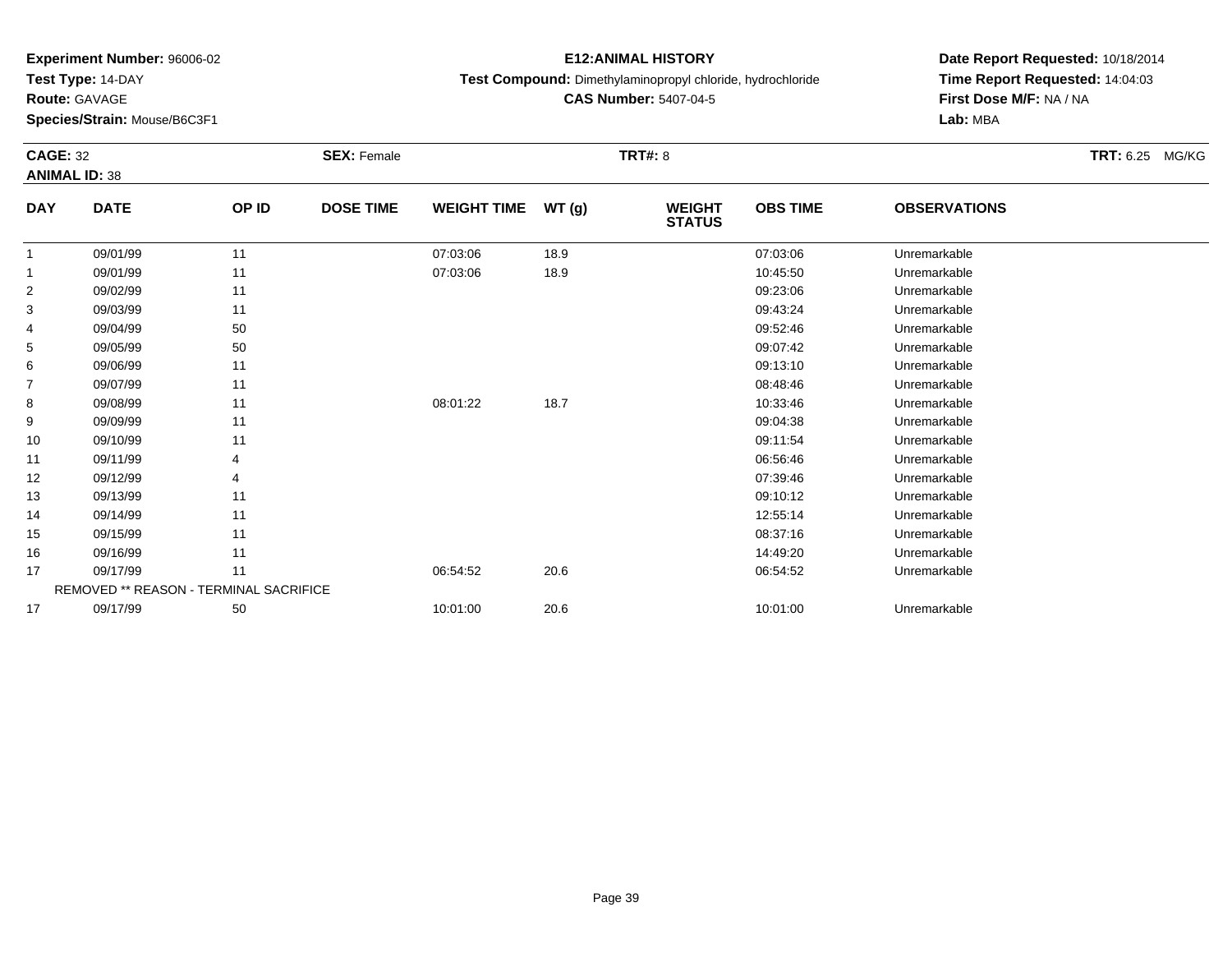**Test Type:** 14-DAY

**Route:** GAVAGE

**Species/Strain:** Mouse/B6C3F1

# **E12:ANIMAL HISTORY**

#### **Test Compound:** Dimethylaminopropyl chloride, hydrochloride

**CAS Number:** 5407-04-5

|                | <b>CAGE: 32</b><br><b>ANIMAL ID: 39</b>       |       | <b>SEX: Female</b> |                    |       | <b>TRT#: 8</b>                 |                 | TRT: 6.25 MG/KG     |  |  |
|----------------|-----------------------------------------------|-------|--------------------|--------------------|-------|--------------------------------|-----------------|---------------------|--|--|
|                |                                               |       |                    |                    |       |                                |                 |                     |  |  |
| <b>DAY</b>     | <b>DATE</b>                                   | OP ID | <b>DOSE TIME</b>   | <b>WEIGHT TIME</b> | WT(g) | <b>WEIGHT</b><br><b>STATUS</b> | <b>OBS TIME</b> | <b>OBSERVATIONS</b> |  |  |
|                | 09/01/99                                      | 11    |                    | 07:03:06           | 21.1  |                                | 07:03:06        | Unremarkable        |  |  |
| $\overline{1}$ | 09/01/99                                      | 11    |                    | 07:03:06           | 21.1  |                                | 10:45:50        | Unremarkable        |  |  |
| $\overline{2}$ | 09/02/99                                      | 11    |                    |                    |       |                                | 09:23:06        | Unremarkable        |  |  |
| 3              | 09/03/99                                      | 11    |                    |                    |       |                                | 09:43:24        | Unremarkable        |  |  |
| 4              | 09/04/99                                      | 50    |                    |                    |       |                                | 09:52:46        | Unremarkable        |  |  |
| 5              | 09/05/99                                      | 50    |                    |                    |       |                                | 09:07:42        | Unremarkable        |  |  |
| 6              | 09/06/99                                      | 11    |                    |                    |       |                                | 09:13:10        | Unremarkable        |  |  |
| $\overline{7}$ | 09/07/99                                      | 11    |                    |                    |       |                                | 08:48:46        | Unremarkable        |  |  |
| 8              | 09/08/99                                      | 11    |                    | 08:01:22           | 19.8  |                                | 10:33:46        | Unremarkable        |  |  |
| 9              | 09/09/99                                      | 11    |                    |                    |       |                                | 09:04:38        | Unremarkable        |  |  |
| 10             | 09/10/99                                      | 11    |                    |                    |       |                                | 09:11:54        | Unremarkable        |  |  |
| 11             | 09/11/99                                      |       |                    |                    |       |                                | 06:56:46        | Unremarkable        |  |  |
| 12             | 09/12/99                                      | 4     |                    |                    |       |                                | 07:39:46        | Unremarkable        |  |  |
| 13             | 09/13/99                                      | 11    |                    |                    |       |                                | 09:10:12        | Unremarkable        |  |  |
| 14             | 09/14/99                                      | 11    |                    |                    |       |                                | 12:55:14        | Unremarkable        |  |  |
| 15             | 09/15/99                                      | 11    |                    |                    |       |                                | 08:37:16        | Unremarkable        |  |  |
| 16             | 09/16/99                                      | 11    |                    |                    |       |                                | 14:49:20        | Unremarkable        |  |  |
| 17             | 09/17/99                                      | 11    |                    | 06:54:52           | 21.6  |                                | 06:54:52        | Unremarkable        |  |  |
|                | <b>REMOVED ** REASON - TERMINAL SACRIFICE</b> |       |                    |                    |       |                                |                 |                     |  |  |
| 17             | 09/17/99                                      | 50    |                    | 10:01:00           | 21.6  |                                | 10:01:00        | Unremarkable        |  |  |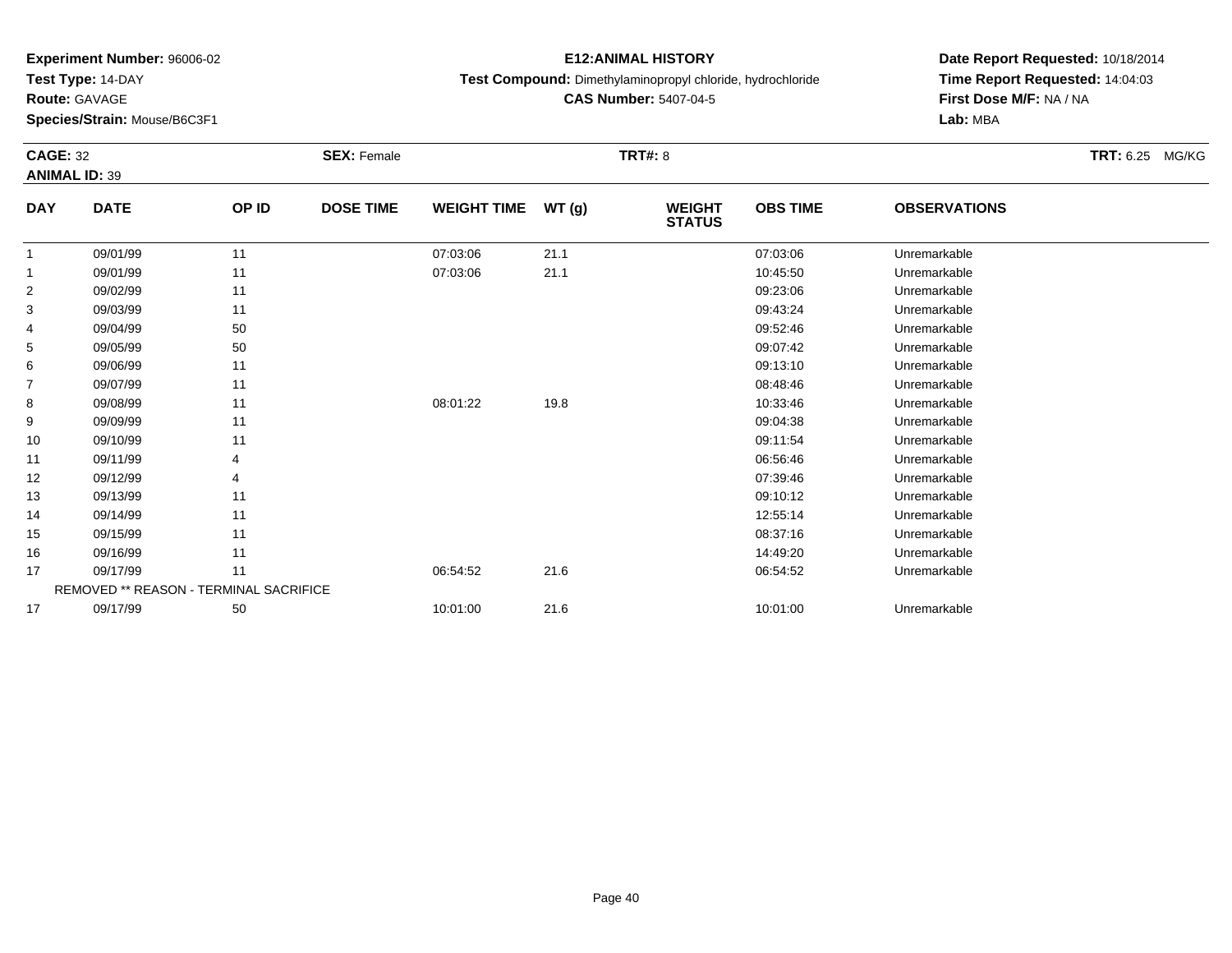**Test Type:** 14-DAY

**Route:** GAVAGE

**Species/Strain:** Mouse/B6C3F1

# **E12:ANIMAL HISTORY**

#### **Test Compound:** Dimethylaminopropyl chloride, hydrochloride

**CAS Number:** 5407-04-5

| <b>CAGE: 32</b><br><b>ANIMAL ID: 40</b> |                                        |       | <b>SEX: Female</b> |                    |       | <b>TRT#: 8</b>                 |                 | <b>TRT: 6.25 MG/KG</b> |  |
|-----------------------------------------|----------------------------------------|-------|--------------------|--------------------|-------|--------------------------------|-----------------|------------------------|--|
| <b>DAY</b>                              | <b>DATE</b>                            | OP ID | <b>DOSE TIME</b>   | <b>WEIGHT TIME</b> | WT(g) | <b>WEIGHT</b><br><b>STATUS</b> | <b>OBS TIME</b> | <b>OBSERVATIONS</b>    |  |
| $\overline{1}$                          | 09/01/99                               | 11    |                    | 07:03:06           | 20.2  |                                | 07:03:06        | Unremarkable           |  |
| -1                                      | 09/01/99                               | 11    |                    | 07:03:06           | 20.2  |                                | 10:45:50        | Unremarkable           |  |
| 2                                       | 09/02/99                               | 11    |                    |                    |       |                                | 09:23:06        | Unremarkable           |  |
| 3                                       | 09/03/99                               | 11    |                    |                    |       |                                | 09:43:24        | Unremarkable           |  |
| 4                                       | 09/04/99                               | 50    |                    |                    |       |                                | 09:52:46        | Unremarkable           |  |
| 5                                       | 09/05/99                               | 50    |                    |                    |       |                                | 09:07:42        | Unremarkable           |  |
| 6                                       | 09/06/99                               | 11    |                    |                    |       |                                | 09:13:10        | Unremarkable           |  |
| $\overline{7}$                          | 09/07/99                               | 11    |                    |                    |       |                                | 08:48:46        | Unremarkable           |  |
| 8                                       | 09/08/99                               | 11    |                    | 08:01:22           | 20.5  |                                | 10:33:46        | Unremarkable           |  |
| 9                                       | 09/09/99                               | 11    |                    |                    |       |                                | 09:04:38        | Unremarkable           |  |
| 10                                      | 09/10/99                               | 11    |                    |                    |       |                                | 09:11:54        | Unremarkable           |  |
| 11                                      | 09/11/99                               |       |                    |                    |       |                                | 06:56:46        | Unremarkable           |  |
| 12                                      | 09/12/99                               |       |                    |                    |       |                                | 07:39:46        | Unremarkable           |  |
| 13                                      | 09/13/99                               | 11    |                    |                    |       |                                | 09:10:12        | Unremarkable           |  |
| 14                                      | 09/14/99                               | 11    |                    |                    |       |                                | 12:55:14        | Unremarkable           |  |
| 15                                      | 09/15/99                               | 11    |                    |                    |       |                                | 08:37:16        | Unremarkable           |  |
| 16                                      | 09/16/99                               | 11    |                    |                    |       |                                | 14:49:20        | Unremarkable           |  |
| 17                                      | 09/17/99                               | 11    |                    | 06:54:52           | 20.4  |                                | 06:54:52        | Unremarkable           |  |
|                                         | REMOVED ** REASON - TERMINAL SACRIFICE |       |                    |                    |       |                                |                 |                        |  |
| 17                                      | 09/17/99                               | 50    |                    | 10:01:00           | 20.4  |                                | 10:01:00        | Unremarkable           |  |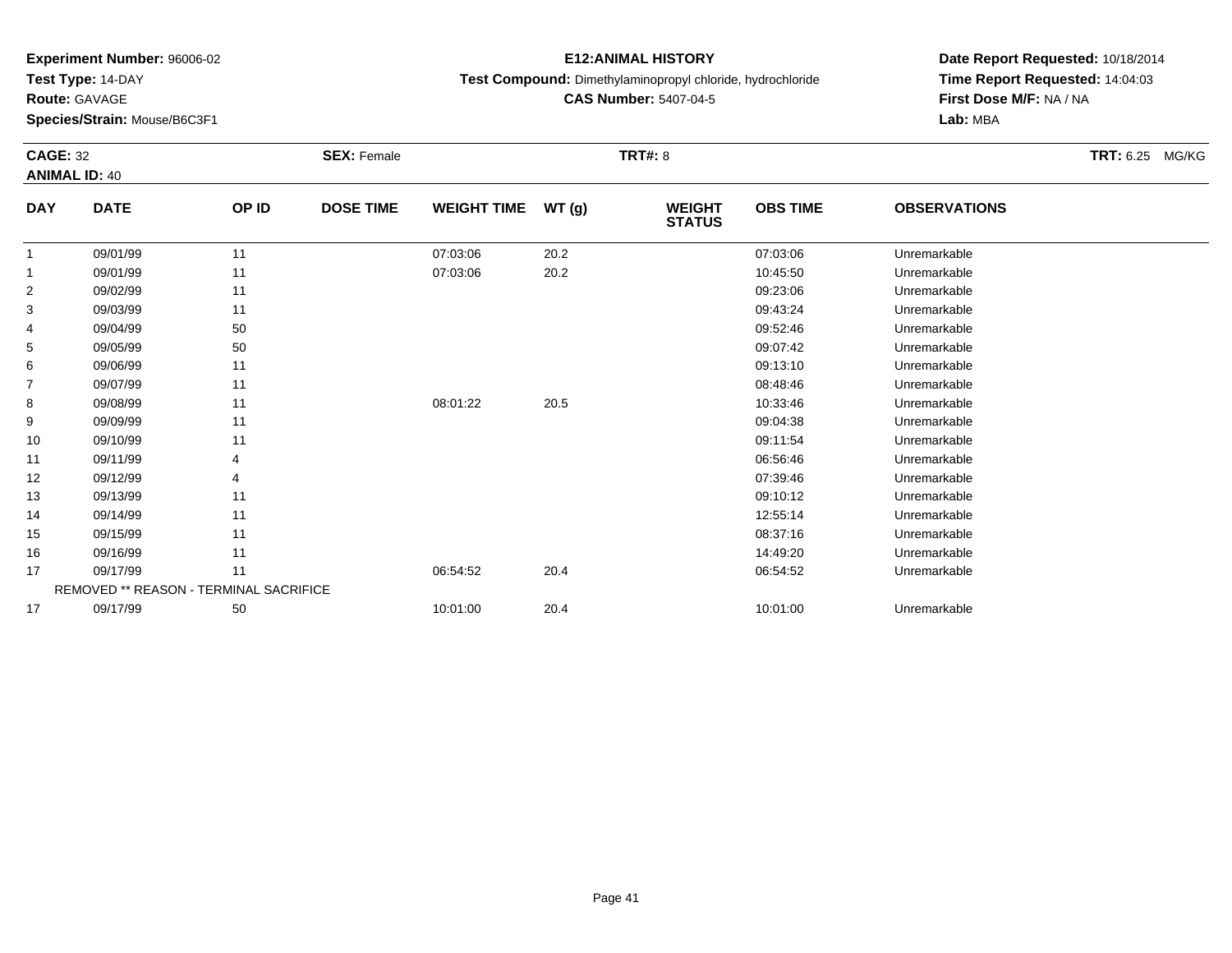**Test Type:** 14-DAY

**Route:** GAVAGE

**Species/Strain:** Mouse/B6C3F1

# **E12:ANIMAL HISTORY**

**Test Compound:** Dimethylaminopropyl chloride, hydrochloride

**CAS Number:** 5407-04-5

| <b>CAGE: 33</b><br><b>ANIMAL ID: 41</b> |                                        |       | <b>SEX: Female</b> |                    |       | <b>TRT#: 9</b>                 |                 |                     | <b>TRT: 12.5 MG/KG</b> |
|-----------------------------------------|----------------------------------------|-------|--------------------|--------------------|-------|--------------------------------|-----------------|---------------------|------------------------|
| <b>DAY</b>                              | <b>DATE</b>                            | OP ID | <b>DOSE TIME</b>   | <b>WEIGHT TIME</b> | WT(g) | <b>WEIGHT</b><br><b>STATUS</b> | <b>OBS TIME</b> | <b>OBSERVATIONS</b> |                        |
|                                         | 09/01/99                               | 11    |                    | 07:07:00           | 19.4  |                                | 07:07:00        | Unremarkable        |                        |
|                                         | 09/01/99                               | 11    |                    | 07:07:00           | 19.4  |                                | 10:46:24        | Unremarkable        |                        |
| $\overline{2}$                          | 09/02/99                               | 11    |                    |                    |       |                                | 09:23:44        | Unremarkable        |                        |
| 3                                       | 09/03/99                               | 11    |                    |                    |       |                                | 09:43:58        | Unremarkable        |                        |
| 4                                       | 09/04/99                               | 50    |                    |                    |       |                                | 09:53:24        | Unremarkable        |                        |
| 5                                       | 09/05/99                               | 50    |                    |                    |       |                                | 09:08:10        | Unremarkable        |                        |
| 6                                       | 09/06/99                               | 11    |                    |                    |       |                                | 09:13:50        | Unremarkable        |                        |
| $\overline{7}$                          | 09/07/99                               | 11    |                    |                    |       |                                | 08:49:24        | Unremarkable        |                        |
| 8                                       | 09/08/99                               | 11    |                    | 08:04:48           | 21.3  |                                | 10:35:52        | Unremarkable        |                        |
| 9                                       | 09/09/99                               | 11    |                    |                    |       |                                | 09:05:06        | Unremarkable        |                        |
| 10                                      | 09/10/99                               | 11    |                    |                    |       |                                | 09:12:26        | Unremarkable        |                        |
| 11                                      | 09/11/99                               |       |                    |                    |       |                                | 06:58:02        | Unremarkable        |                        |
| 12                                      | 09/12/99                               |       |                    |                    |       |                                | 07:40:32        | Unremarkable        |                        |
| 13                                      | 09/13/99                               | 11    |                    |                    |       |                                | 09:10:54        | Unremarkable        |                        |
| 14                                      | 09/14/99                               | 11    |                    |                    |       |                                | 12:55:42        | Unremarkable        |                        |
| 15                                      | 09/15/99                               | 11    |                    |                    |       |                                | 08:37:46        | Unremarkable        |                        |
| 16                                      | 09/16/99                               | 11    |                    |                    |       |                                | 14:49:48        | Unremarkable        |                        |
| 17                                      | 09/17/99                               | 11    |                    | 06:57:28           | 22.2  |                                | 06:57:28        | Unremarkable        |                        |
|                                         | REMOVED ** REASON - TERMINAL SACRIFICE |       |                    |                    |       |                                |                 |                     |                        |
| 17                                      | 09/17/99                               | 50    |                    | 10:04:00           | 22.2  |                                | 10:04:00        | Unremarkable        |                        |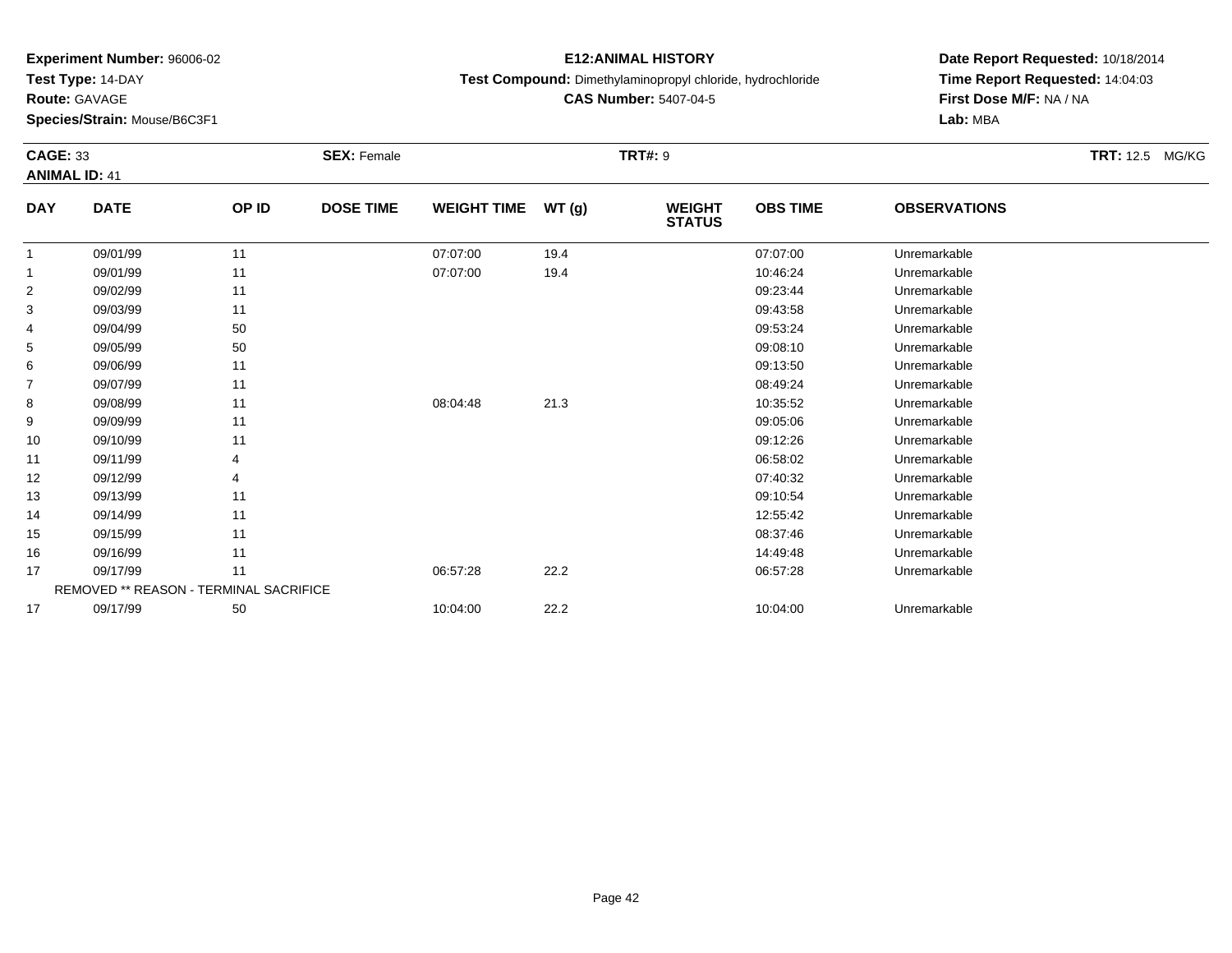**Test Type:** 14-DAY

**Route:** GAVAGE

**Species/Strain:** Mouse/B6C3F1

# **E12:ANIMAL HISTORY**

**Test Compound:** Dimethylaminopropyl chloride, hydrochloride

**CAS Number:** 5407-04-5

| <b>CAGE: 33</b> | <b>ANIMAL ID: 42</b>                   |       | <b>SEX: Female</b> |                    |       | <b>TRT#: 9</b>                 |                 |                     | <b>TRT: 12.5 MG/KG</b> |
|-----------------|----------------------------------------|-------|--------------------|--------------------|-------|--------------------------------|-----------------|---------------------|------------------------|
| <b>DAY</b>      | <b>DATE</b>                            | OP ID | <b>DOSE TIME</b>   | <b>WEIGHT TIME</b> | WT(g) | <b>WEIGHT</b><br><b>STATUS</b> | <b>OBS TIME</b> | <b>OBSERVATIONS</b> |                        |
| $\overline{1}$  | 09/01/99                               | 11    |                    | 07:07:00           | 19.7  |                                | 07:07:00        | Unremarkable        |                        |
| $\mathbf 1$     | 09/01/99                               | 11    |                    | 07:07:00           | 19.7  |                                | 10:46:24        | Unremarkable        |                        |
| 2               | 09/02/99                               | 11    |                    |                    |       |                                | 09:23:44        | Unremarkable        |                        |
| 3               | 09/03/99                               | 11    |                    |                    |       |                                | 09:43:58        | Unremarkable        |                        |
| 4               | 09/04/99                               | 50    |                    |                    |       |                                | 09:53:24        | Unremarkable        |                        |
| 5               | 09/05/99                               | 50    |                    |                    |       |                                | 09:08:10        | Unremarkable        |                        |
| 6               | 09/06/99                               | 11    |                    |                    |       |                                | 09:13:50        | Unremarkable        |                        |
| $\overline{7}$  | 09/07/99                               | 11    |                    |                    |       |                                | 08:49:24        | Unremarkable        |                        |
| 8               | 09/08/99                               | 11    |                    | 08:04:48           | 19.6  |                                | 10:35:52        | Unremarkable        |                        |
| 9               | 09/09/99                               | 11    |                    |                    |       |                                | 09:05:06        | Unremarkable        |                        |
| 10              | 09/10/99                               | 11    |                    |                    |       |                                | 09:12:26        | Unremarkable        |                        |
| 11              | 09/11/99                               |       |                    |                    |       |                                | 06:58:02        | Unremarkable        |                        |
| 12              | 09/12/99                               |       |                    |                    |       |                                | 07:40:32        | Unremarkable        |                        |
| 13              | 09/13/99                               | 11    |                    |                    |       |                                | 09:10:54        | Unremarkable        |                        |
| 14              | 09/14/99                               | 11    |                    |                    |       |                                | 12:55:42        | Unremarkable        |                        |
| 15              | 09/15/99                               | 11    |                    |                    |       |                                | 08:37:46        | Unremarkable        |                        |
| 16              | 09/16/99                               | 11    |                    |                    |       |                                | 14:49:48        | Unremarkable        |                        |
| 17              | 09/17/99                               | 11    |                    | 06:57:28           | 21.9  |                                | 06:57:28        | Unremarkable        |                        |
|                 | REMOVED ** REASON - TERMINAL SACRIFICE |       |                    |                    |       |                                |                 |                     |                        |
| 17              | 09/17/99                               | 50    |                    | 10:04:00           | 21.9  |                                | 10:04:00        | Unremarkable        |                        |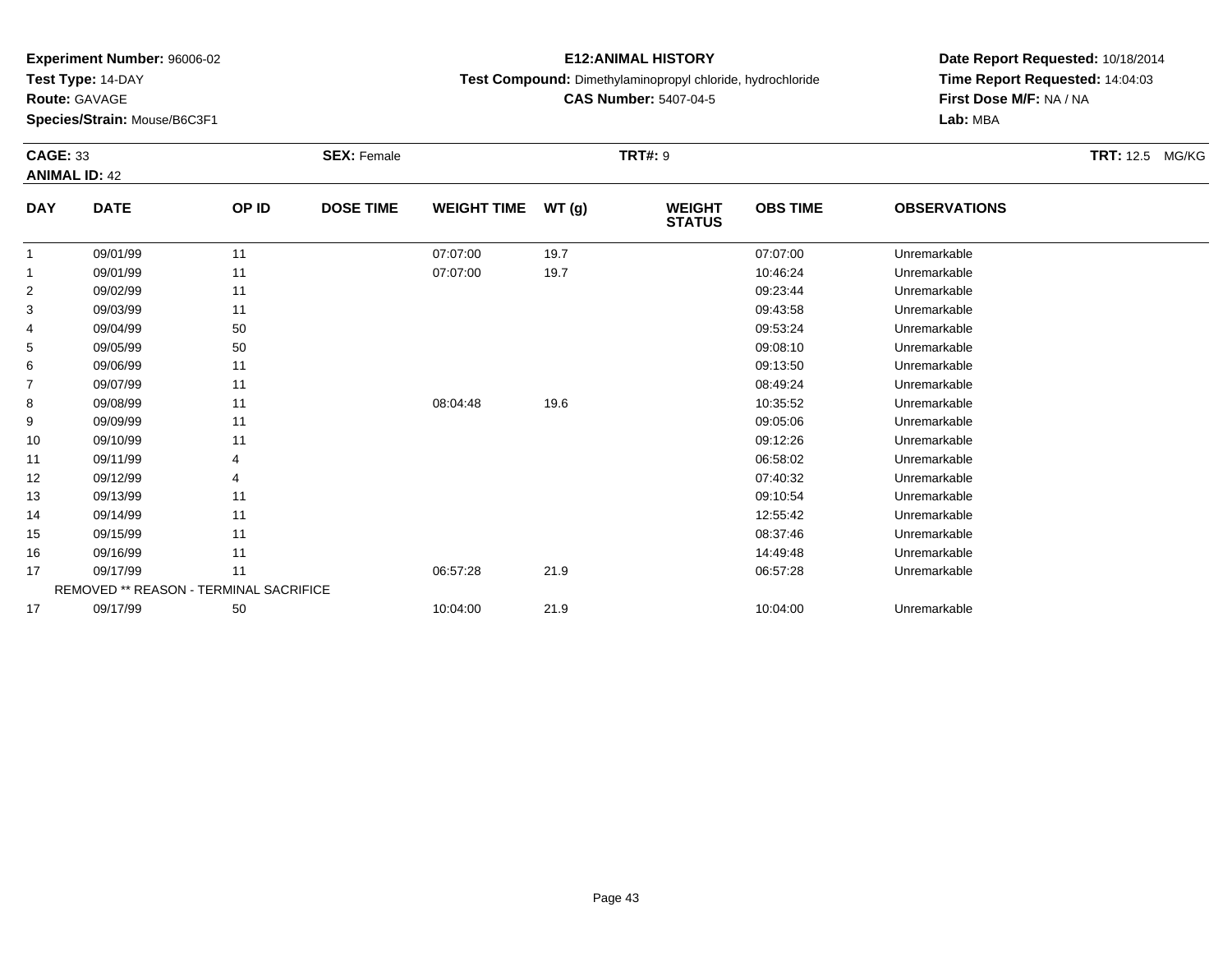**Test Type:** 14-DAY

**Route:** GAVAGE

**Species/Strain:** Mouse/B6C3F1

# **E12:ANIMAL HISTORY**

**Test Compound:** Dimethylaminopropyl chloride, hydrochloride

**CAS Number:** 5407-04-5

| <b>CAGE: 33</b> | <b>ANIMAL ID: 43</b>                   |       | <b>SEX: Female</b> |                    |       | <b>TRT#: 9</b>                 |                 |                     | <b>TRT:</b> 12.5 MG/KG |
|-----------------|----------------------------------------|-------|--------------------|--------------------|-------|--------------------------------|-----------------|---------------------|------------------------|
| <b>DAY</b>      | <b>DATE</b>                            | OP ID | <b>DOSE TIME</b>   | <b>WEIGHT TIME</b> | WT(g) | <b>WEIGHT</b><br><b>STATUS</b> | <b>OBS TIME</b> | <b>OBSERVATIONS</b> |                        |
| -1              | 09/01/99                               | 11    |                    | 07:07:00           | 20.5  |                                | 07:07:00        | Unremarkable        |                        |
| -1              | 09/01/99                               | 11    |                    | 07:07:00           | 20.5  |                                | 10:46:24        | Unremarkable        |                        |
| $\overline{2}$  | 09/02/99                               | 11    |                    |                    |       |                                | 09:23:44        | Unremarkable        |                        |
| 3               | 09/03/99                               | 11    |                    |                    |       |                                | 09:43:58        | Unremarkable        |                        |
| 4               | 09/04/99                               | 50    |                    |                    |       |                                | 09:53:24        | Unremarkable        |                        |
| 5               | 09/05/99                               | 50    |                    |                    |       |                                | 09:08:10        | Unremarkable        |                        |
| 6               | 09/06/99                               | 11    |                    |                    |       |                                | 09:13:50        | Unremarkable        |                        |
| $\overline{7}$  | 09/07/99                               | 11    |                    |                    |       |                                | 08:49:24        | Unremarkable        |                        |
| 8               | 09/08/99                               | 11    |                    | 08:04:48           | 20.7  |                                | 10:35:52        | Unremarkable        |                        |
| 9               | 09/09/99                               | 11    |                    |                    |       |                                | 09:05:06        | Unremarkable        |                        |
| 10              | 09/10/99                               | 11    |                    |                    |       |                                | 09:12:26        | Unremarkable        |                        |
| 11              | 09/11/99                               |       |                    |                    |       |                                | 06:58:02        | Unremarkable        |                        |
| 12              | 09/12/99                               |       |                    |                    |       |                                | 07:40:32        | Unremarkable        |                        |
| 13              | 09/13/99                               | 11    |                    |                    |       |                                | 09:10:54        | Unremarkable        |                        |
| 14              | 09/14/99                               | 11    |                    |                    |       |                                | 12:55:42        | Unremarkable        |                        |
| 15              | 09/15/99                               | 11    |                    |                    |       |                                | 08:37:46        | Unremarkable        |                        |
| 16              | 09/16/99                               | 11    |                    |                    |       |                                | 14:49:48        | Unremarkable        |                        |
| 17              | 09/17/99                               | 11    |                    | 06:57:28           | 21.5  |                                | 06:57:28        | Unremarkable        |                        |
|                 | REMOVED ** REASON - TERMINAL SACRIFICE |       |                    |                    |       |                                |                 |                     |                        |
| 17              | 09/17/99                               | 50    |                    | 10:04:00           | 21.5  |                                | 10:04:00        | Unremarkable        |                        |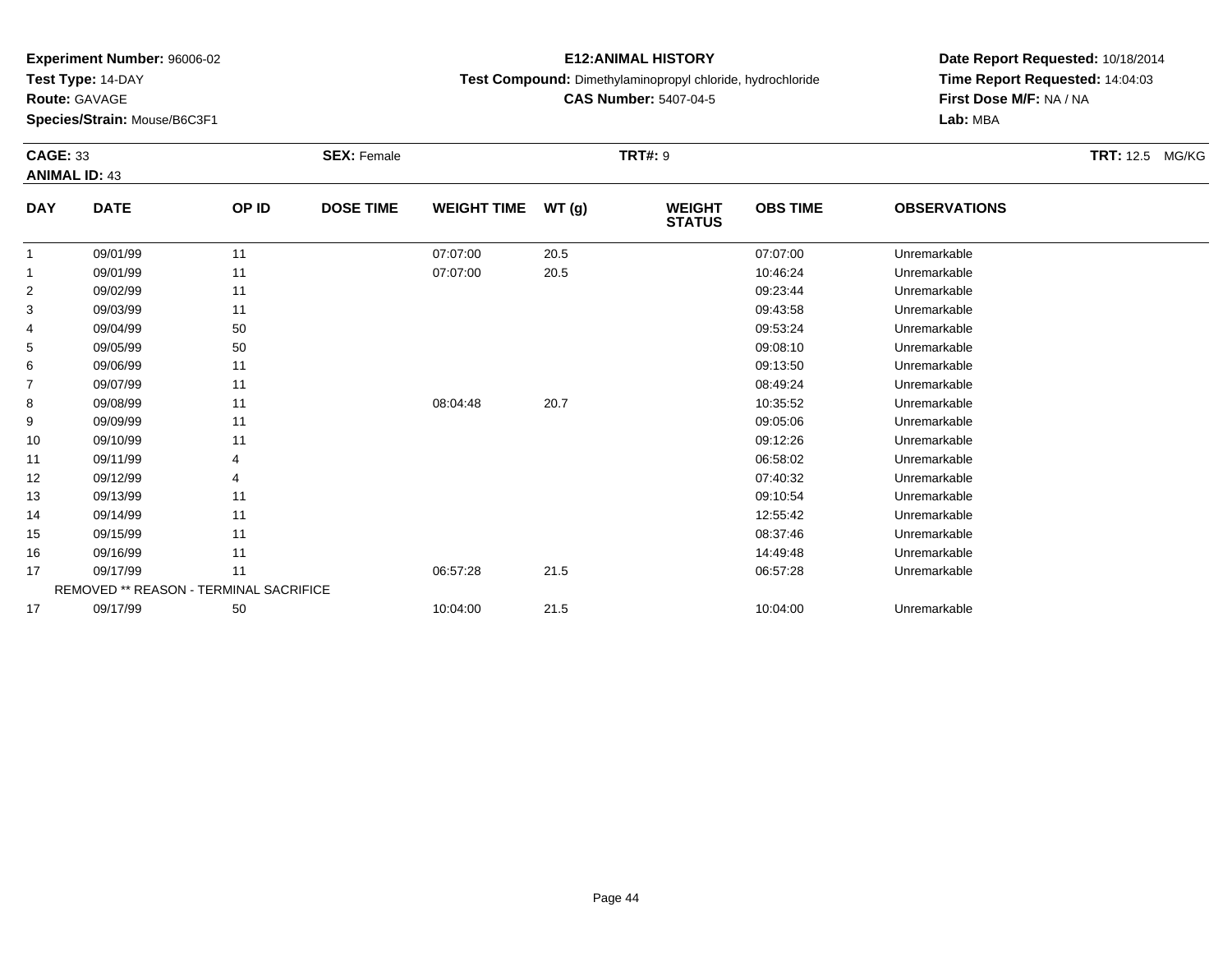**Test Type:** 14-DAY

**Route:** GAVAGE

**Species/Strain:** Mouse/B6C3F1

# **E12:ANIMAL HISTORY**

**Test Compound:** Dimethylaminopropyl chloride, hydrochloride

**CAS Number:** 5407-04-5

| <b>CAGE: 33</b><br><b>ANIMAL ID: 44</b> |                                        |       | <b>SEX: Female</b> |                    |       | <b>TRT#: 9</b>                 |                 |                     | <b>TRT:</b> 12.5 MG/KG |
|-----------------------------------------|----------------------------------------|-------|--------------------|--------------------|-------|--------------------------------|-----------------|---------------------|------------------------|
| <b>DAY</b>                              | <b>DATE</b>                            | OP ID | <b>DOSE TIME</b>   | <b>WEIGHT TIME</b> | WT(g) | <b>WEIGHT</b><br><b>STATUS</b> | <b>OBS TIME</b> | <b>OBSERVATIONS</b> |                        |
| -1                                      | 09/01/99                               | 11    |                    | 07:07:00           | 20.2  |                                | 07:07:00        | Unremarkable        |                        |
| -1                                      | 09/01/99                               | 11    |                    | 07:07:00           | 20.2  |                                | 10:46:24        | Unremarkable        |                        |
| $\overline{2}$                          | 09/02/99                               | 11    |                    |                    |       |                                | 09:23:44        | Unremarkable        |                        |
| 3                                       | 09/03/99                               | 11    |                    |                    |       |                                | 09:43:58        | Unremarkable        |                        |
| 4                                       | 09/04/99                               | 50    |                    |                    |       |                                | 09:53:24        | Unremarkable        |                        |
| 5                                       | 09/05/99                               | 50    |                    |                    |       |                                | 09:08:10        | Unremarkable        |                        |
| 6                                       | 09/06/99                               | 11    |                    |                    |       |                                | 09:13:50        | Unremarkable        |                        |
| $\overline{7}$                          | 09/07/99                               | 11    |                    |                    |       |                                | 08:49:24        | Unremarkable        |                        |
| 8                                       | 09/08/99                               | 11    |                    | 08:04:48           | 20.1  |                                | 10:35:52        | Unremarkable        |                        |
| 9                                       | 09/09/99                               | 11    |                    |                    |       |                                | 09:05:06        | Unremarkable        |                        |
| 10                                      | 09/10/99                               | 11    |                    |                    |       |                                | 09:12:26        | Unremarkable        |                        |
| 11                                      | 09/11/99                               |       |                    |                    |       |                                | 06:58:02        | Unremarkable        |                        |
| 12                                      | 09/12/99                               |       |                    |                    |       |                                | 07:40:32        | Unremarkable        |                        |
| 13                                      | 09/13/99                               | 11    |                    |                    |       |                                | 09:10:54        | Unremarkable        |                        |
| 14                                      | 09/14/99                               | 11    |                    |                    |       |                                | 12:55:42        | Unremarkable        |                        |
| 15                                      | 09/15/99                               | 11    |                    |                    |       |                                | 08:37:46        | Unremarkable        |                        |
| 16                                      | 09/16/99                               | 11    |                    |                    |       |                                | 14:49:48        | Unremarkable        |                        |
| 17                                      | 09/17/99                               | 11    |                    | 06:57:28           | 21.2  |                                | 06:57:28        | Unremarkable        |                        |
|                                         | REMOVED ** REASON - TERMINAL SACRIFICE |       |                    |                    |       |                                |                 |                     |                        |
| 17                                      | 09/17/99                               | 50    |                    | 10:04:00           | 21.2  |                                | 10:04:00        | Unremarkable        |                        |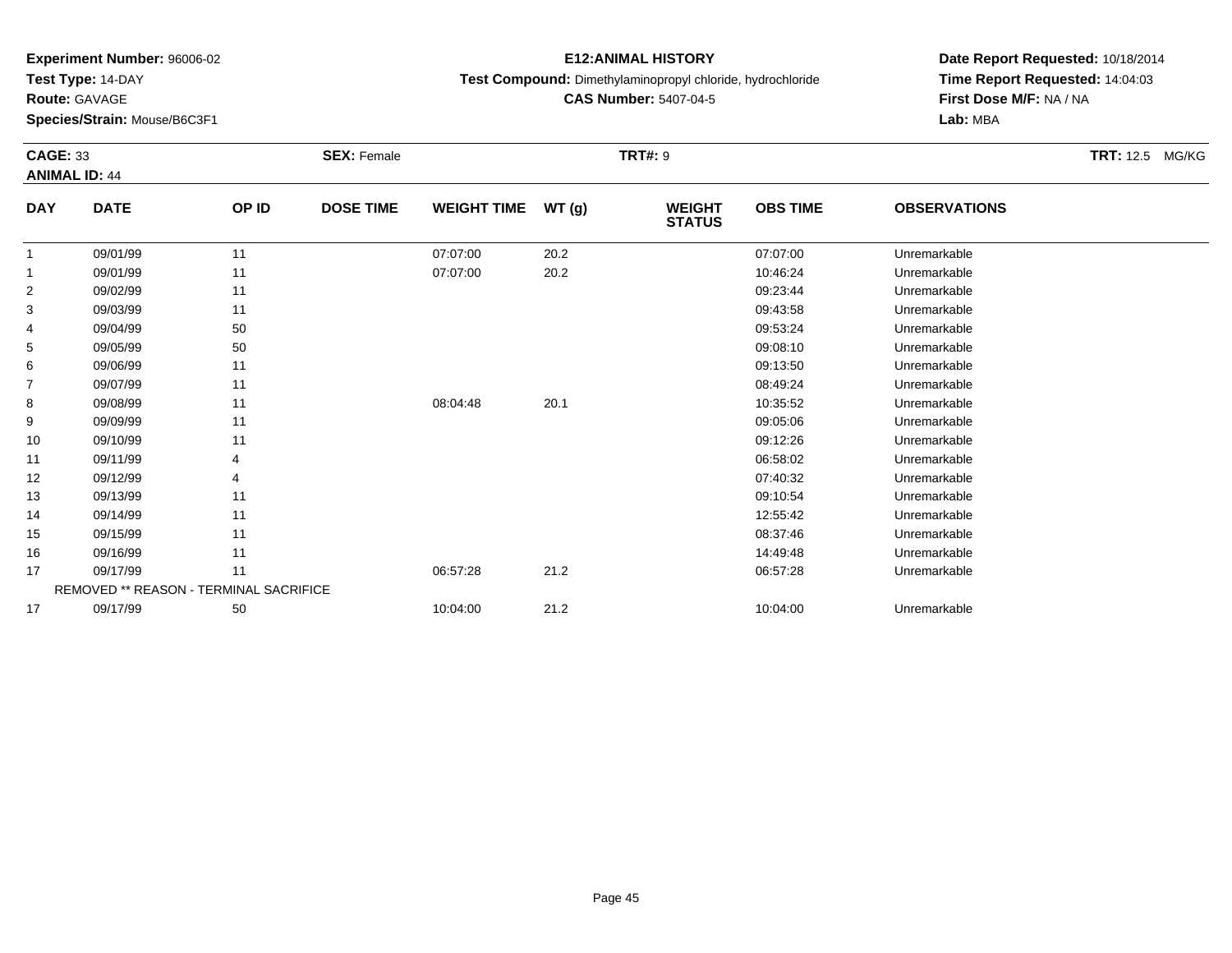**Test Type:** 14-DAY

**Route:** GAVAGE

**Species/Strain:** Mouse/B6C3F1

# **E12:ANIMAL HISTORY**

**Test Compound:** Dimethylaminopropyl chloride, hydrochloride

**CAS Number:** 5407-04-5

|                | <b>CAGE: 33</b><br><b>ANIMAL ID: 45</b> |       | <b>SEX: Female</b> |                    | <b>TRT:</b> 12.5 MG/KG |                                |                 |                     |  |
|----------------|-----------------------------------------|-------|--------------------|--------------------|------------------------|--------------------------------|-----------------|---------------------|--|
|                |                                         |       |                    |                    |                        |                                |                 |                     |  |
| <b>DAY</b>     | <b>DATE</b>                             | OP ID | <b>DOSE TIME</b>   | <b>WEIGHT TIME</b> | WT(g)                  | <b>WEIGHT</b><br><b>STATUS</b> | <b>OBS TIME</b> | <b>OBSERVATIONS</b> |  |
| -1             | 09/01/99                                | 11    |                    | 07:07:00           | 18.9                   |                                | 07:07:00        | Unremarkable        |  |
| -1             | 09/01/99                                | 11    |                    | 07:07:00           | 18.9                   |                                | 10:46:24        | Unremarkable        |  |
| $\overline{2}$ | 09/02/99                                | 11    |                    |                    |                        |                                | 09:23:44        | Unremarkable        |  |
| 3              | 09/03/99                                | 11    |                    |                    |                        |                                | 09:43:58        | Unremarkable        |  |
| 4              | 09/04/99                                | 50    |                    |                    |                        |                                | 09:53:24        | Unremarkable        |  |
| 5              | 09/05/99                                | 50    |                    |                    |                        |                                | 09:08:10        | Unremarkable        |  |
| 6              | 09/06/99                                | 11    |                    |                    |                        |                                | 09:13:50        | Unremarkable        |  |
| $\overline{7}$ | 09/07/99                                | 11    |                    |                    |                        |                                | 08:49:24        | Unremarkable        |  |
| 8              | 09/08/99                                | 11    |                    | 08:04:48           | 19.2                   |                                | 10:35:52        | Unremarkable        |  |
| 9              | 09/09/99                                | 11    |                    |                    |                        |                                | 09:05:06        | Unremarkable        |  |
| 10             | 09/10/99                                | 11    |                    |                    |                        |                                | 09:12:26        | Unremarkable        |  |
| 11             | 09/11/99                                |       |                    |                    |                        |                                | 06:58:02        | Unremarkable        |  |
| 12             | 09/12/99                                |       |                    |                    |                        |                                | 07:40:32        | Unremarkable        |  |
| 13             | 09/13/99                                | 11    |                    |                    |                        |                                | 09:10:54        | Unremarkable        |  |
| 14             | 09/14/99                                | 11    |                    |                    |                        |                                | 12:55:42        | Unremarkable        |  |
| 15             | 09/15/99                                | 11    |                    |                    |                        |                                | 08:37:46        | Unremarkable        |  |
| 16             | 09/16/99                                | 11    |                    |                    |                        |                                | 14:49:48        | Unremarkable        |  |
| 17             | 09/17/99                                | 11    |                    | 06:57:28           | 20.9                   |                                | 06:57:28        | Unremarkable        |  |
|                | REMOVED ** REASON - TERMINAL SACRIFICE  |       |                    |                    |                        |                                |                 |                     |  |
| 17             | 09/17/99                                | 50    |                    | 10:04:00           | 20.9                   |                                | 10:04:00        | Unremarkable        |  |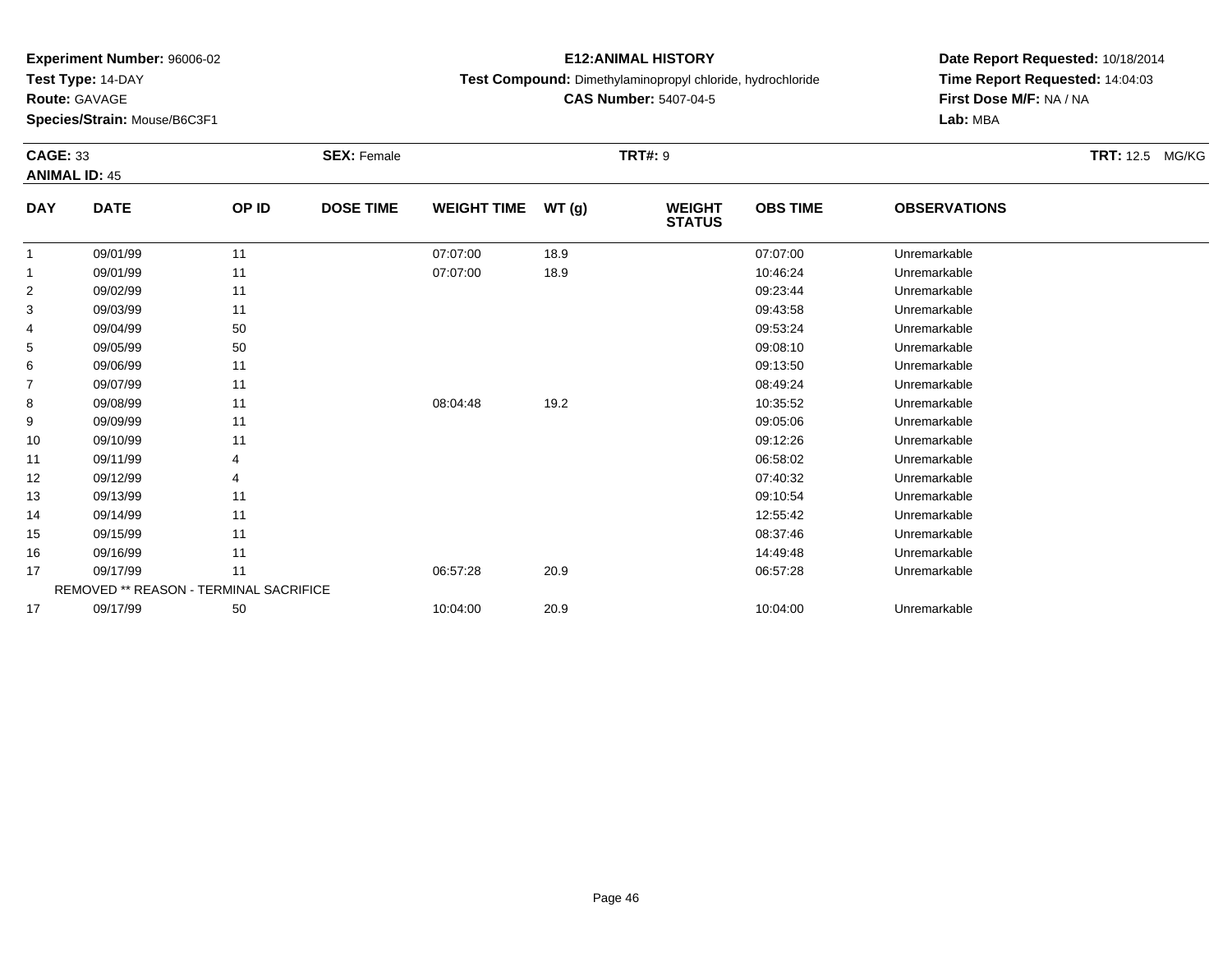**Test Type:** 14-DAY

**Route:** GAVAGE

**Species/Strain:** Mouse/B6C3F1

# **E12:ANIMAL HISTORY**

**Test Compound:** Dimethylaminopropyl chloride, hydrochloride

**CAS Number:** 5407-04-5

| <b>CAGE: 34</b><br><b>ANIMAL ID: 46</b> |                                        |       | <b>SEX: Female</b> |                    |       | <b>TRT#: 10</b>                |                 |                     | <b>TRT: 25 MG/KG</b> |
|-----------------------------------------|----------------------------------------|-------|--------------------|--------------------|-------|--------------------------------|-----------------|---------------------|----------------------|
| <b>DAY</b>                              | <b>DATE</b>                            | OP ID | <b>DOSE TIME</b>   | <b>WEIGHT TIME</b> | WT(g) | <b>WEIGHT</b><br><b>STATUS</b> | <b>OBS TIME</b> | <b>OBSERVATIONS</b> |                      |
|                                         | 09/01/99                               | 11    |                    | 07:10:14           | 19.3  |                                | 07:10:14        | Unremarkable        |                      |
|                                         | 09/01/99                               | 11    |                    | 07:10:14           | 19.3  |                                | 10:46:54        | Unremarkable        |                      |
| $\overline{c}$                          | 09/02/99                               | 11    |                    |                    |       |                                | 09:24:22        | Unremarkable        |                      |
| 3                                       | 09/03/99                               | 11    |                    |                    |       |                                | 09:44:32        | Unremarkable        |                      |
| 4                                       | 09/04/99                               | 50    |                    |                    |       |                                | 09:54:04        | Unremarkable        |                      |
| 5                                       | 09/05/99                               | 50    |                    |                    |       |                                | 09:08:40        | Unremarkable        |                      |
| 6                                       | 09/06/99                               | 11    |                    |                    |       |                                | 09:14:30        | Unremarkable        |                      |
| 7                                       | 09/07/99                               | 11    |                    |                    |       |                                | 08:50:00        | Unremarkable        |                      |
| 8                                       | 09/08/99                               | 11    |                    | 08:07:16           | 18.8  |                                | 10:37:18        | Unremarkable        |                      |
| 9                                       | 09/09/99                               | 11    |                    |                    |       |                                | 09:05:36        | Unremarkable        |                      |
| 10                                      | 09/10/99                               | 11    |                    |                    |       |                                | 09:13:00        | Unremarkable        |                      |
| 11                                      | 09/11/99                               |       |                    |                    |       |                                | 06:58:34        | Unremarkable        |                      |
| 12                                      | 09/12/99                               |       |                    |                    |       |                                | 07:40:56        | Unremarkable        |                      |
| 13                                      | 09/13/99                               | 11    |                    |                    |       |                                | 09:12:16        | Unremarkable        |                      |
| 14                                      | 09/14/99                               | 11    |                    |                    |       |                                | 12:56:08        | Unremarkable        |                      |
| 15                                      | 09/15/99                               | 11    |                    |                    |       |                                | 08:38:14        | Unremarkable        |                      |
| 16                                      | 09/16/99                               | 11    |                    |                    |       |                                | 14:50:14        | Unremarkable        |                      |
| 17                                      | 09/17/99                               | 11    |                    | 07:00:50           | 20.7  |                                | 07:00:50        | Unremarkable        |                      |
|                                         | REMOVED ** REASON - TERMINAL SACRIFICE |       |                    |                    |       |                                |                 |                     |                      |
| 17                                      | 09/17/99                               | 50    |                    | 10:06:00           | 20.7  |                                | 10:06:00        | Unremarkable        |                      |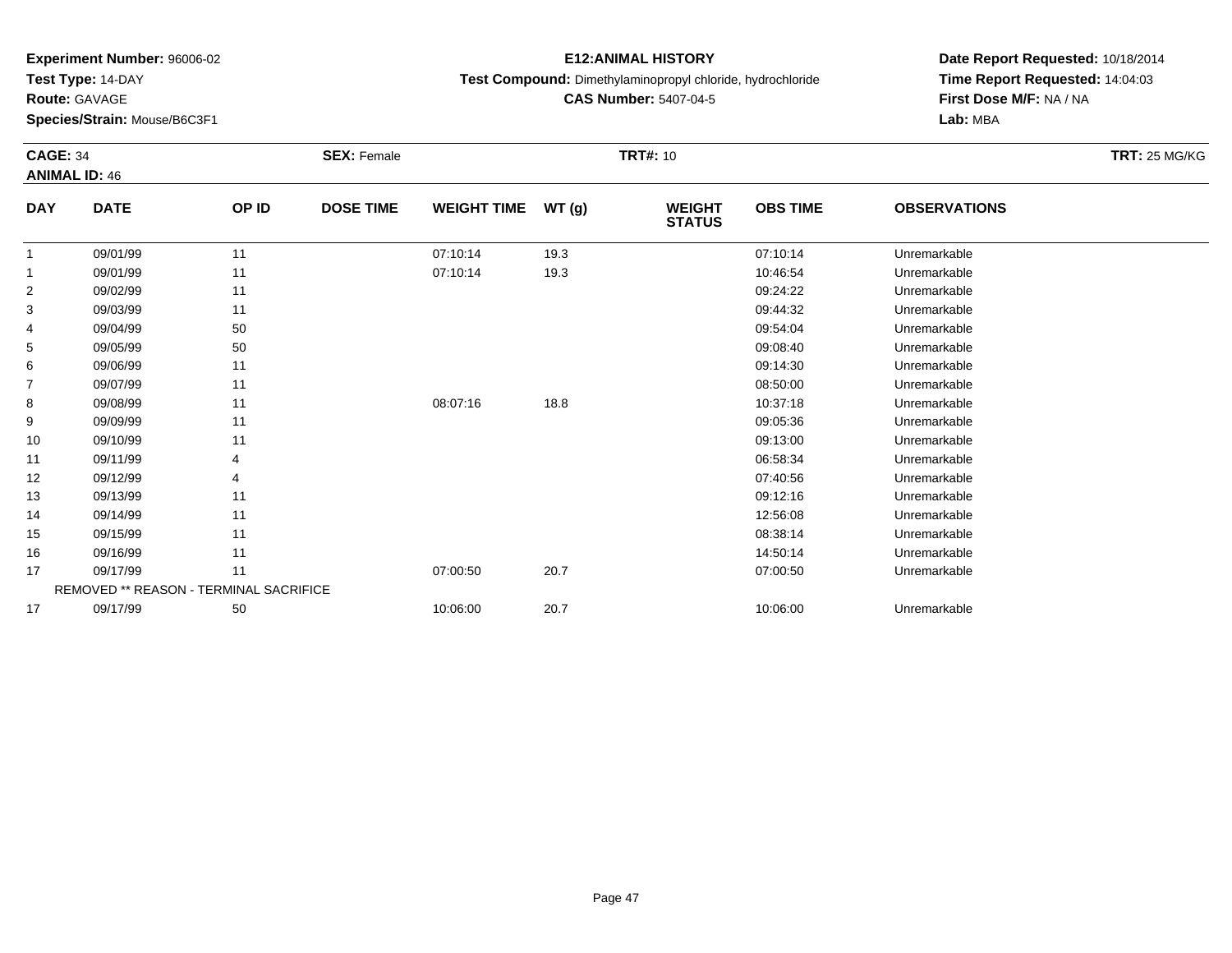**Test Type:** 14-DAY

**Route:** GAVAGE

**Species/Strain:** Mouse/B6C3F1

# **E12:ANIMAL HISTORY**

**Test Compound:** Dimethylaminopropyl chloride, hydrochloride

**CAS Number:** 5407-04-5

| <b>CAGE: 34</b> | <b>ANIMAL ID: 47</b>                          |       | <b>SEX: Female</b> |                    |       | <b>TRT#: 10</b>                |                 |                     | <b>TRT: 25 MG/KG</b> |
|-----------------|-----------------------------------------------|-------|--------------------|--------------------|-------|--------------------------------|-----------------|---------------------|----------------------|
| <b>DAY</b>      | <b>DATE</b>                                   | OP ID | <b>DOSE TIME</b>   | <b>WEIGHT TIME</b> | WT(g) | <b>WEIGHT</b><br><b>STATUS</b> | <b>OBS TIME</b> | <b>OBSERVATIONS</b> |                      |
|                 | 09/01/99                                      | 11    |                    | 07:10:14           | 18.0  |                                | 07:10:14        | Unremarkable        |                      |
|                 | 09/01/99                                      | 11    |                    | 07:10:14           | 18.0  |                                | 10:46:54        | Unremarkable        |                      |
| 2               | 09/02/99                                      | 11    |                    |                    |       |                                | 09:24:22        | Unremarkable        |                      |
| 3               | 09/03/99                                      | 11    |                    |                    |       |                                | 09:44:32        | Unremarkable        |                      |
| 4               | 09/04/99                                      | 50    |                    |                    |       |                                | 09:54:04        | Unremarkable        |                      |
| 5               | 09/05/99                                      | 50    |                    |                    |       |                                | 09:08:40        | Unremarkable        |                      |
| 6               | 09/06/99                                      | 11    |                    |                    |       |                                | 09:14:30        | Unremarkable        |                      |
| $\overline{7}$  | 09/07/99                                      | 11    |                    |                    |       |                                | 08:50:00        | Unremarkable        |                      |
| 8               | 09/08/99                                      | 11    |                    | 08:07:16           | 19.5  |                                | 10:37:18        | Unremarkable        |                      |
| 9               | 09/09/99                                      | 11    |                    |                    |       |                                | 09:05:36        | Unremarkable        |                      |
| 10              | 09/10/99                                      | 11    |                    |                    |       |                                | 09:13:00        | Unremarkable        |                      |
| 11              | 09/11/99                                      |       |                    |                    |       |                                | 06:58:34        | Unremarkable        |                      |
| 12              | 09/12/99                                      |       |                    |                    |       |                                | 07:40:56        | Unremarkable        |                      |
| 13              | 09/13/99                                      | 11    |                    |                    |       |                                | 09:12:16        | Unremarkable        |                      |
| 14              | 09/14/99                                      | 11    |                    |                    |       |                                | 12:56:08        | Unremarkable        |                      |
| 15              | 09/15/99                                      | 11    |                    |                    |       |                                | 08:38:14        | Unremarkable        |                      |
| 16              | 09/16/99                                      | 11    |                    |                    |       |                                | 14:50:14        | Unremarkable        |                      |
| 17              | 09/17/99                                      | 11    |                    | 07:00:50           | 19.8  |                                | 07:00:50        | Unremarkable        |                      |
|                 | <b>REMOVED ** REASON - TERMINAL SACRIFICE</b> |       |                    |                    |       |                                |                 |                     |                      |
| 17              | 09/17/99                                      | 50    |                    | 10:06:00           | 19.8  |                                | 10:06:00        | Unremarkable        |                      |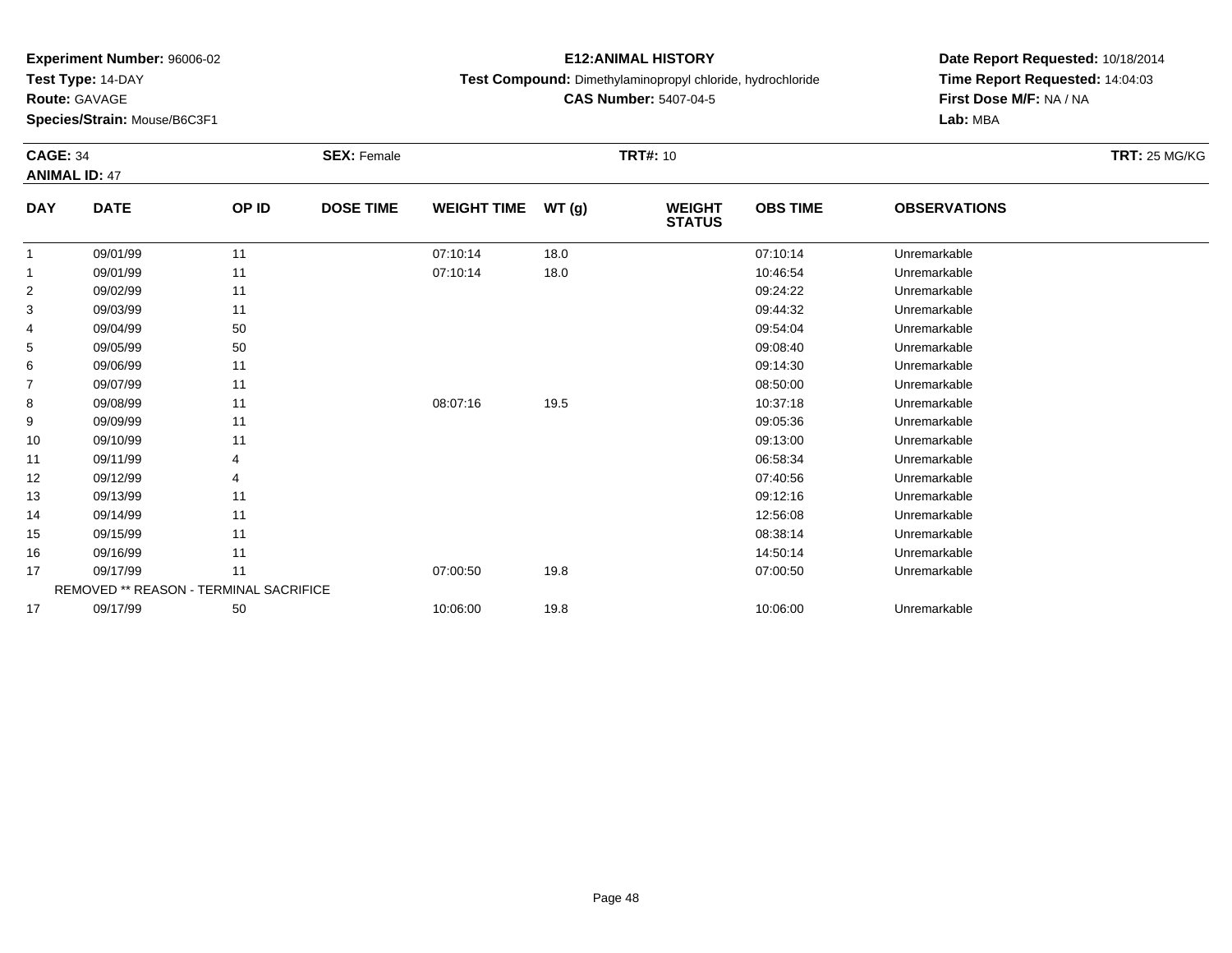**Test Type:** 14-DAY

**Route:** GAVAGE

**Species/Strain:** Mouse/B6C3F1

# **E12:ANIMAL HISTORY**

**Test Compound:** Dimethylaminopropyl chloride, hydrochloride

**CAS Number:** 5407-04-5

| <b>CAGE: 34</b> | <b>ANIMAL ID: 48</b>                   |       | <b>SEX: Female</b> |                    |       | <b>TRT#: 10</b>                |                 |                     | <b>TRT: 25 MG/KG</b> |
|-----------------|----------------------------------------|-------|--------------------|--------------------|-------|--------------------------------|-----------------|---------------------|----------------------|
| <b>DAY</b>      | <b>DATE</b>                            | OP ID | <b>DOSE TIME</b>   | <b>WEIGHT TIME</b> | WT(g) | <b>WEIGHT</b><br><b>STATUS</b> | <b>OBS TIME</b> | <b>OBSERVATIONS</b> |                      |
| $\mathbf{1}$    | 09/01/99                               | 11    |                    | 07:10:14           | 20.4  |                                | 07:10:14        | Unremarkable        |                      |
| $\mathbf{1}$    | 09/01/99                               | 11    |                    | 07:10:14           | 20.4  |                                | 10:46:54        | Unremarkable        |                      |
| $\overline{2}$  | 09/02/99                               | 11    |                    |                    |       |                                | 09:24:22        | Unremarkable        |                      |
| 3               | 09/03/99                               | 11    |                    |                    |       |                                | 09:44:32        | Unremarkable        |                      |
| 4               | 09/04/99                               | 50    |                    |                    |       |                                | 09:54:04        | Unremarkable        |                      |
| 5               | 09/05/99                               | 50    |                    |                    |       |                                | 09:08:40        | Unremarkable        |                      |
| 6               | 09/06/99                               | 11    |                    |                    |       |                                | 09:14:30        | Unremarkable        |                      |
| $\overline{7}$  | 09/07/99                               | 11    |                    |                    |       |                                | 08:50:00        | Unremarkable        |                      |
| 8               | 09/08/99                               | 11    |                    | 08:07:16           | 21.0  |                                | 10:37:18        | Unremarkable        |                      |
| 9               | 09/09/99                               | 11    |                    |                    |       |                                | 09:05:36        | Unremarkable        |                      |
| 10              | 09/10/99                               | 11    |                    |                    |       |                                | 09:13:00        | Unremarkable        |                      |
| 11              | 09/11/99                               |       |                    |                    |       |                                | 06:58:34        | Unremarkable        |                      |
| 12              | 09/12/99                               |       |                    |                    |       |                                | 07:40:56        | Unremarkable        |                      |
| 13              | 09/13/99                               | 11    |                    |                    |       |                                | 09:12:16        | Unremarkable        |                      |
| 14              | 09/14/99                               | 11    |                    |                    |       |                                | 12:56:08        | Unremarkable        |                      |
| 15              | 09/15/99                               | 11    |                    |                    |       |                                | 08:38:14        | Unremarkable        |                      |
| 16              | 09/16/99                               | 11    |                    |                    |       |                                | 14:50:14        | Unremarkable        |                      |
| 17              | 09/17/99                               | 11    |                    | 07:00:50           | 21.8  |                                | 07:00:50        | Unremarkable        |                      |
|                 | REMOVED ** REASON - TERMINAL SACRIFICE |       |                    |                    |       |                                |                 |                     |                      |
| 17              | 09/17/99                               | 50    |                    | 10:06:00           | 21.8  |                                | 10:06:00        | Unremarkable        |                      |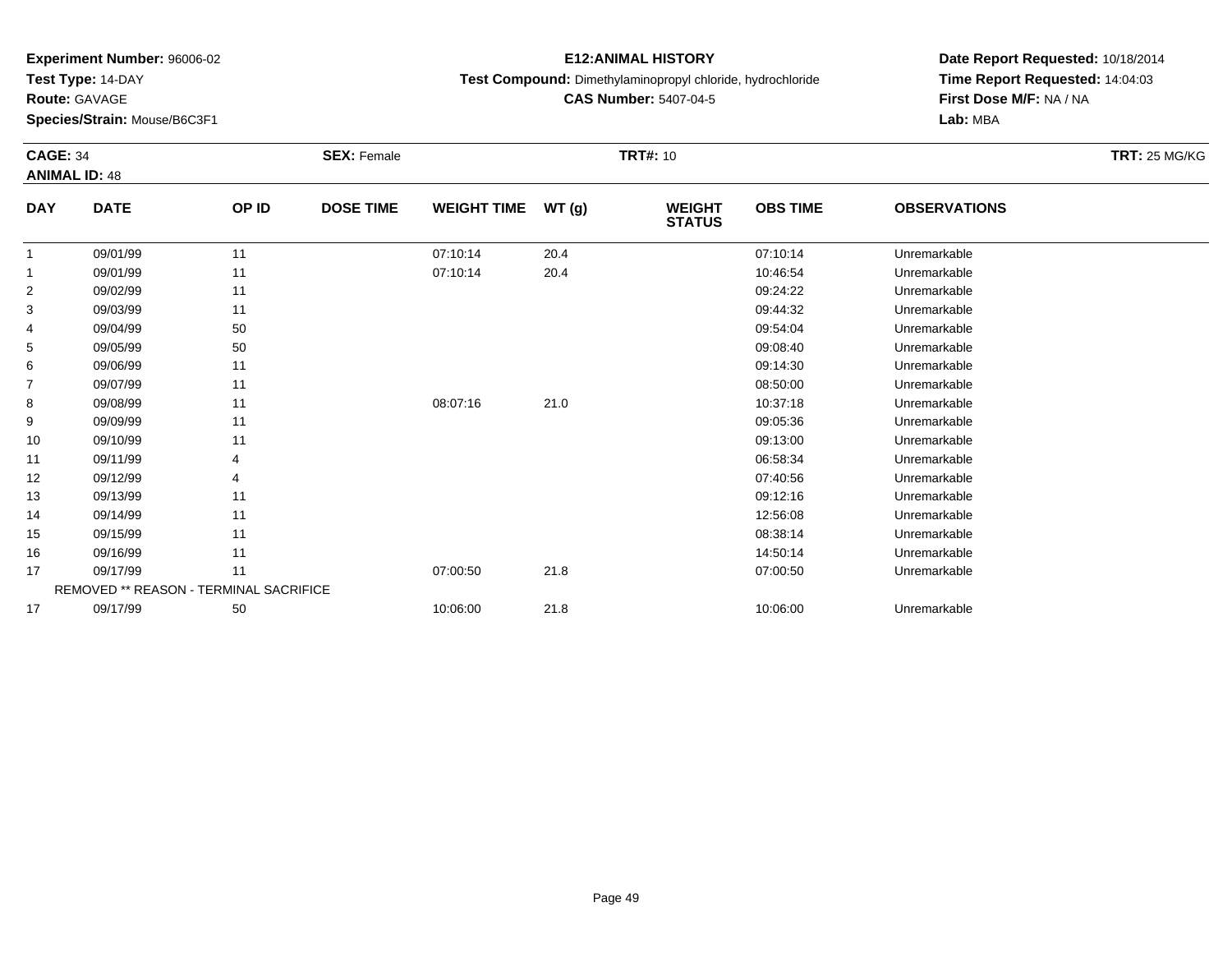**Test Type:** 14-DAY

**Route:** GAVAGE

**Species/Strain:** Mouse/B6C3F1

# **E12:ANIMAL HISTORY**

**Test Compound:** Dimethylaminopropyl chloride, hydrochloride

**CAS Number:** 5407-04-5

| <b>CAGE: 34</b> | <b>ANIMAL ID: 49</b>                   |       | <b>SEX: Female</b> |                    |       | <b>TRT#: 10</b>                |                 |                     | <b>TRT: 25 MG/KG</b> |
|-----------------|----------------------------------------|-------|--------------------|--------------------|-------|--------------------------------|-----------------|---------------------|----------------------|
| <b>DAY</b>      | <b>DATE</b>                            | OP ID | <b>DOSE TIME</b>   | <b>WEIGHT TIME</b> | WT(g) | <b>WEIGHT</b><br><b>STATUS</b> | <b>OBS TIME</b> | <b>OBSERVATIONS</b> |                      |
| 1               | 09/01/99                               | 11    |                    | 07:10:14           | 20.2  |                                | 07:10:14        | Unremarkable        |                      |
| $\mathbf{1}$    | 09/01/99                               | 11    |                    | 07:10:14           | 20.2  |                                | 10:46:54        | Unremarkable        |                      |
| $\overline{2}$  | 09/02/99                               | 11    |                    |                    |       |                                | 09:24:22        | Unremarkable        |                      |
| 3               | 09/03/99                               | 11    |                    |                    |       |                                | 09:44:32        | Unremarkable        |                      |
| 4               | 09/04/99                               | 50    |                    |                    |       |                                | 09:54:04        | Unremarkable        |                      |
| 5               | 09/05/99                               | 50    |                    |                    |       |                                | 09:08:40        | Unremarkable        |                      |
| 6               | 09/06/99                               | 11    |                    |                    |       |                                | 09:14:30        | Unremarkable        |                      |
| 7               | 09/07/99                               | 11    |                    |                    |       |                                | 08:50:00        | Unremarkable        |                      |
| 8               | 09/08/99                               | 11    |                    | 08:07:16           | 20.5  |                                | 10:37:18        | Unremarkable        |                      |
| 9               | 09/09/99                               | 11    |                    |                    |       |                                | 09:05:36        | Unremarkable        |                      |
| 10              | 09/10/99                               | 11    |                    |                    |       |                                | 09:13:00        | Unremarkable        |                      |
| 11              | 09/11/99                               |       |                    |                    |       |                                | 06:58:34        | Unremarkable        |                      |
| 12              | 09/12/99                               |       |                    |                    |       |                                | 07:40:56        | Unremarkable        |                      |
| 13              | 09/13/99                               | 11    |                    |                    |       |                                | 09:12:16        | Unremarkable        |                      |
| 14              | 09/14/99                               | 11    |                    |                    |       |                                | 12:56:08        | Unremarkable        |                      |
| 15              | 09/15/99                               | 11    |                    |                    |       |                                | 08:38:14        | Unremarkable        |                      |
| 16              | 09/16/99                               | 11    |                    |                    |       |                                | 14:50:14        | Unremarkable        |                      |
| 17              | 09/17/99                               | 11    |                    | 07:00:50           | 21.9  |                                | 07:00:50        | Unremarkable        |                      |
|                 | REMOVED ** REASON - TERMINAL SACRIFICE |       |                    |                    |       |                                |                 |                     |                      |
| 17              | 09/17/99                               | 50    |                    | 10:06:00           | 21.9  |                                | 10:06:00        | Unremarkable        |                      |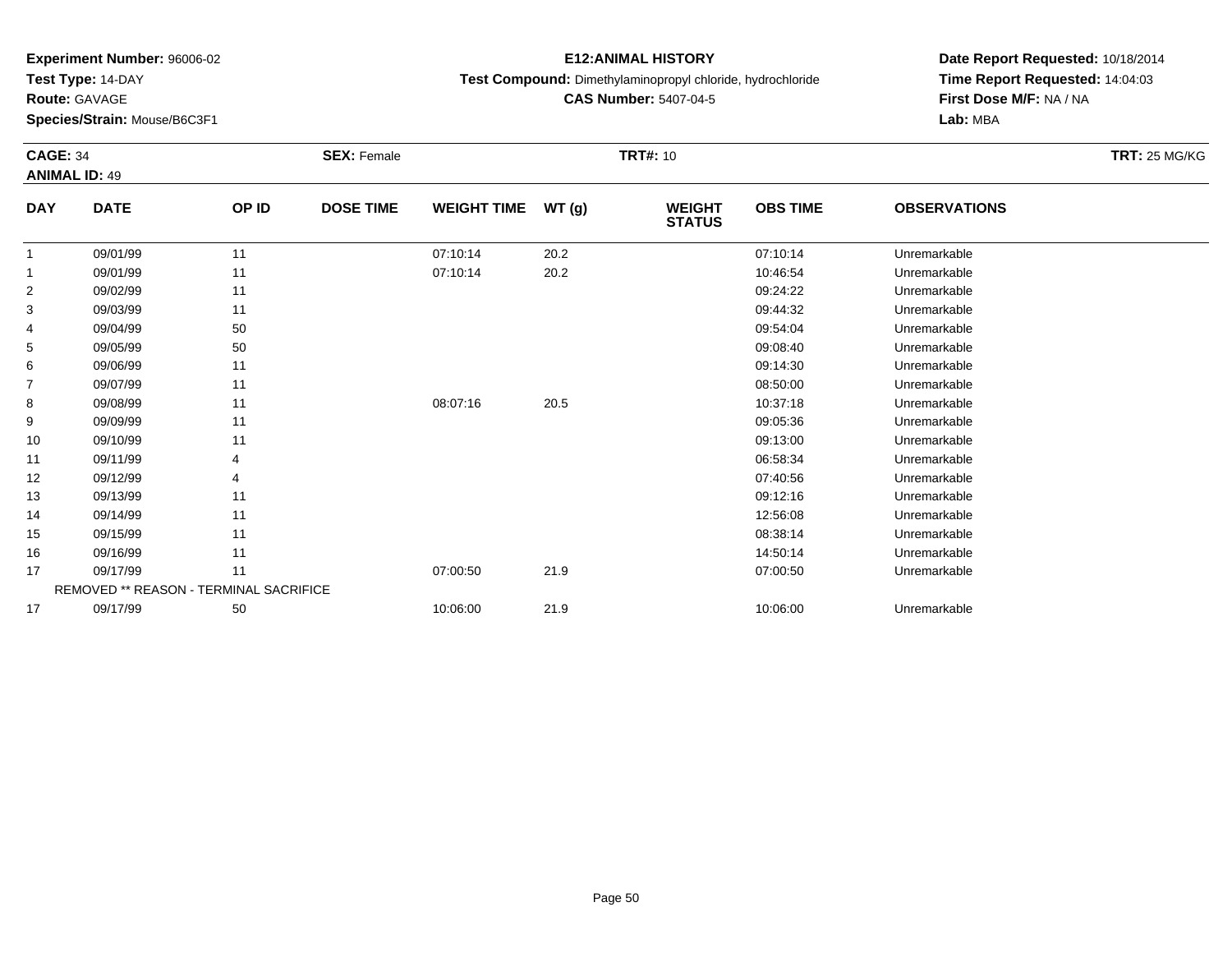**Test Type:** 14-DAY

**Route:** GAVAGE

**Species/Strain:** Mouse/B6C3F1

# **E12:ANIMAL HISTORY**

**Test Compound:** Dimethylaminopropyl chloride, hydrochloride

**CAS Number:** 5407-04-5

|                | <b>CAGE: 34</b><br><b>ANIMAL ID: 50</b> |       | <b>SEX: Female</b> |                    | <b>TRT#: 10</b> |                                |                 |                     | <b>TRT: 25 MG/KG</b> |
|----------------|-----------------------------------------|-------|--------------------|--------------------|-----------------|--------------------------------|-----------------|---------------------|----------------------|
| <b>DAY</b>     | <b>DATE</b>                             | OP ID | <b>DOSE TIME</b>   | <b>WEIGHT TIME</b> | WT (g)          | <b>WEIGHT</b><br><b>STATUS</b> | <b>OBS TIME</b> | <b>OBSERVATIONS</b> |                      |
|                | 09/01/99                                | 11    |                    | 07:10:14           | 22.1            |                                | 07:10:14        | Unremarkable        |                      |
|                | 09/01/99                                | 11    |                    | 07:10:14           | 22.1            |                                | 10:46:54        | Unremarkable        |                      |
| $\overline{2}$ | 09/02/99                                | 11    |                    |                    |                 |                                | 09:24:22        | Unremarkable        |                      |
| 3              | 09/03/99                                | 11    |                    |                    |                 |                                | 09:44:32        | Unremarkable        |                      |
| 4              | 09/04/99                                | 50    |                    |                    |                 |                                | 09:54:04        | Unremarkable        |                      |
| 5              | 09/05/99                                | 50    |                    |                    |                 |                                | 09:08:40        | Unremarkable        |                      |
| 6              | 09/06/99                                | 11    |                    |                    |                 |                                | 09:14:30        | Unremarkable        |                      |
| 7              | 09/07/99                                | 11    |                    |                    |                 |                                | 08:50:00        | Unremarkable        |                      |
| 8              | 09/08/99                                | 11    |                    | 08:07:16           | 20.9            |                                | 10:37:18        | Unremarkable        |                      |
| 9              | 09/09/99                                | 11    |                    |                    |                 |                                | 09:05:36        | Unremarkable        |                      |
| 10             | 09/10/99                                | 11    |                    |                    |                 |                                | 09:13:00        | Unremarkable        |                      |
| 11             | 09/11/99                                |       |                    |                    |                 |                                | 06:58:34        | Unremarkable        |                      |
| 12             | 09/12/99                                |       |                    |                    |                 |                                | 07:40:56        | Unremarkable        |                      |
| 13             | 09/13/99                                | 11    |                    |                    |                 |                                | 09:12:16        | Unremarkable        |                      |
| 14             | 09/14/99                                | 11    |                    |                    |                 |                                | 12:56:08        | Unremarkable        |                      |
| 15             | 09/15/99                                | 11    |                    |                    |                 |                                | 08:38:14        | Unremarkable        |                      |
| 16             | 09/16/99                                | 11    |                    |                    |                 |                                | 14:50:14        | Unremarkable        |                      |
| 17             | 09/17/99                                | 11    |                    | 07:00:50           | 23.0            |                                | 07:00:50        | Unremarkable        |                      |
|                | REMOVED ** REASON - TERMINAL SACRIFICE  |       |                    |                    |                 |                                |                 |                     |                      |
| 17             | 09/17/99                                | 50    |                    | 10:06:00           | 23.0            |                                | 10:06:00        | Unremarkable        |                      |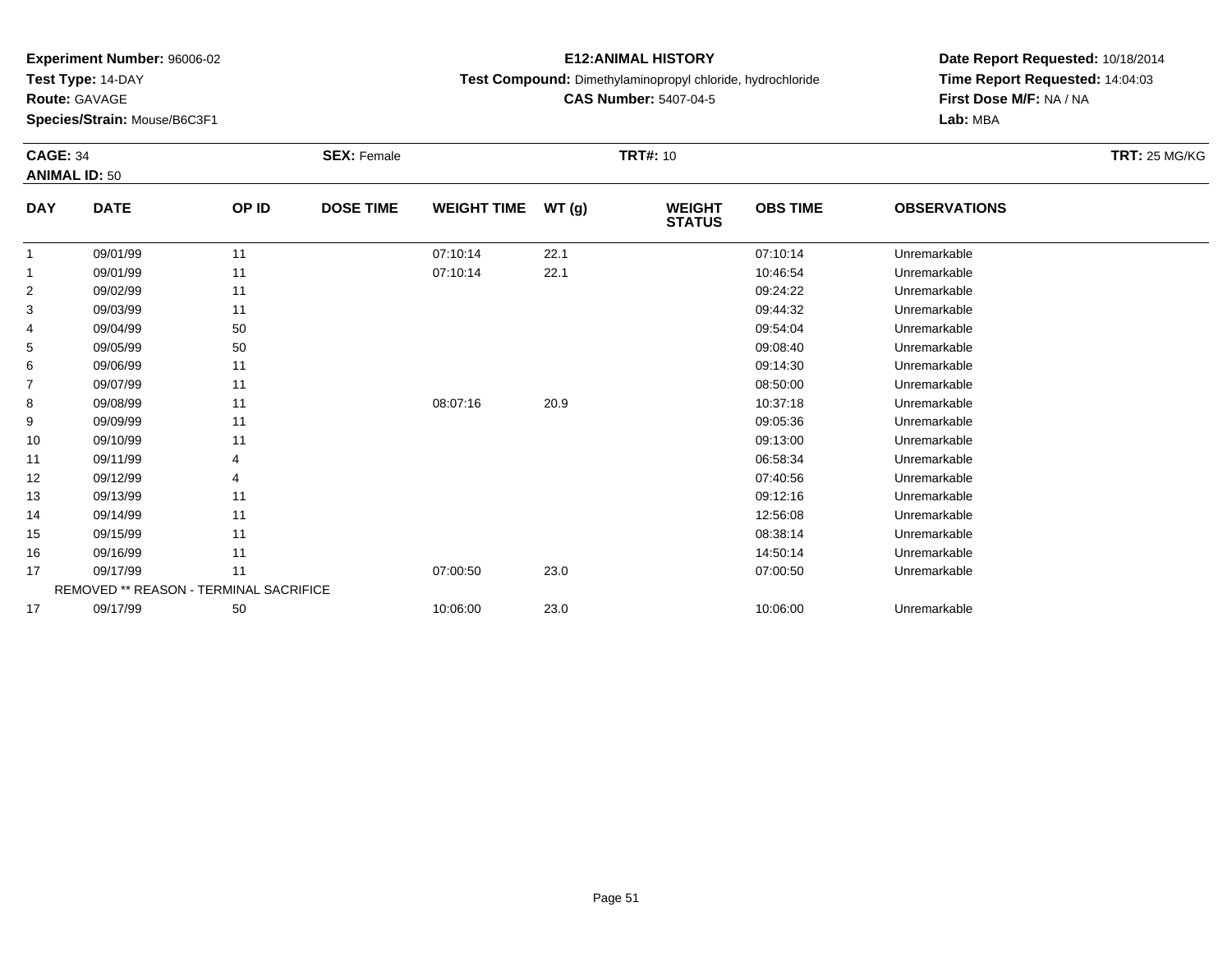**Test Type:** 14-DAY

**Route:** GAVAGE

**Species/Strain:** Mouse/B6C3F1

# **E12:ANIMAL HISTORY**

**Test Compound:** Dimethylaminopropyl chloride, hydrochloride

**CAS Number:** 5407-04-5

| <b>CAGE: 35</b> | <b>ANIMAL ID: 51</b>                          |       | <b>SEX: Female</b> |                    |       | <b>TRT#: 11</b>                |                 |                     | <b>TRT: 50 MG/KG</b> |
|-----------------|-----------------------------------------------|-------|--------------------|--------------------|-------|--------------------------------|-----------------|---------------------|----------------------|
| <b>DAY</b>      | <b>DATE</b>                                   | OP ID | <b>DOSE TIME</b>   | <b>WEIGHT TIME</b> | WT(g) | <b>WEIGHT</b><br><b>STATUS</b> | <b>OBS TIME</b> | <b>OBSERVATIONS</b> |                      |
| $\overline{1}$  | 09/01/99                                      | 11    |                    | 07:12:58           | 21.4  |                                | 07:12:58        | Unremarkable        |                      |
| $\mathbf{1}$    | 09/01/99                                      | 11    |                    | 07:12:58           | 21.4  |                                | 10:47:24        | Unremarkable        |                      |
| 2               | 09/02/99                                      | 11    |                    |                    |       |                                | 09:24:58        | Unremarkable        |                      |
| 3               | 09/03/99                                      | 11    |                    |                    |       |                                | 09:45:06        | Unremarkable        |                      |
| 4               | 09/04/99                                      | 50    |                    |                    |       |                                | 09:54:52        | Unremarkable        |                      |
| 5               | 09/05/99                                      | 50    |                    |                    |       |                                | 09:09:06        | Unremarkable        |                      |
| 6               | 09/06/99                                      | 11    |                    |                    |       |                                | 09:15:12        | Unremarkable        |                      |
| $\overline{7}$  | 09/07/99                                      | 11    |                    |                    |       |                                | 08:50:36        | Unremarkable        |                      |
| 8               | 09/08/99                                      | 11    |                    | 08:10:14           | 20.3  |                                | 10:38:12        | Unremarkable        |                      |
| 9               | 09/09/99                                      | 11    |                    |                    |       |                                | 09:06:06        | Unremarkable        |                      |
| 10              | 09/10/99                                      | 11    |                    |                    |       |                                | 09:13:36        | Unremarkable        |                      |
| 11              | 09/11/99                                      |       |                    |                    |       |                                | 06:59:14        | Unremarkable        |                      |
| 12              | 09/12/99                                      | 4     |                    |                    |       |                                | 07:41:22        | Unremarkable        |                      |
| 13              | 09/13/99                                      | 11    |                    |                    |       |                                | 09:12:56        | Unremarkable        |                      |
| 14              | 09/14/99                                      | 11    |                    |                    |       |                                | 12:56:38        | Unremarkable        |                      |
| 15              | 09/15/99                                      | 11    |                    |                    |       |                                | 08:38:44        | Unremarkable        |                      |
| 16              | 09/16/99                                      | 11    |                    |                    |       |                                | 14:50:42        | Unremarkable        |                      |
| 17              | 09/17/99                                      | 11    |                    | 07:03:50           | 21.3  |                                | 07:03:50        | Unremarkable        |                      |
|                 | <b>REMOVED ** REASON - TERMINAL SACRIFICE</b> |       |                    |                    |       |                                |                 |                     |                      |
| 17              | 09/17/99                                      | 50    |                    | 10:09:00           | 21.3  |                                | 10:09:00        | Unremarkable        |                      |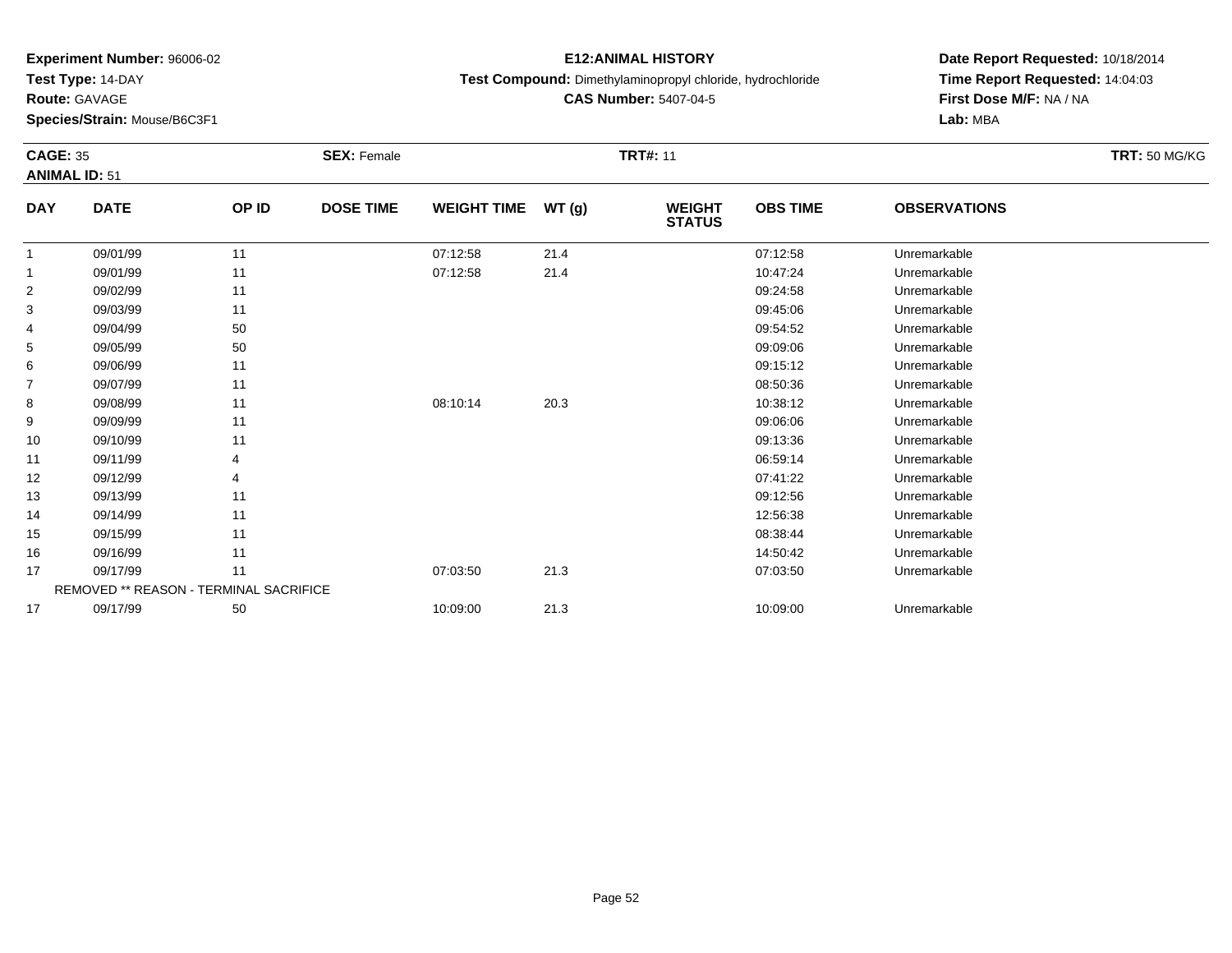**Test Type:** 14-DAY

**Route:** GAVAGE

**Species/Strain:** Mouse/B6C3F1

# **E12:ANIMAL HISTORY**

**Test Compound:** Dimethylaminopropyl chloride, hydrochloride

**CAS Number:** 5407-04-5

| <b>CAGE: 35</b><br><b>ANIMAL ID: 52</b> |                                               |       | <b>SEX: Female</b> |                    |       | <b>TRT#: 11</b>                |                 |                     | <b>TRT: 50 MG/KG</b> |
|-----------------------------------------|-----------------------------------------------|-------|--------------------|--------------------|-------|--------------------------------|-----------------|---------------------|----------------------|
| <b>DAY</b>                              | <b>DATE</b>                                   | OP ID | <b>DOSE TIME</b>   | <b>WEIGHT TIME</b> | WT(g) | <b>WEIGHT</b><br><b>STATUS</b> | <b>OBS TIME</b> | <b>OBSERVATIONS</b> |                      |
|                                         | 09/01/99                                      | 11    |                    | 07:12:58           | 20.2  |                                | 07:12:58        | Unremarkable        |                      |
|                                         | 09/01/99                                      | 11    |                    | 07:12:58           | 20.2  |                                | 10:47:24        | Unremarkable        |                      |
| 2                                       | 09/02/99                                      | 11    |                    |                    |       |                                | 09:24:58        | Unremarkable        |                      |
| 3                                       | 09/03/99                                      | 11    |                    |                    |       |                                | 09:45:06        | Unremarkable        |                      |
| 4                                       | 09/04/99                                      | 50    |                    |                    |       |                                | 09:54:52        | Unremarkable        |                      |
| 5                                       | 09/05/99                                      | 50    |                    |                    |       |                                | 09:09:06        | Unremarkable        |                      |
| 6                                       | 09/06/99                                      | 11    |                    |                    |       |                                | 09:15:12        | Unremarkable        |                      |
| $\overline{7}$                          | 09/07/99                                      | 11    |                    |                    |       |                                | 08:50:36        | Unremarkable        |                      |
| 8                                       | 09/08/99                                      | 11    |                    | 08:10:14           | 20.5  |                                | 10:38:12        | Unremarkable        |                      |
| 9                                       | 09/09/99                                      | 11    |                    |                    |       |                                | 09:06:06        | Unremarkable        |                      |
| 10                                      | 09/10/99                                      | 11    |                    |                    |       |                                | 09:13:36        | Unremarkable        |                      |
| 11                                      | 09/11/99                                      |       |                    |                    |       |                                | 06:59:14        | Unremarkable        |                      |
| 12                                      | 09/12/99                                      | 4     |                    |                    |       |                                | 07:41:22        | Unremarkable        |                      |
| 13                                      | 09/13/99                                      | 11    |                    |                    |       |                                | 09:12:56        | Unremarkable        |                      |
| 14                                      | 09/14/99                                      | 11    |                    |                    |       |                                | 12:56:38        | Unremarkable        |                      |
| 15                                      | 09/15/99                                      | 11    |                    |                    |       |                                | 08:38:44        | Unremarkable        |                      |
| 16                                      | 09/16/99                                      | 11    |                    |                    |       |                                | 14:50:42        | Unremarkable        |                      |
| 17                                      | 09/17/99                                      | 11    |                    | 07:03:50           | 23.5  |                                | 07:03:50        | Unremarkable        |                      |
|                                         | <b>REMOVED ** REASON - TERMINAL SACRIFICE</b> |       |                    |                    |       |                                |                 |                     |                      |
| 17                                      | 09/17/99                                      | 50    |                    | 10:09:00           | 23.5  |                                | 10:09:00        | Unremarkable        |                      |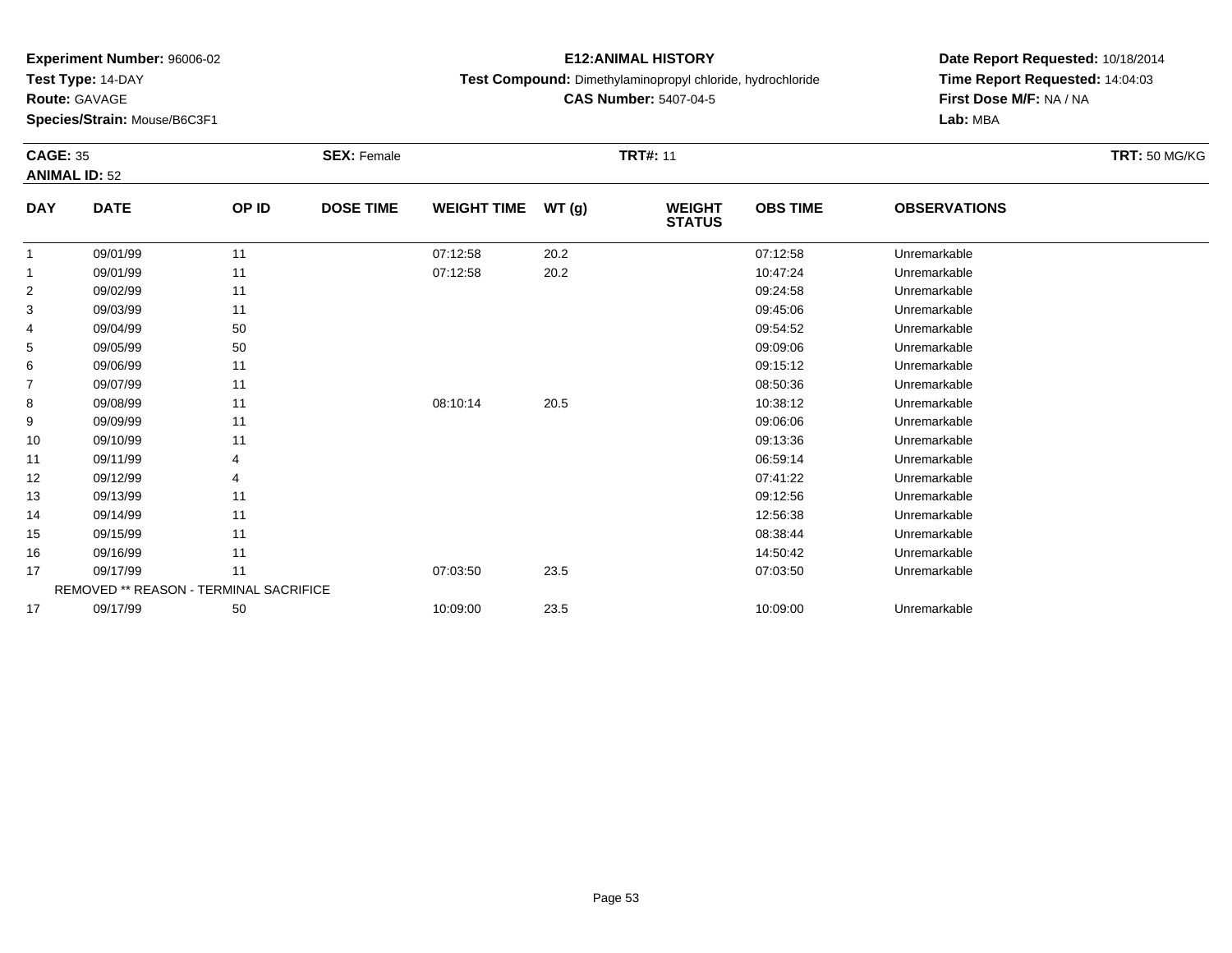**Test Type:** 14-DAY

**Route:** GAVAGE

**Species/Strain:** Mouse/B6C3F1

# **E12:ANIMAL HISTORY**

**Test Compound:** Dimethylaminopropyl chloride, hydrochloride

**CAS Number:** 5407-04-5

| <b>CAGE: 35</b> |                                               |       | <b>SEX: Female</b> |                    |       | <b>TRT#: 11</b>                |                 |                     | <b>TRT: 50 MG/KG</b> |
|-----------------|-----------------------------------------------|-------|--------------------|--------------------|-------|--------------------------------|-----------------|---------------------|----------------------|
|                 | <b>ANIMAL ID: 53</b>                          |       |                    |                    |       |                                |                 |                     |                      |
| <b>DAY</b>      | <b>DATE</b>                                   | OP ID | <b>DOSE TIME</b>   | <b>WEIGHT TIME</b> | WT(g) | <b>WEIGHT</b><br><b>STATUS</b> | <b>OBS TIME</b> | <b>OBSERVATIONS</b> |                      |
| -1              | 09/01/99                                      | 11    |                    | 07:12:58           | 21.9  |                                | 07:12:58        | Unremarkable        |                      |
| 1               | 09/01/99                                      | 11    |                    | 07:12:58           | 21.9  |                                | 10:47:24        | Unremarkable        |                      |
| 2               | 09/02/99                                      | 11    |                    |                    |       |                                | 09:24:58        | Unremarkable        |                      |
| 3               | 09/03/99                                      | 11    |                    |                    |       |                                | 09:45:06        | Unremarkable        |                      |
| 4               | 09/04/99                                      | 50    |                    |                    |       |                                | 09:54:52        | Unremarkable        |                      |
| 5               | 09/05/99                                      | 50    |                    |                    |       |                                | 09:09:06        | Unremarkable        |                      |
| 6               | 09/06/99                                      | 11    |                    |                    |       |                                | 09:15:12        | Unremarkable        |                      |
| 7               | 09/07/99                                      | 11    |                    |                    |       |                                | 08:50:36        | Unremarkable        |                      |
| 8               | 09/08/99                                      | 11    |                    | 08:10:14           | 21.3  |                                | 10:38:12        | Unremarkable        |                      |
| 9               | 09/09/99                                      | 11    |                    |                    |       |                                | 09:06:06        | Unremarkable        |                      |
| 10              | 09/10/99                                      | 11    |                    |                    |       |                                | 09:13:36        | Unremarkable        |                      |
| 11              | 09/11/99                                      |       |                    |                    |       |                                | 06:59:14        | Unremarkable        |                      |
| 12              | 09/12/99                                      |       |                    |                    |       |                                | 07:41:22        | Unremarkable        |                      |
| 13              | 09/13/99                                      | 11    |                    |                    |       |                                | 09:12:56        | Unremarkable        |                      |
| 14              | 09/14/99                                      | 11    |                    |                    |       |                                | 12:56:38        | Unremarkable        |                      |
| 15              | 09/15/99                                      | 11    |                    |                    |       |                                | 08:38:44        | Unremarkable        |                      |
| 16              | 09/16/99                                      | 11    |                    |                    |       |                                | 14:50:42        | Unremarkable        |                      |
| 17              | 09/17/99                                      | 11    |                    | 07:03:50           | 22.8  |                                | 07:03:50        | Unremarkable        |                      |
|                 | <b>REMOVED ** REASON - TERMINAL SACRIFICE</b> |       |                    |                    |       |                                |                 |                     |                      |
| 17              | 09/17/99                                      | 50    |                    | 10:09:00           | 22.8  |                                | 10:09:00        | Unremarkable        |                      |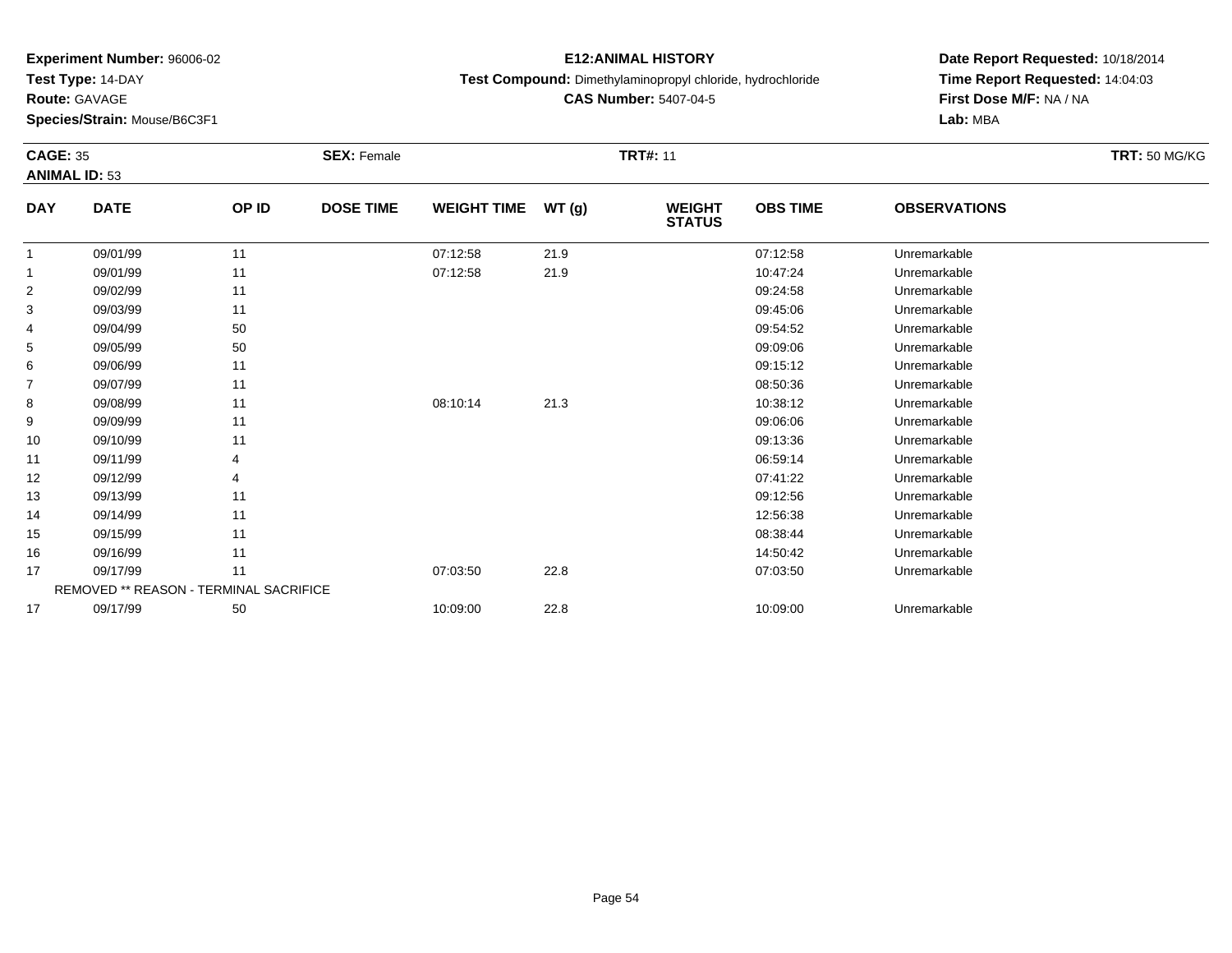**Test Type:** 14-DAY

**Route:** GAVAGE

**Species/Strain:** Mouse/B6C3F1

# **E12:ANIMAL HISTORY**

**Test Compound:** Dimethylaminopropyl chloride, hydrochloride

**CAS Number:** 5407-04-5

| <b>CAGE: 35</b><br><b>ANIMAL ID: 54</b> |                                               |       | <b>SEX: Female</b> |                    |       | <b>TRT#: 11</b>                |                 |                     | <b>TRT: 50 MG/KG</b> |
|-----------------------------------------|-----------------------------------------------|-------|--------------------|--------------------|-------|--------------------------------|-----------------|---------------------|----------------------|
| <b>DAY</b>                              | <b>DATE</b>                                   | OP ID | <b>DOSE TIME</b>   | <b>WEIGHT TIME</b> | WT(g) | <b>WEIGHT</b><br><b>STATUS</b> | <b>OBS TIME</b> | <b>OBSERVATIONS</b> |                      |
|                                         | 09/01/99                                      | 11    |                    | 07:12:58           | 19.0  |                                | 07:12:58        | Unremarkable        |                      |
|                                         | 09/01/99                                      | 11    |                    | 07:12:58           | 19.0  |                                | 10:47:24        | Unremarkable        |                      |
| $\overline{2}$                          | 09/02/99                                      | 11    |                    |                    |       |                                | 09:24:58        | Unremarkable        |                      |
| 3                                       | 09/03/99                                      | 11    |                    |                    |       |                                | 09:45:06        | Unremarkable        |                      |
| 4                                       | 09/04/99                                      | 50    |                    |                    |       |                                | 09:54:52        | Unremarkable        |                      |
| 5                                       | 09/05/99                                      | 50    |                    |                    |       |                                | 09:09:06        | Unremarkable        |                      |
| 6                                       | 09/06/99                                      | 11    |                    |                    |       |                                | 09:15:12        | Unremarkable        |                      |
| 7                                       | 09/07/99                                      | 11    |                    |                    |       |                                | 08:50:36        | Unremarkable        |                      |
| 8                                       | 09/08/99                                      | 11    |                    | 08:10:14           | 19.4  |                                | 10:38:12        | Unremarkable        |                      |
| 9                                       | 09/09/99                                      | 11    |                    |                    |       |                                | 09:06:06        | Unremarkable        |                      |
| 10                                      | 09/10/99                                      | 11    |                    |                    |       |                                | 09:13:36        | Unremarkable        |                      |
| 11                                      | 09/11/99                                      |       |                    |                    |       |                                | 06:59:14        | Unremarkable        |                      |
| 12                                      | 09/12/99                                      |       |                    |                    |       |                                | 07:41:22        | Unremarkable        |                      |
| 13                                      | 09/13/99                                      | 11    |                    |                    |       |                                | 09:12:56        | Unremarkable        |                      |
| 14                                      | 09/14/99                                      | 11    |                    |                    |       |                                | 12:56:38        | Unremarkable        |                      |
| 15                                      | 09/15/99                                      | 11    |                    |                    |       |                                | 08:38:44        | Unremarkable        |                      |
| 16                                      | 09/16/99                                      | 11    |                    |                    |       |                                | 14:50:42        | Unremarkable        |                      |
| 17                                      | 09/17/99                                      | 11    |                    | 07:03:50           | 21.6  |                                | 07:03:50        | Unremarkable        |                      |
|                                         | <b>REMOVED ** REASON - TERMINAL SACRIFICE</b> |       |                    |                    |       |                                |                 |                     |                      |
| 17                                      | 09/17/99                                      | 50    |                    | 10:09:00           | 21.6  |                                | 10:09:00        | Unremarkable        |                      |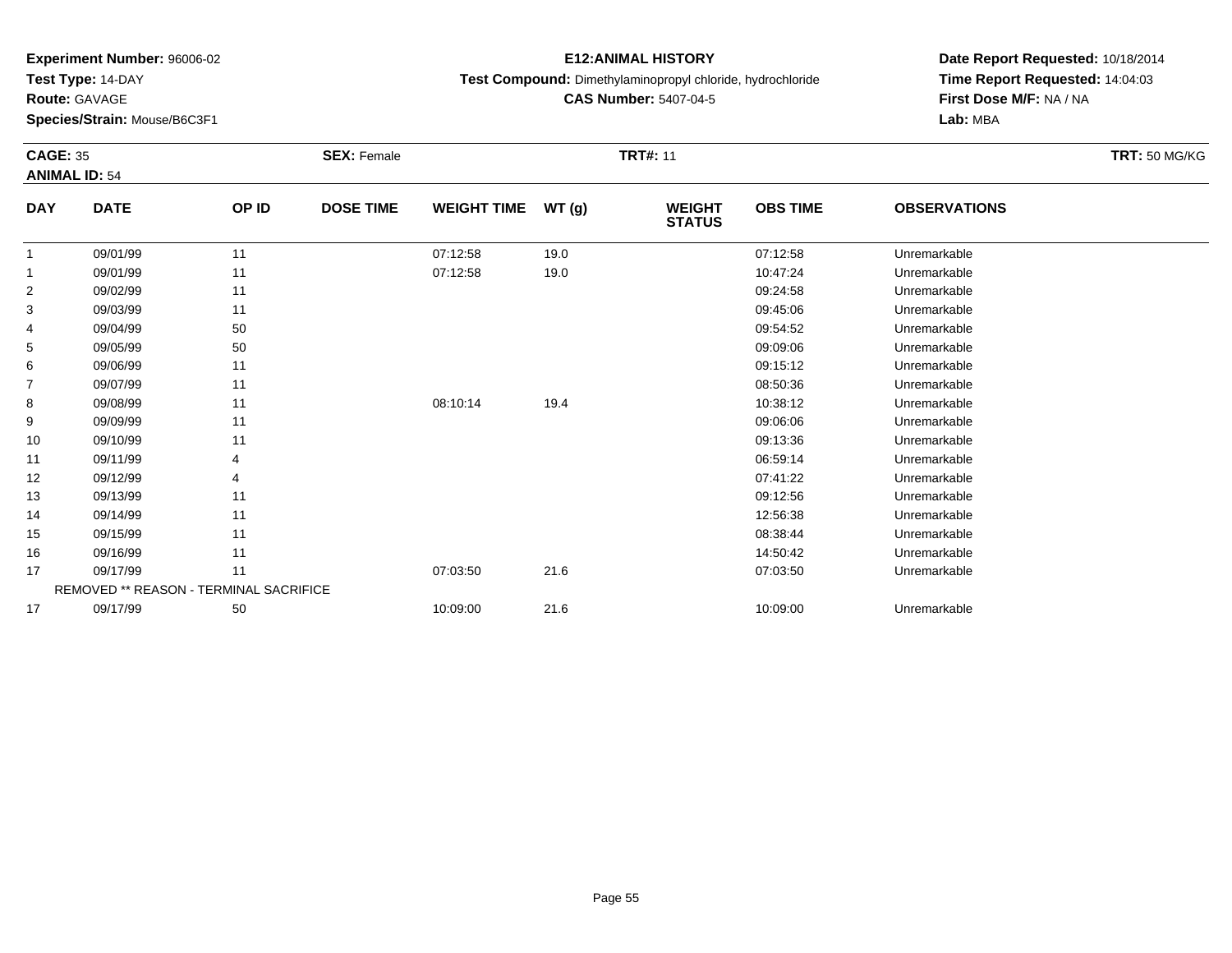**Test Type:** 14-DAY

**Route:** GAVAGE

**Species/Strain:** Mouse/B6C3F1

# **E12:ANIMAL HISTORY**

**Test Compound:** Dimethylaminopropyl chloride, hydrochloride

**CAS Number:** 5407-04-5

| <b>CAGE: 35</b><br><b>ANIMAL ID: 55</b> |                                        |       | <b>SEX: Female</b> |                    |       | <b>TRT#: 11</b>                |                 |                     | <b>TRT: 50 MG/KG</b> |
|-----------------------------------------|----------------------------------------|-------|--------------------|--------------------|-------|--------------------------------|-----------------|---------------------|----------------------|
| <b>DAY</b>                              | <b>DATE</b>                            | OP ID | <b>DOSE TIME</b>   | <b>WEIGHT TIME</b> | WT(g) | <b>WEIGHT</b><br><b>STATUS</b> | <b>OBS TIME</b> | <b>OBSERVATIONS</b> |                      |
|                                         | 09/01/99                               | 11    |                    | 07:12:58           | 18.1  |                                | 07:12:58        | Unremarkable        |                      |
|                                         | 09/01/99                               | 11    |                    | 07:12:58           | 18.1  |                                | 10:47:24        | Unremarkable        |                      |
| $\overline{2}$                          | 09/02/99                               | 11    |                    |                    |       |                                | 09:24:58        | Unremarkable        |                      |
| 3                                       | 09/03/99                               | 11    |                    |                    |       |                                | 09:45:06        | Unremarkable        |                      |
| 4                                       | 09/04/99                               | 50    |                    |                    |       |                                | 09:54:52        | Unremarkable        |                      |
| 5                                       | 09/05/99                               | 50    |                    |                    |       |                                | 09:09:06        | Unremarkable        |                      |
| 6                                       | 09/06/99                               | 11    |                    |                    |       |                                | 09:15:12        | Unremarkable        |                      |
| $\overline{7}$                          | 09/07/99                               | 11    |                    |                    |       |                                | 08:50:36        | Unremarkable        |                      |
| 8                                       | 09/08/99                               | 11    |                    | 08:10:14           | 18.3  |                                | 10:38:12        | Unremarkable        |                      |
| 9                                       | 09/09/99                               | 11    |                    |                    |       |                                | 09:06:06        | Unremarkable        |                      |
| 10                                      | 09/10/99                               | 11    |                    |                    |       |                                | 09:13:36        | Unremarkable        |                      |
| 11                                      | 09/11/99                               | 4     |                    |                    |       |                                | 06:59:14        | Unremarkable        |                      |
| 12                                      | 09/12/99                               | 4     |                    |                    |       |                                | 07:41:22        | Unremarkable        |                      |
| 13                                      | 09/13/99                               | 11    |                    |                    |       |                                | 09:12:56        | Unremarkable        |                      |
| 14                                      | 09/14/99                               | 11    |                    |                    |       |                                | 12:56:38        | Unremarkable        |                      |
| 15                                      | 09/15/99                               | 11    |                    |                    |       |                                | 08:38:44        | Unremarkable        |                      |
| 16                                      | 09/16/99                               | 11    |                    |                    |       |                                | 14:50:42        | Unremarkable        |                      |
| 17                                      | 09/17/99                               | 11    |                    | 07:03:50           | 19.4  |                                | 07:03:50        | Unremarkable        |                      |
|                                         | REMOVED ** REASON - TERMINAL SACRIFICE |       |                    |                    |       |                                |                 |                     |                      |
| 17                                      | 09/17/99                               | 50    |                    | 10:09:00           | 19.4  |                                | 10:09:00        | Unremarkable        |                      |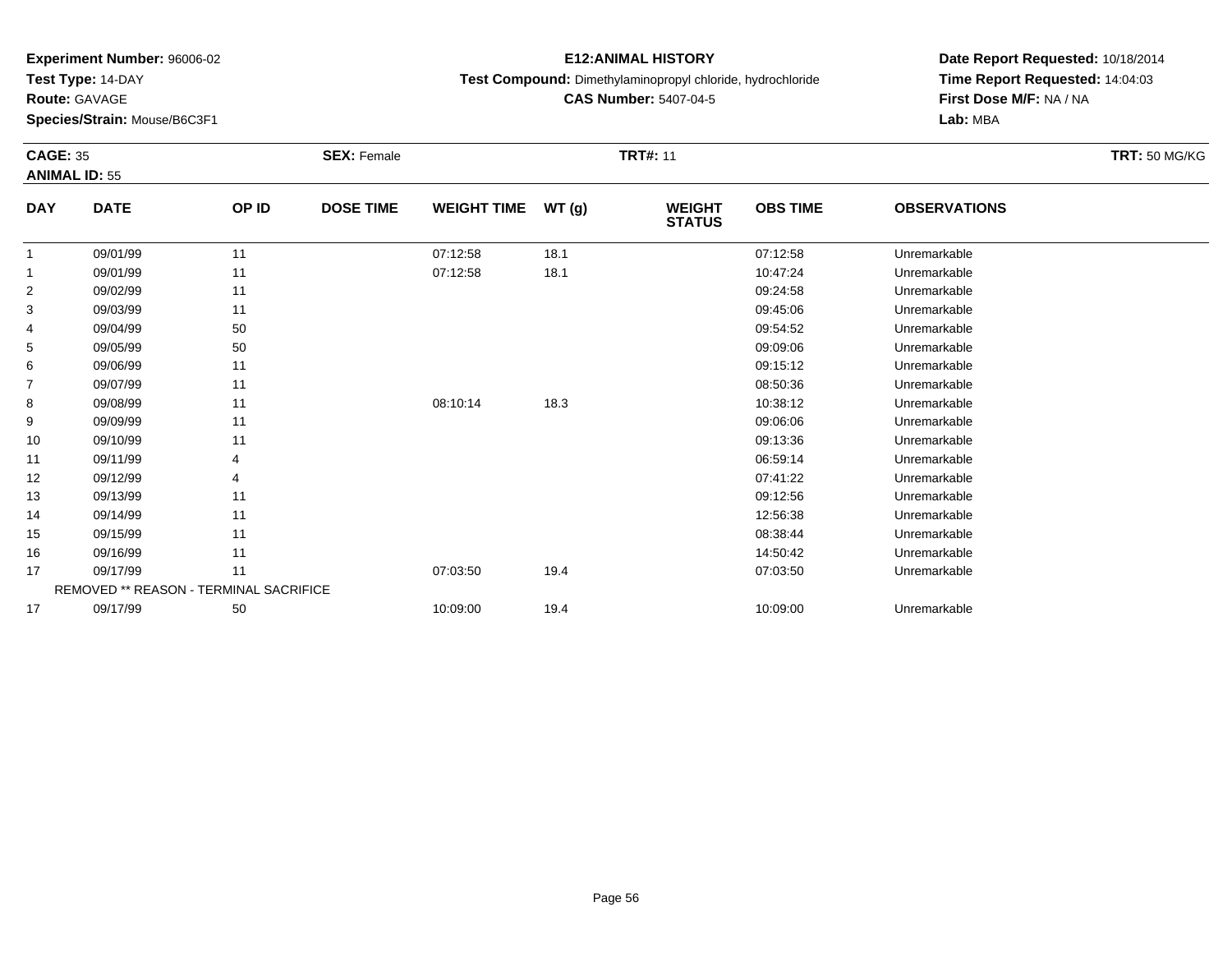**Test Type:** 14-DAY

**Route:** GAVAGE

**Species/Strain:** Mouse/B6C3F1

# **E12:ANIMAL HISTORY**

**Test Compound:** Dimethylaminopropyl chloride, hydrochloride

**CAS Number:** 5407-04-5

| <b>CAGE: 36</b> | <b>ANIMAL ID: 56</b>                   |       | <b>SEX: Female</b> |                    |       | <b>TRT#: 12</b>                |                 |                     | <b>TRT: 100</b> | MG/KG |
|-----------------|----------------------------------------|-------|--------------------|--------------------|-------|--------------------------------|-----------------|---------------------|-----------------|-------|
| <b>DAY</b>      | <b>DATE</b>                            | OP ID | <b>DOSE TIME</b>   | <b>WEIGHT TIME</b> | WT(g) | <b>WEIGHT</b><br><b>STATUS</b> | <b>OBS TIME</b> | <b>OBSERVATIONS</b> |                 |       |
| -1              | 09/01/99                               | 11    |                    | 07:15:48           | 19.6  |                                | 07:15:48        | Unremarkable        |                 |       |
| $\overline{1}$  | 09/01/99                               | 11    |                    | 07:15:48           | 19.6  |                                | 10:47:58        | Unremarkable        |                 |       |
| $\overline{2}$  | 09/02/99                               | 11    |                    |                    |       |                                | 09:25:34        | Unremarkable        |                 |       |
| 3               | 09/03/99                               | 11    |                    |                    |       |                                | 09:45:40        | Unremarkable        |                 |       |
| 4               | 09/04/99                               | 50    |                    |                    |       |                                | 09:55:42        | Unremarkable        |                 |       |
| 5               | 09/05/99                               | 50    |                    |                    |       |                                | 09:09:36        | Unremarkable        |                 |       |
| 6               | 09/06/99                               | 11    |                    |                    |       |                                | 09:15:54        | Unremarkable        |                 |       |
| $\overline{7}$  | 09/07/99                               | 11    |                    |                    |       |                                | 08:51:14        | Unremarkable        |                 |       |
| 8               | 09/08/99                               | 11    |                    | 08:12:40           | 19.8  |                                | 10:39:04        | Unremarkable        |                 |       |
| 9               | 09/09/99                               | 11    |                    |                    |       |                                | 09:06:34        | Unremarkable        |                 |       |
| 10              | 09/10/99                               | 11    |                    |                    |       |                                | 09:14:10        | Unremarkable        |                 |       |
| 11              | 09/11/99                               |       |                    |                    |       |                                | 06:59:40        | Unremarkable        |                 |       |
| 12              | 09/12/99                               |       |                    |                    |       |                                | 07:41:52        | Unremarkable        |                 |       |
| 13              | 09/13/99                               | 11    |                    |                    |       |                                | 09:13:40        | Unremarkable        |                 |       |
| 14              | 09/14/99                               | 11    |                    |                    |       |                                | 12:57:06        | Unremarkable        |                 |       |
| 15              | 09/15/99                               | 11    |                    |                    |       |                                | 08:39:14        | Unremarkable        |                 |       |
| 16              | 09/16/99                               | 11    |                    |                    |       |                                | 14:51:08        | Unremarkable        |                 |       |
| 17              | 09/17/99                               | 11    |                    | 07:06:10           | 21.1  |                                | 07:06:10        | Unremarkable        |                 |       |
|                 | REMOVED ** REASON - TERMINAL SACRIFICE |       |                    |                    |       |                                |                 |                     |                 |       |
| 17              | 09/17/99                               | 50    |                    | 10:10:00           | 21.1  |                                | 10:10:00        | Unremarkable        |                 |       |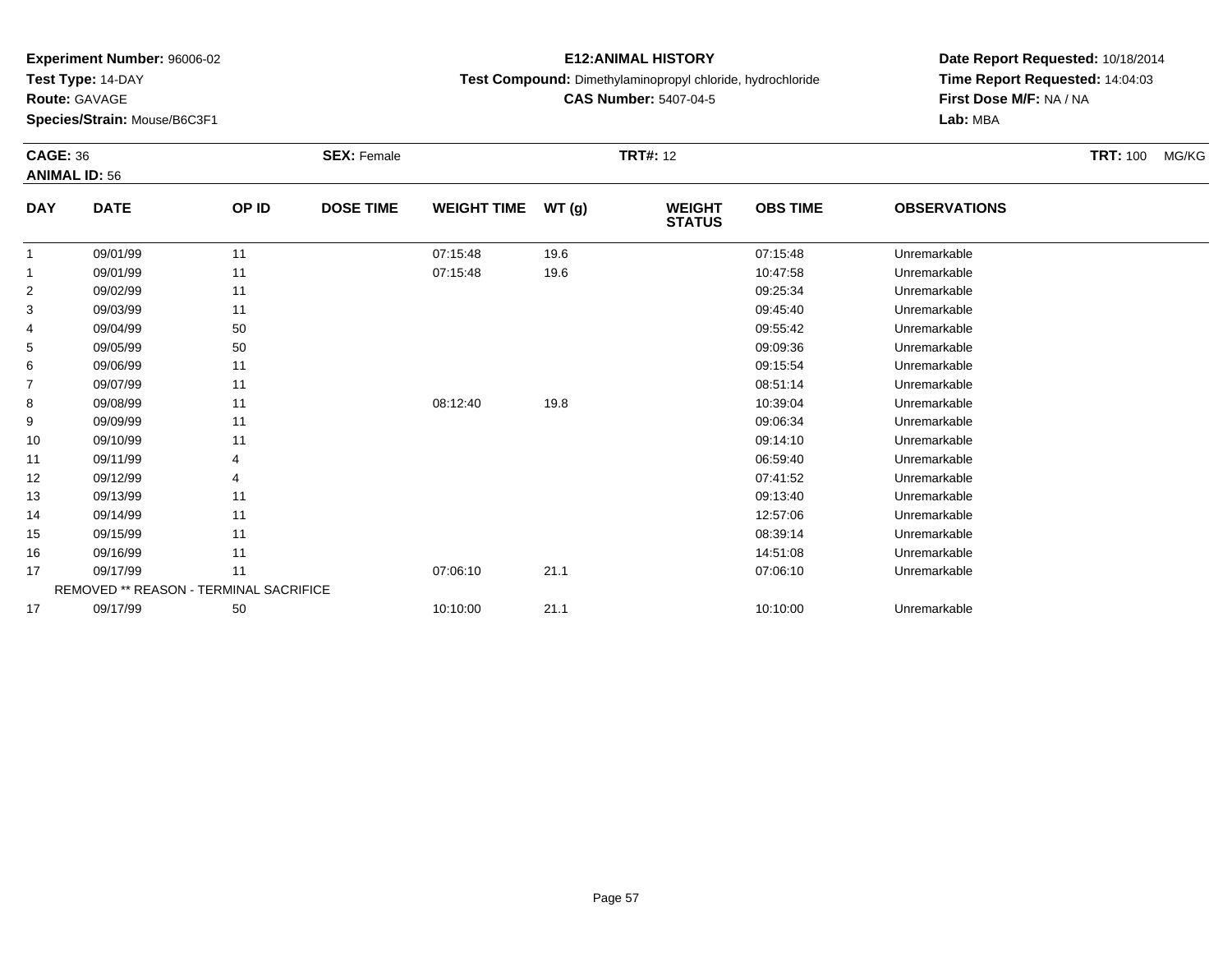**Test Type:** 14-DAY

**Route:** GAVAGE

**Species/Strain:** Mouse/B6C3F1

# **E12:ANIMAL HISTORY**

**Test Compound:** Dimethylaminopropyl chloride, hydrochloride

**CAS Number:** 5407-04-5

| <b>CAGE: 36</b>      |                                        |       | <b>SEX: Female</b> |                    |       | <b>TRT#: 12</b>                |                 |                     | <b>TRT: 100</b> | MG/KG |
|----------------------|----------------------------------------|-------|--------------------|--------------------|-------|--------------------------------|-----------------|---------------------|-----------------|-------|
| <b>ANIMAL ID: 57</b> |                                        |       |                    |                    |       |                                |                 |                     |                 |       |
| <b>DAY</b>           | <b>DATE</b>                            | OP ID | <b>DOSE TIME</b>   | <b>WEIGHT TIME</b> | WT(g) | <b>WEIGHT</b><br><b>STATUS</b> | <b>OBS TIME</b> | <b>OBSERVATIONS</b> |                 |       |
|                      | 09/01/99                               | 11    |                    | 07:15:48           | 17.0  |                                | 07:15:48        | Unremarkable        |                 |       |
|                      | 09/01/99                               | 11    |                    | 07:15:48           | 17.0  |                                | 10:47:58        | Unremarkable        |                 |       |
| 2                    | 09/02/99                               | 11    |                    |                    |       |                                | 09:25:34        | Unremarkable        |                 |       |
| 3                    | 09/03/99                               | 11    |                    |                    |       |                                | 09:45:40        | Unremarkable        |                 |       |
| 4                    | 09/04/99                               | 50    |                    |                    |       |                                | 09:55:42        | Unremarkable        |                 |       |
| 5                    | 09/05/99                               | 50    |                    |                    |       |                                | 09:09:36        | Unremarkable        |                 |       |
| 6                    | 09/06/99                               | 11    |                    |                    |       |                                | 09:15:54        | Unremarkable        |                 |       |
| $\overline{7}$       | 09/07/99                               | 11    |                    |                    |       |                                | 08:51:14        | Unremarkable        |                 |       |
| 8                    | 09/08/99                               | 11    |                    | 08:12:40           | 18.3  |                                | 10:39:04        | Unremarkable        |                 |       |
| 9                    | 09/09/99                               | 11    |                    |                    |       |                                | 09:06:34        | Unremarkable        |                 |       |
| 10                   | 09/10/99                               | 11    |                    |                    |       |                                | 09:14:10        | Unremarkable        |                 |       |
| 11                   | 09/11/99                               |       |                    |                    |       |                                | 06:59:40        | Unremarkable        |                 |       |
| 12                   | 09/12/99                               |       |                    |                    |       |                                | 07:41:52        | Unremarkable        |                 |       |
| 13                   | 09/13/99                               | 11    |                    |                    |       |                                | 09:13:40        | Unremarkable        |                 |       |
| 14                   | 09/14/99                               | 11    |                    |                    |       |                                | 12:57:06        | Unremarkable        |                 |       |
| 15                   | 09/15/99                               | 11    |                    |                    |       |                                | 08:39:14        | Unremarkable        |                 |       |
| 16                   | 09/16/99                               | 11    |                    |                    |       |                                | 14:51:08        | Unremarkable        |                 |       |
| 17                   | 09/17/99                               | 11    |                    | 07:06:10           | 17.4  |                                | 07:06:10        | Unremarkable        |                 |       |
|                      | REMOVED ** REASON - TERMINAL SACRIFICE |       |                    |                    |       |                                |                 |                     |                 |       |
| 17                   | 09/17/99                               | 50    |                    | 10:10:00           | 17.4  |                                | 10:10:00        | Unremarkable        |                 |       |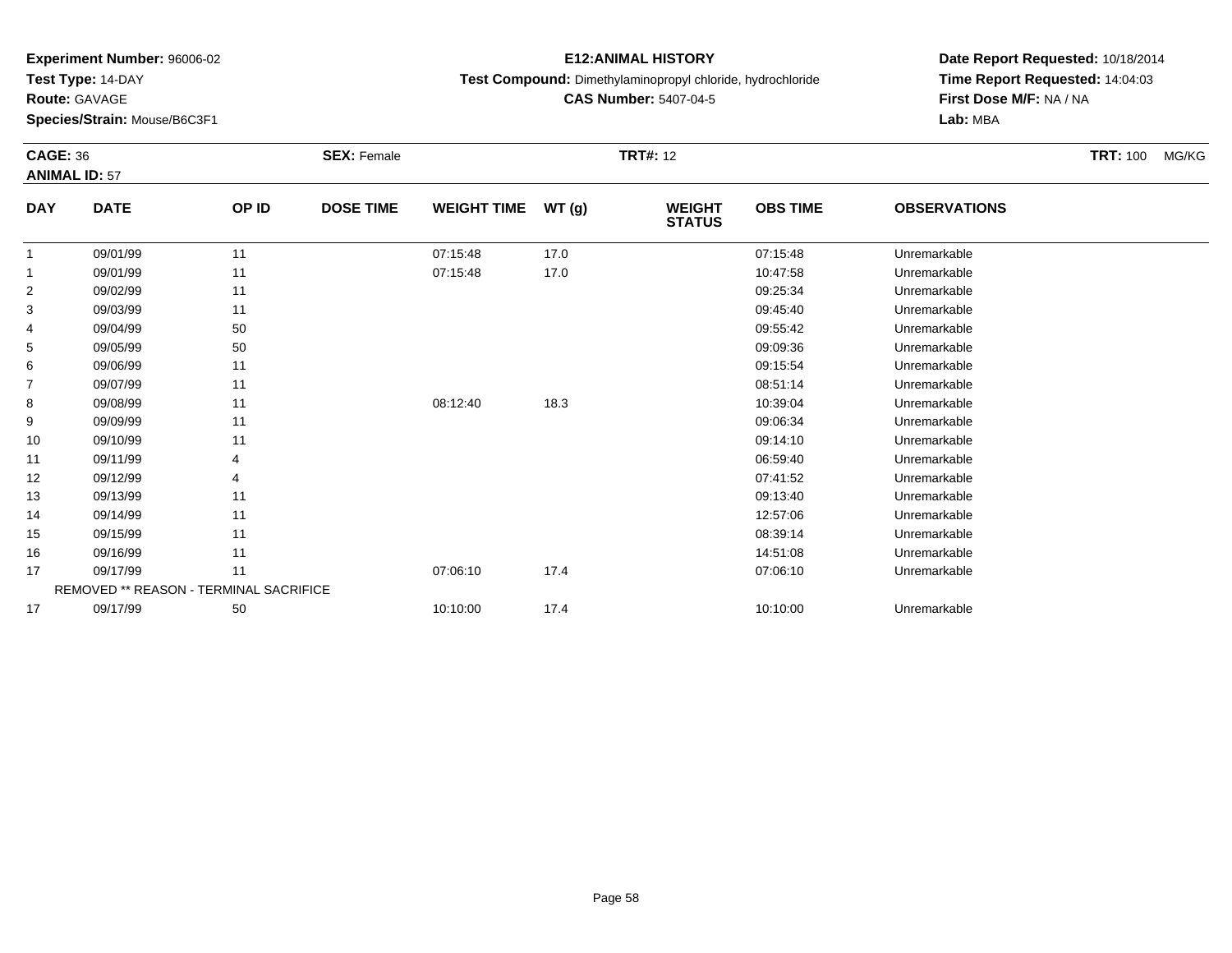**Test Type:** 14-DAY

**Route:** GAVAGE

**Species/Strain:** Mouse/B6C3F1

# **E12:ANIMAL HISTORY**

**Test Compound:** Dimethylaminopropyl chloride, hydrochloride

**CAS Number:** 5407-04-5

| <b>CAGE: 36</b> |                                        |       | <b>SEX: Female</b> |                    |        | <b>TRT#: 12</b>                |                 |                     | <b>TRT: 100</b><br>MG/KG |
|-----------------|----------------------------------------|-------|--------------------|--------------------|--------|--------------------------------|-----------------|---------------------|--------------------------|
|                 | <b>ANIMAL ID: 58</b>                   |       |                    |                    |        |                                |                 |                     |                          |
| <b>DAY</b>      | <b>DATE</b>                            | OP ID | <b>DOSE TIME</b>   | <b>WEIGHT TIME</b> | WT (g) | <b>WEIGHT</b><br><b>STATUS</b> | <b>OBS TIME</b> | <b>OBSERVATIONS</b> |                          |
| $\overline{1}$  | 09/01/99                               | 11    |                    | 07:15:48           | 20.1   |                                | 07:15:48        | Unremarkable        |                          |
| -1              | 09/01/99                               | 11    |                    | 07:15:48           | 20.1   |                                | 10:47:58        | Unremarkable        |                          |
| 2               | 09/02/99                               | 11    |                    |                    |        |                                | 09:25:34        | Unremarkable        |                          |
| 3               | 09/03/99                               | 11    |                    |                    |        |                                | 09:45:40        | Unremarkable        |                          |
| 4               | 09/04/99                               | 50    |                    |                    |        |                                | 09:55:42        | Unremarkable        |                          |
| 5               | 09/05/99                               | 50    |                    |                    |        |                                | 09:09:36        | Unremarkable        |                          |
| 6               | 09/06/99                               | 11    |                    |                    |        |                                | 09:15:54        | Unremarkable        |                          |
| 7               | 09/07/99                               | 11    |                    |                    |        |                                | 08:51:14        | Unremarkable        |                          |
| 8               | 09/08/99                               | 11    |                    | 08:12:40           | 19.2   |                                | 10:39:04        | Unremarkable        |                          |
| 9               | 09/09/99                               | 11    |                    |                    |        |                                | 09:06:34        | Unremarkable        |                          |
| 10              | 09/10/99                               | 11    |                    |                    |        |                                | 09:14:10        | Unremarkable        |                          |
| 11              | 09/11/99                               |       |                    |                    |        |                                | 06:59:40        | Unremarkable        |                          |
| 12              | 09/12/99                               |       |                    |                    |        |                                | 07:41:52        | Unremarkable        |                          |
| 13              | 09/13/99                               | 11    |                    |                    |        |                                | 09:13:40        | Unremarkable        |                          |
| 14              | 09/14/99                               | 11    |                    |                    |        |                                | 12:57:06        | Unremarkable        |                          |
| 15              | 09/15/99                               | 11    |                    |                    |        |                                | 08:39:14        | Unremarkable        |                          |
| 16              | 09/16/99                               | 11    |                    |                    |        |                                | 14:51:08        | Unremarkable        |                          |
| 17              | 09/17/99                               | 11    |                    | 07:06:10           | 19.9   |                                | 07:06:10        | Unremarkable        |                          |
|                 | REMOVED ** REASON - TERMINAL SACRIFICE |       |                    |                    |        |                                |                 |                     |                          |
| 17              | 09/17/99                               | 50    |                    | 10:10:00           | 19.9   |                                | 10:10:00        | Unremarkable        |                          |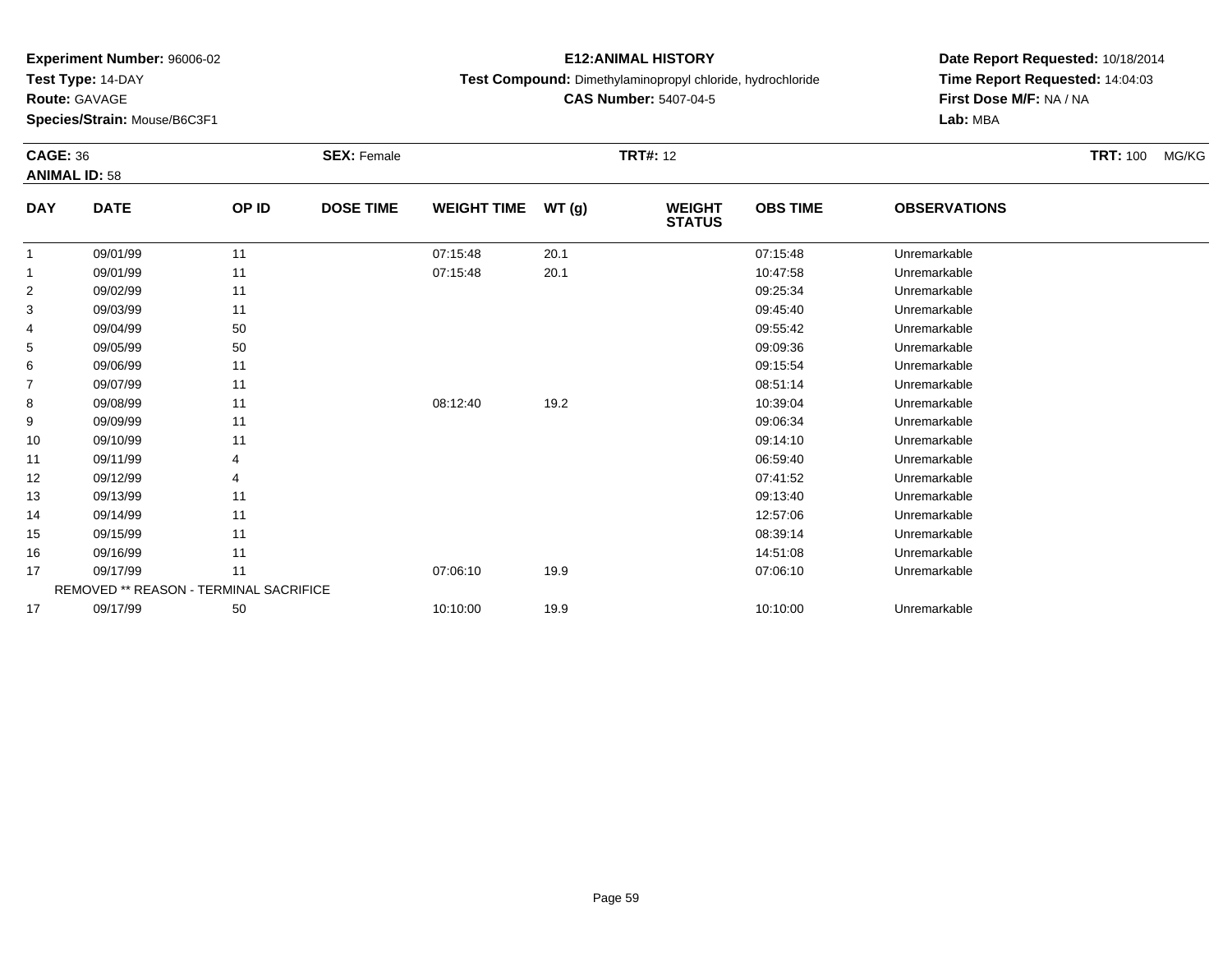**Test Type:** 14-DAY

**Route:** GAVAGE

**Species/Strain:** Mouse/B6C3F1

# **E12:ANIMAL HISTORY**

**Test Compound:** Dimethylaminopropyl chloride, hydrochloride

**Date Report Requested:** 10/18/2014 **Time Report Requested:** 14:04:03**First Dose M/F:** NA / NA**Lab:** MBA

| <b>CAGE: 36</b>                    |                                        |       | <b>SEX: Female</b> |                    |       | <b>TRT#: 12</b>                |                 |                     | <b>TRT: 100</b><br>MG/KG |  |
|------------------------------------|----------------------------------------|-------|--------------------|--------------------|-------|--------------------------------|-----------------|---------------------|--------------------------|--|
| <b>ANIMAL ID: 59</b><br><b>DAY</b> | <b>DATE</b>                            | OP ID | <b>DOSE TIME</b>   | <b>WEIGHT TIME</b> | WT(g) | <b>WEIGHT</b><br><b>STATUS</b> | <b>OBS TIME</b> | <b>OBSERVATIONS</b> |                          |  |
|                                    |                                        |       |                    |                    |       |                                |                 |                     |                          |  |
| $\overline{1}$                     | 09/01/99                               | 11    |                    | 07:15:48           | 20.7  |                                | 07:15:48        | Unremarkable        |                          |  |
| $\overline{1}$                     | 09/01/99                               | 11    |                    | 07:15:48           | 20.7  |                                | 10:47:58        | Unremarkable        |                          |  |
| $\overline{2}$                     | 09/02/99                               | 11    |                    |                    |       |                                | 09:25:34        | Unremarkable        |                          |  |
| 3                                  | 09/03/99                               | 11    |                    |                    |       |                                | 09:45:40        | Unremarkable        |                          |  |
| 4                                  | 09/04/99                               | 50    |                    |                    |       |                                | 09:55:42        | Unremarkable        |                          |  |
| 5                                  | 09/05/99                               | 50    |                    |                    |       |                                | 09:09:36        | Unremarkable        |                          |  |
| 6                                  | 09/06/99                               | 11    |                    |                    |       |                                | 09:15:54        | Unremarkable        |                          |  |
| 7                                  | 09/07/99                               | 11    |                    |                    |       |                                | 08:51:14        | Unremarkable        |                          |  |
| 8                                  | 09/08/99                               | 11    |                    | 08:12:40           | 20.8  |                                | 10:39:04        | Unremarkable        |                          |  |
| 9                                  | 09/09/99                               | 11    |                    |                    |       |                                | 09:06:34        | Unremarkable        |                          |  |
| 10                                 | 09/10/99                               | 11    |                    |                    |       |                                | 09:14:10        | Unremarkable        |                          |  |
| 11                                 | 09/11/99                               |       |                    |                    |       |                                | 06:59:40        | Unremarkable        |                          |  |
| 12                                 | 09/12/99                               |       |                    |                    |       |                                | 07:41:52        | Unremarkable        |                          |  |
| 13                                 | 09/13/99                               | 11    |                    |                    |       |                                | 09:13:40        | Unremarkable        |                          |  |
| 14                                 | 09/14/99                               | 11    |                    |                    |       |                                | 12:57:06        | Unremarkable        |                          |  |
| 15                                 | 09/15/99                               | 11    |                    |                    |       |                                | 08:39:14        | Unremarkable        |                          |  |
| 16                                 | 09/16/99                               | 11    |                    |                    |       |                                | 14:51:08        | Unremarkable        |                          |  |
| 17                                 | 09/17/99                               | 11    |                    | 07:06:10           | 21.3  |                                | 07:06:10        | Unremarkable        |                          |  |
|                                    | REMOVED ** REASON - TERMINAL SACRIFICE |       |                    |                    |       |                                |                 |                     |                          |  |
| 17                                 | 09/17/99                               | 50    |                    | 10:10:00           | 21.3  |                                | 10:10:00        | Unremarkable        |                          |  |

**CAS Number:** 5407-04-5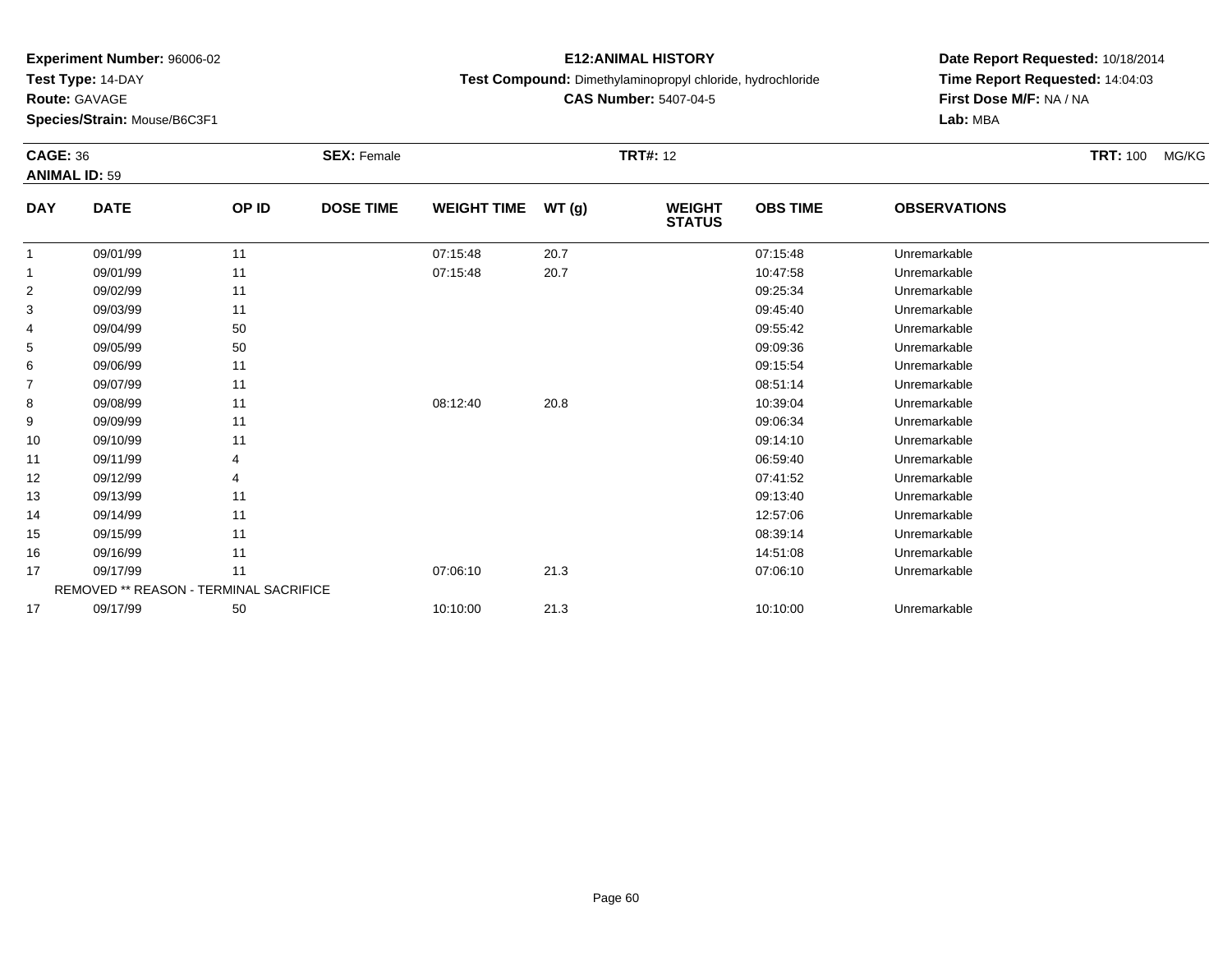**Test Type:** 14-DAY

**Route:** GAVAGE

**Species/Strain:** Mouse/B6C3F1

# **E12:ANIMAL HISTORY**

**Test Compound:** Dimethylaminopropyl chloride, hydrochloride

**CAS Number:** 5407-04-5

| <b>CAGE: 36</b><br><b>ANIMAL ID: 60</b> |                                               |       | <b>SEX: Female</b> |                    | <b>TRT#: 12</b> |                                |                 |                     |  | MG/KG |
|-----------------------------------------|-----------------------------------------------|-------|--------------------|--------------------|-----------------|--------------------------------|-----------------|---------------------|--|-------|
| <b>DAY</b>                              | <b>DATE</b>                                   | OP ID | <b>DOSE TIME</b>   | <b>WEIGHT TIME</b> | WT(g)           | <b>WEIGHT</b><br><b>STATUS</b> | <b>OBS TIME</b> | <b>OBSERVATIONS</b> |  |       |
|                                         | 09/01/99                                      | 11    |                    | 07:15:48           | 19.5            |                                | 07:15:48        | Unremarkable        |  |       |
| 1                                       | 09/01/99                                      | 11    |                    | 07:15:48           | 19.5            |                                | 10:47:58        | Unremarkable        |  |       |
| $\overline{2}$                          | 09/02/99                                      | 11    |                    |                    |                 |                                | 09:25:34        | Unremarkable        |  |       |
| 3                                       | 09/03/99                                      | 11    |                    |                    |                 |                                | 09:45:40        | Unremarkable        |  |       |
| 4                                       | 09/04/99                                      | 50    |                    |                    |                 |                                | 09:55:42        | Unremarkable        |  |       |
| 5                                       | 09/05/99                                      | 50    |                    |                    |                 |                                | 09:09:36        | Unremarkable        |  |       |
| 6                                       | 09/06/99                                      | 11    |                    |                    |                 |                                | 09:15:54        | Unremarkable        |  |       |
| 7                                       | 09/07/99                                      | 11    |                    |                    |                 |                                | 08:51:14        | Unremarkable        |  |       |
| 8                                       | 09/08/99                                      | 11    |                    | 08:12:40           | 19.3            |                                | 10:39:04        | Unremarkable        |  |       |
| 9                                       | 09/09/99                                      | 11    |                    |                    |                 |                                | 09:06:34        | Unremarkable        |  |       |
| 10                                      | 09/10/99                                      | 11    |                    |                    |                 |                                | 09:14:10        | Unremarkable        |  |       |
| 11                                      | 09/11/99                                      | 4     |                    |                    |                 |                                | 06:59:40        | Unremarkable        |  |       |
| 12                                      | 09/12/99                                      | 4     |                    |                    |                 |                                | 07:41:52        | Unremarkable        |  |       |
| 13                                      | 09/13/99                                      | 11    |                    |                    |                 |                                | 09:13:40        | Unremarkable        |  |       |
| 14                                      | 09/14/99                                      | 11    |                    |                    |                 |                                | 12:57:06        | Unremarkable        |  |       |
| 15                                      | 09/15/99                                      | 11    |                    |                    |                 |                                | 08:39:14        | Unremarkable        |  |       |
| 16                                      | 09/16/99                                      | 11    |                    |                    |                 |                                | 14:51:08        | Unremarkable        |  |       |
| 17                                      | 09/17/99                                      | 11    |                    | 07:06:10           | 19.5            |                                | 07:06:10        | Unremarkable        |  |       |
|                                         | <b>REMOVED ** REASON - TERMINAL SACRIFICE</b> |       |                    |                    |                 |                                |                 |                     |  |       |
| 17                                      | 09/17/99                                      | 50    |                    | 10:10:00           | 19.5            |                                | 10:10:00        | Unremarkable        |  |       |